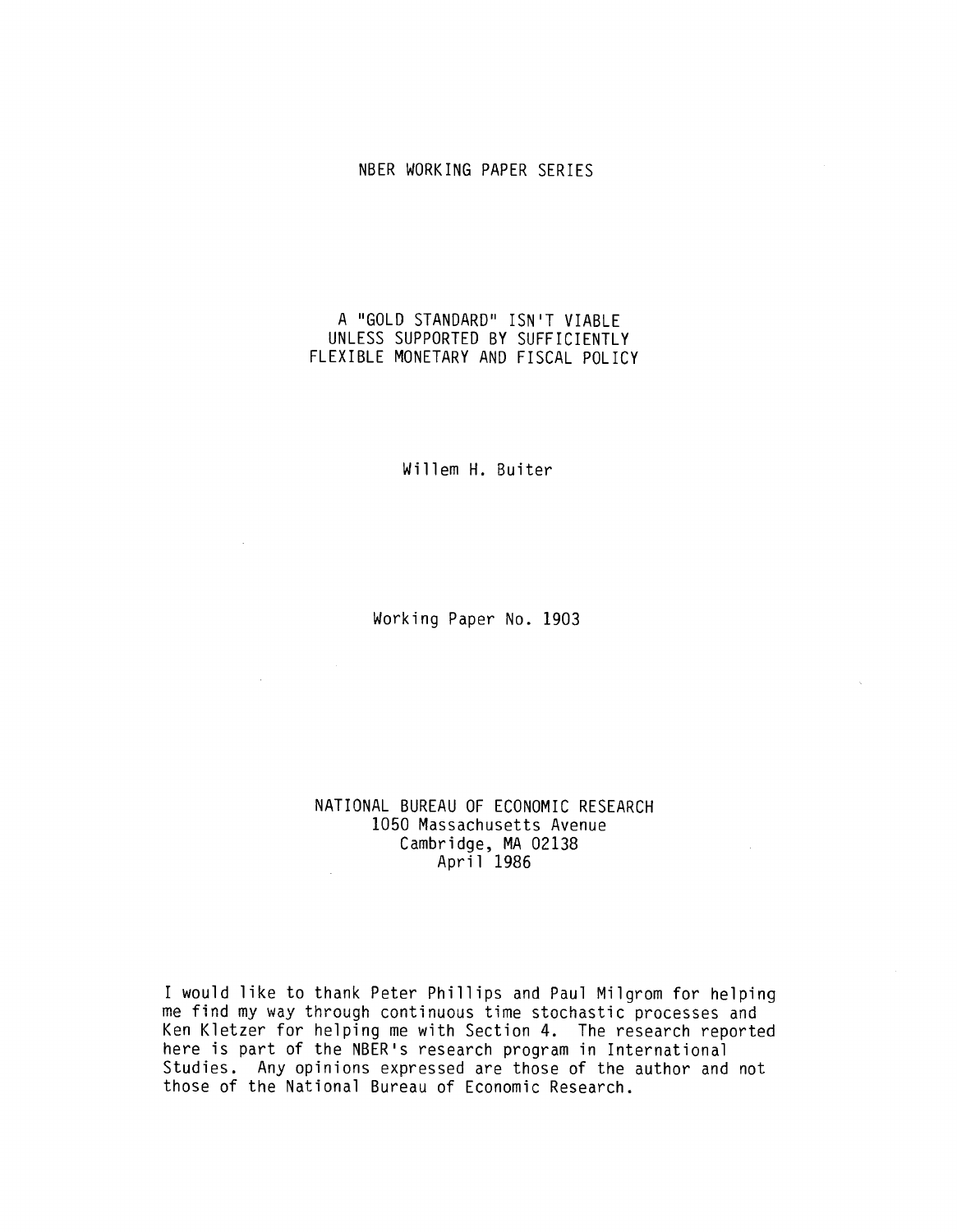NBER Working Paper #1903 April 1986

# A "Gold Standard isn't Viable Unless Supported by Sufficiently Flexible Monetary and Fiscal Policy

#### ABSTRACT

The paper studies an idealized gold standard in a two—country setting. Without flexible national domestic credit expansion (dce) policies which offset the effect of money demand shocks on international gold reserves, the gold standard collapses with certainty in finite time through a speculative selling attack against one of the currencies. Various policies for postponing a collapse are considered.

When a responsive dce policy eliminates the danger of a run on a country's reserves, the exogenous shocks disturbing the system which previously were reflected in reserve flows, now show up in the behaviour of the public debt. Unless the primary (non—interest) government deficit is permitted to respond to these shocks, the public debt is likely to rise (or fall) to unsustainable levels.

For the idealized gold standard analysed in the paper, viability can be achieved only through the active and flexible use of monetary and fiscal policy.

> Willem H. Buiter Economics Department Yale University New Haven, Connecticut 06520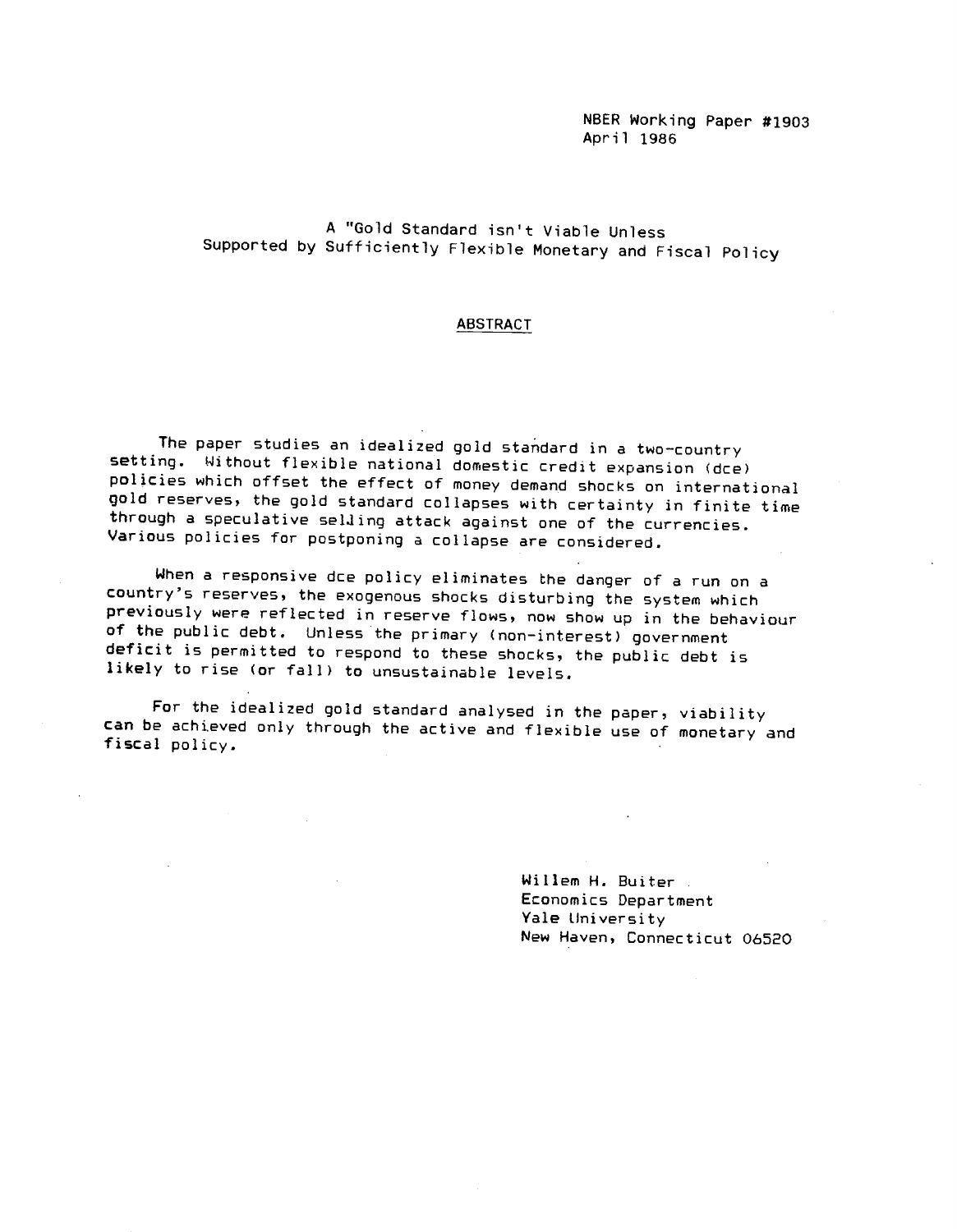#### 1. Introduction

This paper is a theoretical study of the viability of a fixed exchange rate regime which for brevity I refer to as a gold standard. In a two—country world the monetary authority of each country guarantees the convertibility of its non—interest bearing fiat currency into gold at a fixed price. There is an exogenously given global stock of gold, which has no non—monetary uses. I therefore abstract from one feature of the historical gold standard, under which the international reserve asset had uses as a private consumption good and as an industrial intermediate good and raw material, and could itself be produced through an extractive production process. The essence of 'gold' in this model is that it is an "outside" non—interest bearing fiduciary asset whose aggregate quantity is exogenous to each private and public agent in the global economic system and to the system as a whole.

By viability of the gold standard I mean its probability of survival and the expected duration of its survival. Special attention is paid to the way in which particular monetary, financial and fiscal policy actions, or rules, affect the viability of the system.

The paper extends to a two-country setting the single country analyses of a collapsing managed exchange rate regime by Kruqman £1979), Flood and Garber [1983, 1984a, b], Obstfeld [1984a, b, c] and others.

For a more descriptively realistic analysis of certain aspects of the historical Gold Standard see e.g. Barro [1979), Eichengreen [1984, 1985a,b), Barsky and Summers [1985), Bordo and Schwartz £1984).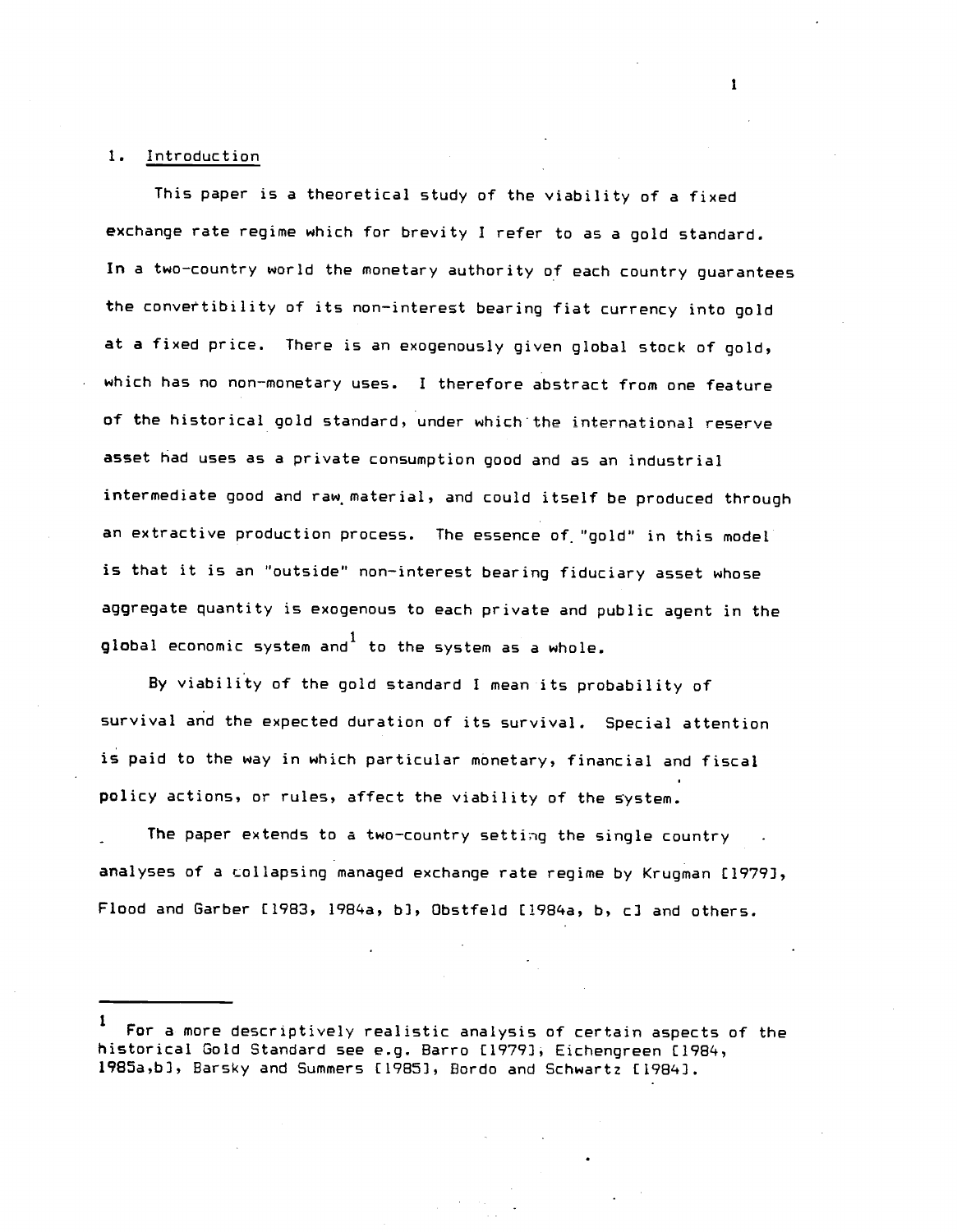These papers in turn were macroeconomic applications of the seminal paper by Salant and Henderson E19781 on collapsing commodity stockpiling schemes. My approach owes a lot to the work of Grilli (1986] who analysed buying and selling attacks on the same currency in a small country model. I use his idea of specifying two shadow floating exchange rates, one governing a buying attack and one governing a selling attack, although for the formal analysis in this paper I reduce these two to a single shadow floating exchange rate between two absorbing barriers. Flood and Garber (1983) use a log—linear continuous time stochastic two—country model to analyse a different class of problems (stochastic process switches) which could be formalized in terms of the behaviour of a stochastic process and a single absorbing barrier.

Section 2 outlines the model. Section 3 develops the characterization of the "shadow floating exchange rate' as a Wiener process, with or without drift, between two absorbing barriers. As long as the shadow floating exchange rate stays between the barriers (in the viable or safe range) the gold standard survives. When the shadow rate reaches either barrier, the gold standard collapses through a speculative selling attack on one of the two currencies.

Section 4 looks at the various ways in which policy actions can affect the shadow floating exchange rate process and thus the viability of the gold standard. It considers in detail those policy actions that, (leaving unchanged the nature of the shadow floating exchange rate process as a Wiener process with drift between two absorbing barriers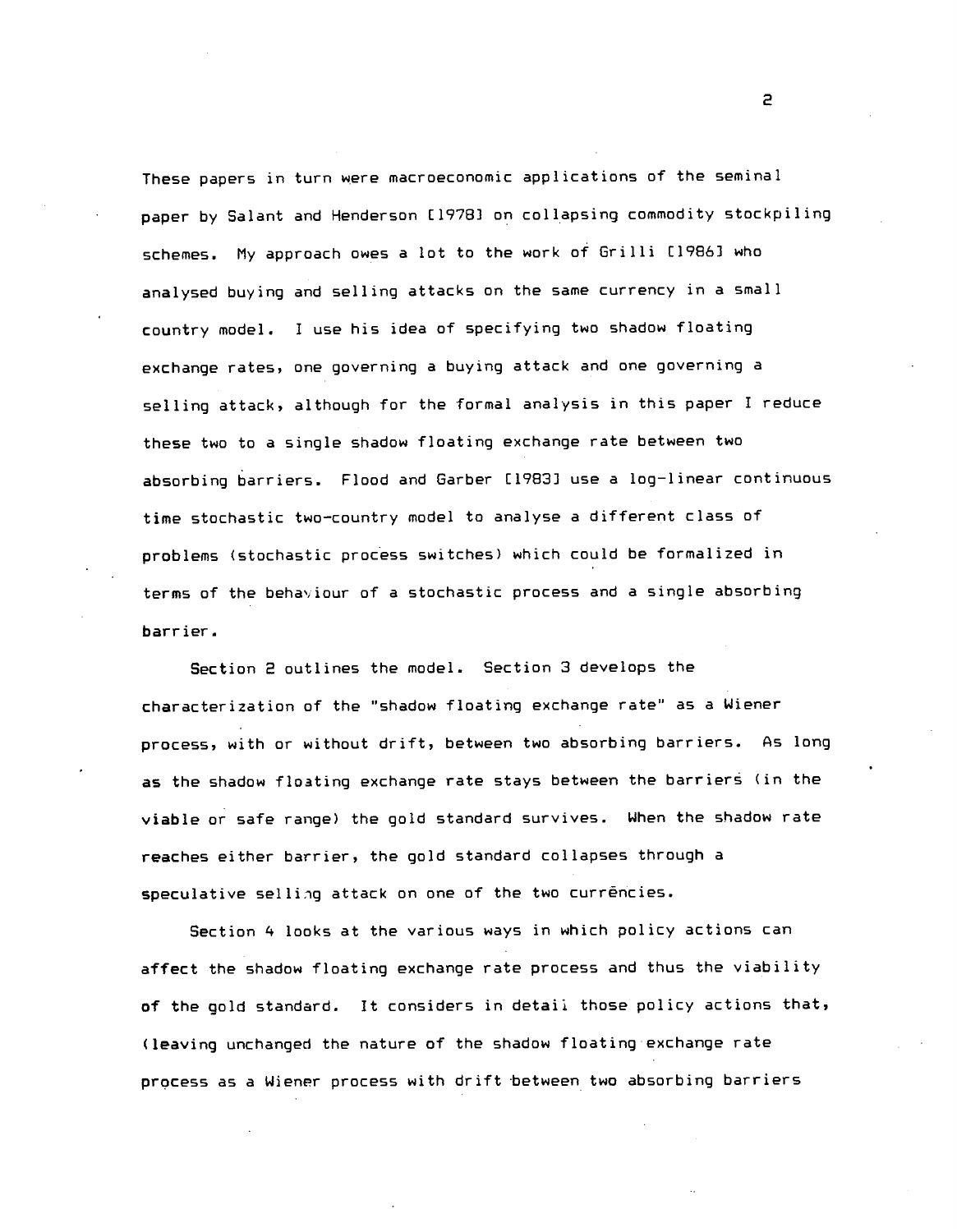and leaving unchanged the variance of that process), alter the width of the viable range, the drift paramer (the instantaneous mean of the process) and the initial value of the shadow rate. Section 5 considers feedback policies that turn the (non—stationary) Wiener process into a stationary stochastic process. Section 6 looks at policies that can alter directly the variance parameter of the original Wiener process.

## 2. The Model

The two country model to be analysed is a linearized version of the model given in equations (1) to (10).<sup>2</sup>

1) 
$$
\ell(i, y) = \frac{M}{p}
$$
  $\ell_i = \ell_i^* < 0; \ell_y = \ell_{y*} > 0$   
\n2)  $\ell(i*, y*) = \frac{M*}{p*}$   
\n3)  $P = P^*S$   
\n4)  $i = i^* + E_t[\overline{S}]$   
\n5)  $M + B - SR = \Delta + iB$   
\n6)  $m^* + b^* - n^* = \Delta^* + i^* B^*$   
\n7)  $R + R^* = \overline{R} > 0$   
\n8)  $R > R_{MIN}$   
\n9)  $R^* > R_{MIN}^*$   
\n10)  $\overline{R} > R_{MIN} + R_{MIN}^*$ 

<sup>2</sup> Because the model includes accounting identities as well as relative price levels, there is no convenient log—linear specification.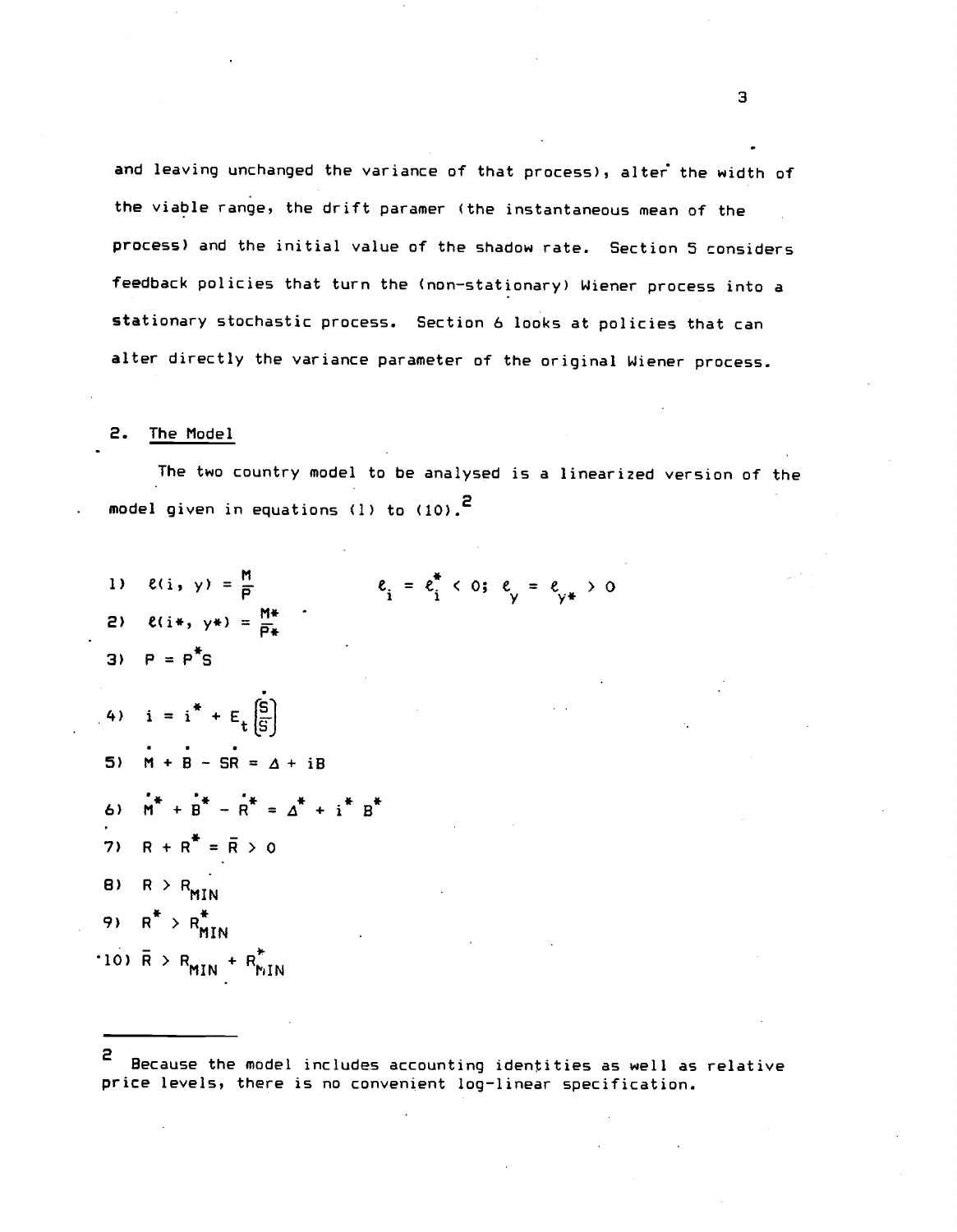The two countries are assumed to have identical demand for money functions (equations (1) and (2)). This permits us to analyse exchange rate behaviour without having to specify a goods market equilibrium condition. Starred variables refer to foreign country variables. i is the nominal interest rate, y real output, M the nominal money stock, P the price level, B the stock of government bonds, R the stock of foreign exchange reserves,  $\Delta$  the primary (i.e. non-interest) government deficit and S the spot exchange rate (the domestic currency price of foreign currency). We assume i,  $i^* > 0$ . Interest is not paid on reserves, a realistic assumption under a gold standard, when the domestic and foreign currency prices of gold are fixed.

There is a single traded good. (3) is the law of one price. Financial markets are efficient and there are risk-neutral speculators, so uncovered interest parity (UIP) holds, as given in  $(4)$ . $E_t$  is the expectation operator conditional on information available at time t.

The total stock of gold in the world economy is exogenously given. Consumption and production of gold are therefore ignored.

Each country maintains convertibility of its currency into gold as long as its stock of reserves exceeds an exogenously given critical minimum value  $(R_{MIN}$  for the home country,  $R_{MIN}^*$  for the foreign country). If either country's stock of reserves falls to its lower threshold, the fixed exchange rate regime collapses and a free float of indefinite duration begins. Equation (10) states that there are enough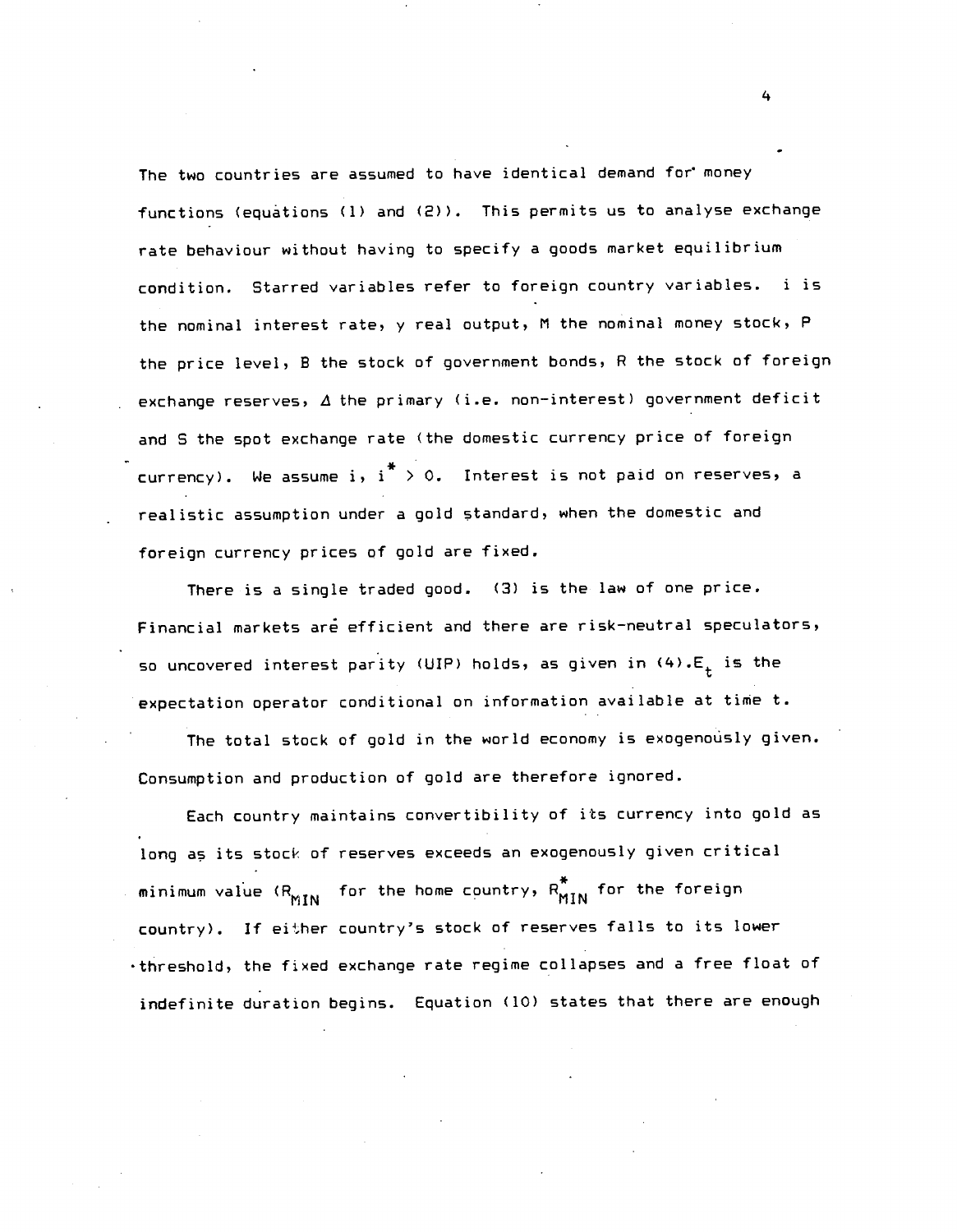global reserves to satisfy the two countries' minimal requirements simultaneously.3

Linearizing the model and evaluating it at the fixed exchange rate S which, without loss of generality, can be set equal to unity, we obtain the following first order differential equation for the floating exchange rate:<sup>4</sup>

11) 
$$
E_t dS(t) = \alpha_s S(t) d(t) - \alpha_M M(t) - M^*(t) \, \text{Id}t + Z(t) \, \text{d}t
$$

where

11a) 
$$
\alpha_{\mathbf{s}} = -\left(e_i^{-1} \frac{\mathsf{M}}{\mathsf{P}}\right)_0 > 0
$$

3 Most of the analysis is concerned only with differences between the values of country-specific variables such as domestic credit expansion, money demand growth etc. It may be helpful to think of country-specific or global variables (real output, the world price level under a fixed exchange rate) as not having any long—run trend. This makes the standard convention in this literature of specifying reserve floors or ceilings in nominal terms (rather than in real terms or relative to some nominal scale variable such as nominal income, trade or financial wealth) less objectionable. The analytically most convenient way of specifying the world commodity market equilibrium condition required to solve for individual countries' price levels and nominal interest rates, is to postulate a fixed ex-ante real interest rate.

For algebraic convenience we also assume that  $M_0 = S_0 M_0^T$ .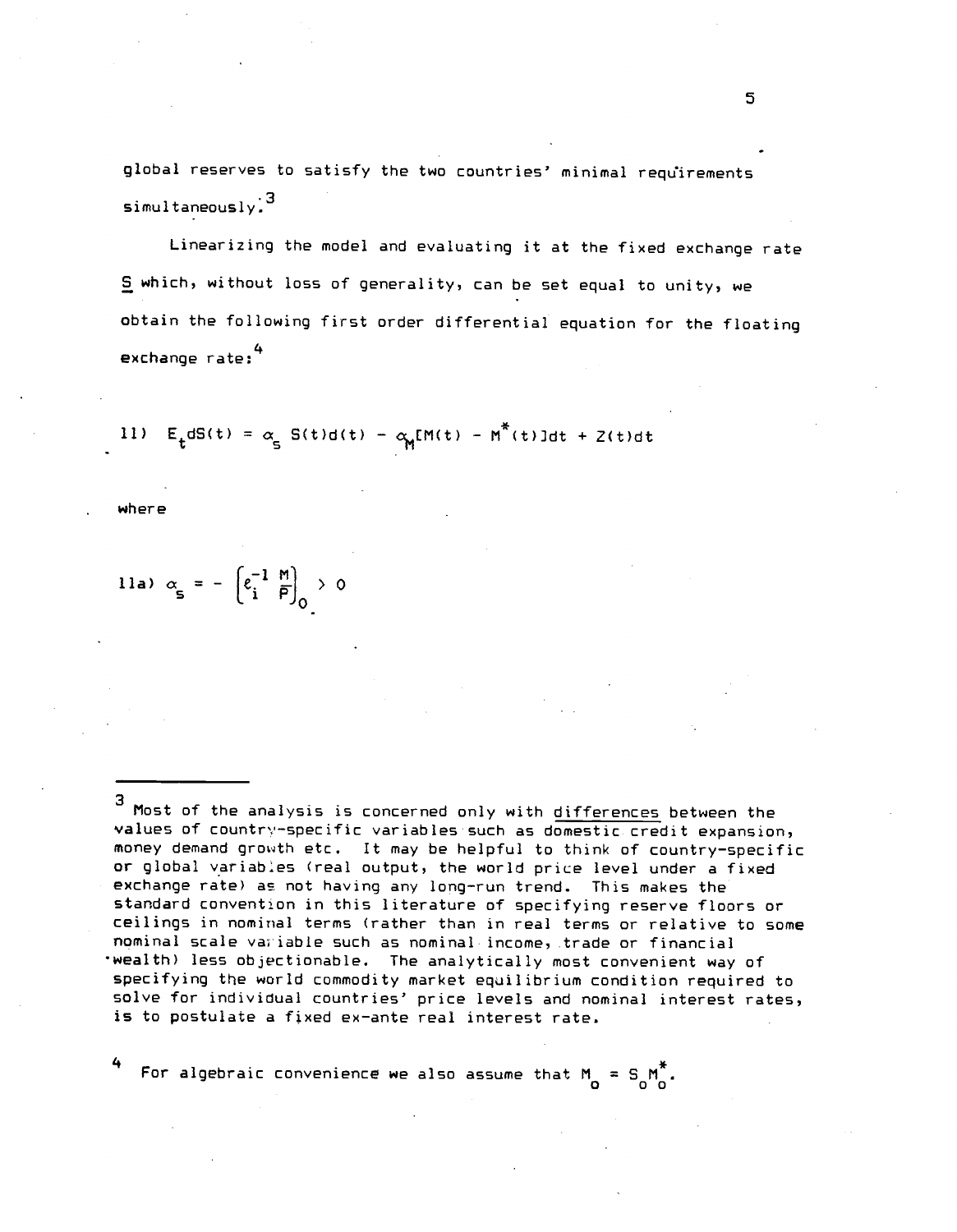11b) 
$$
\alpha_{\mathbf{M}} = -\left(\frac{\varepsilon_1^{-1}}{\varphi^*}\right)_{0} > 0
$$

11c) 
$$
Z(t) = - (e_i^{-1} e_y)_0 (y(t) - y^*(t))
$$

When a speculative selling attack against the home country's currency occurs and the fixed exchange rate regime collapses at  $t = T$ , the money stocks for  $t > \tau$  are given by:

(12a) 
$$
M(t) = D(t) + R_{MIN}
$$

(12b) 
$$
M^*(t) = D^*(t) + \overline{R} - R_{MIN}
$$

D and  $D^*$  are the home and foreign stocks of domestic credit respectively, i.e.  $dD = I\Delta + iBJ dt - dB$ 

When a speculative selling attack against the foreign country's currency occurs and the fixed exchange rate regime collapses at  $t = \tau$ , the money stocks for  $t \geq \tau$  are given by:

(13a) M(t) =  $D(t) + \bar{R} - R_{MTM}^*$ 

(13b)  $M^*(t) = D^*(t) + R^*_{MIN}$ 

Following Grilli [1986], equation (14a) describes the evolution of  $\approx$  S, the shadow floating exchange rate that would prevail for  ${\tt t}\geq \tau$  if the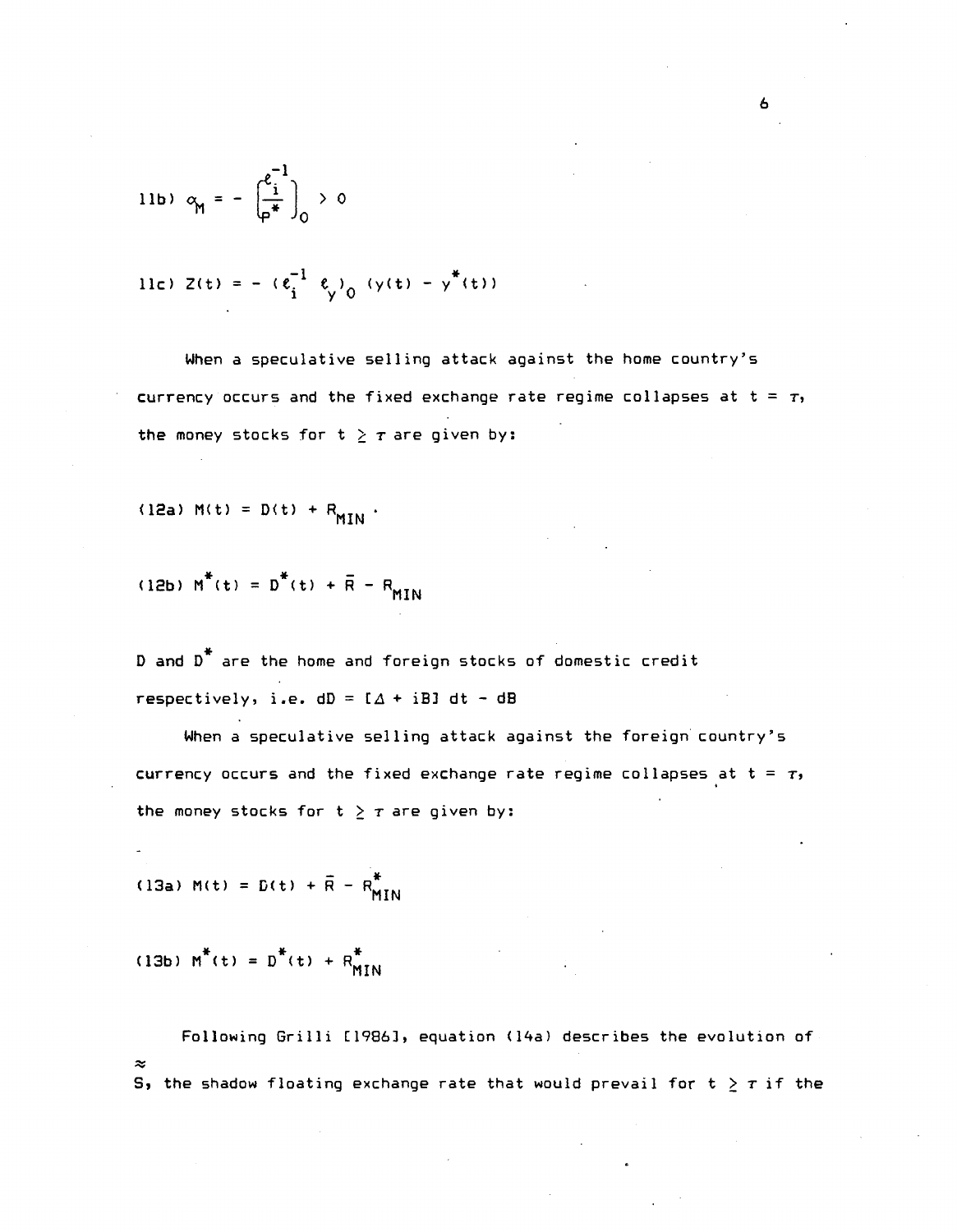fixed exchange rate regime collapses at  $t = r$  as the result of a speculative selling attack against the home country's currency. Equation (l4b) governs S, the shadow floating exchange rate that would prevail for  $t \geq \tau$  if the fixed exchange rate collapses at  $t = \tau$  as the result of a speculative selling attack against the foreign currency.

(14a) 
$$
E_t dS(t) = \alpha_S S(t)dt - \alpha_M (D(t) - D^*(t) - \overline{R} + 2R_{MIN})dt + Z(t)dt
$$

(14b) 
$$
E_t d\tilde{S}(t) = \alpha_S \tilde{S}(t)dt - \alpha_M (D(t) - D^*(t) + \bar{R} - 2R^*_{MIN})dt + 2(t)dt
$$

An important simplifying assumption is that  $D(t)$  and  $D^*(t)$  (and indeed Z(t)) are unaffected by the occurrence and timing of a collapse of either currency.

Choosing convergent forward—looking solutions for S and S we find

(15a) 
$$
S(t) = \int_{t}^{\infty} e^{-\alpha} S^{(t-\mu)} E_t[\alpha_M(D(u) - D^*(u) - R + 2R_{MIN}) - 2(u)]du
$$

(15b) 
$$
\tilde{S}(t) = \int_{t}^{\infty} e^{-\alpha} S^{(t-\mu)} E_t[\alpha_M(D(u) - D^*(u) + \bar{R} - 2R^*_{MIN}) - 2(u)]du
$$

The fixed exchange rate regime collapses through a speculative selling attack on the home currency when the home currency shadow floating exchange rate equals the fixed rate for the first time, i.e.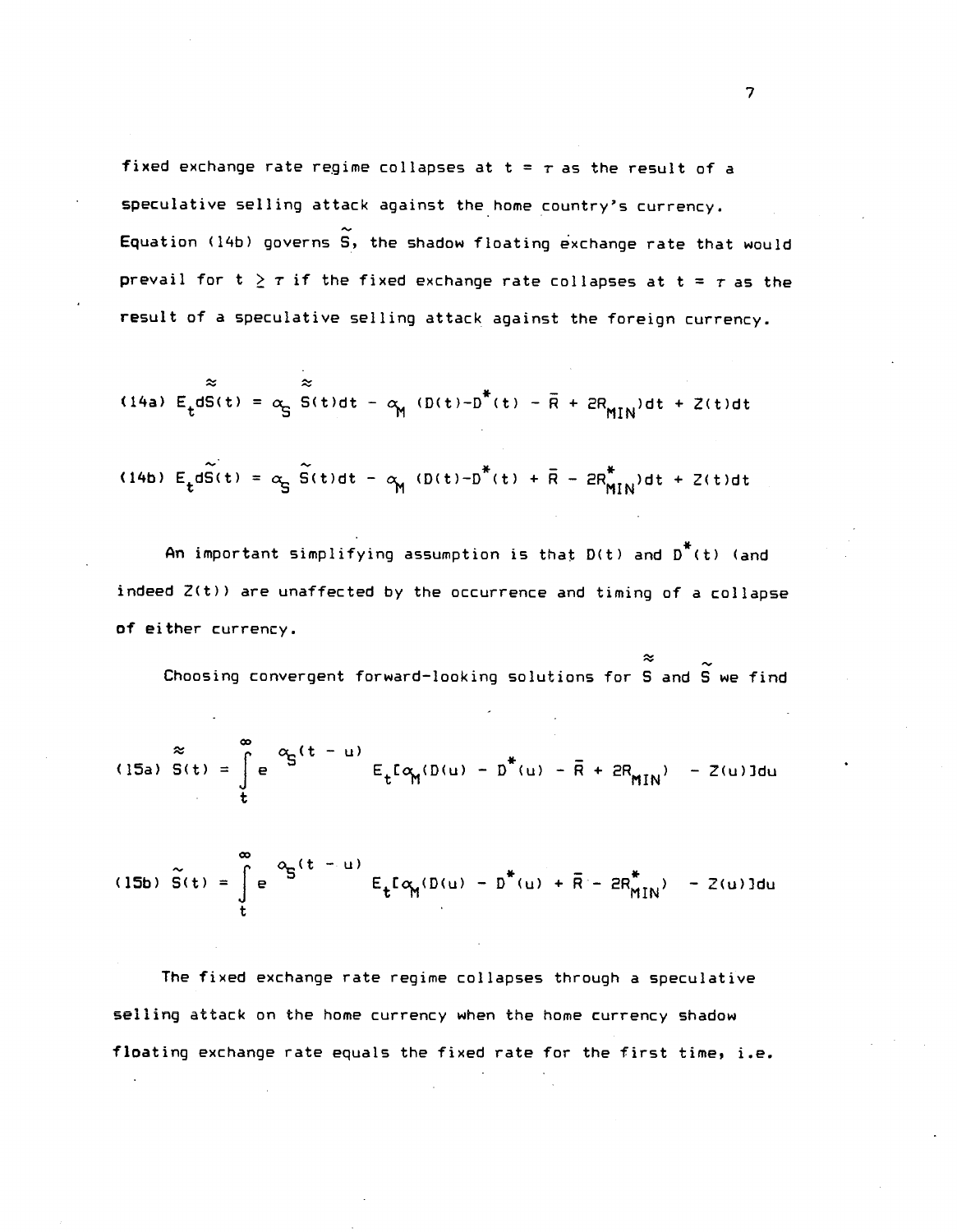when

$$
\approx \approx
$$
 (16a) S(t) =  $\underline{S}$ ; S(t')  $\leq \underline{S}$ , t' < t

It collapses as the result of a speculative selling attack on the foreign currency when the foreign currency shadow floating exchange rate equals the fixed rate for the first time, i.e. when

(16b)  $\widetilde{S}(t) = \underline{S}$ ;  $\widetilde{S}(t') > \underline{S}$ ,  $t' < t$ 

The fixed exchange rate regime survives as long as

(17)  $\frac{8}{5}$  < 5 and  $\frac{6}{5}$  > 5

Note from (15a, b) that

$$
\begin{array}{c}\n \sim \\
\sim \\
\text{(18a)}\ \widetilde{S}(t) = S(t) + K\n \end{array}
$$

Where

(18b) 
$$
K = \frac{2\alpha_{M}}{\alpha_{S}} \left[ \overline{R} - (R_{MIN} + R_{MIN}^{*}) \right]
$$

From the assumption of minimal global reserve adequacy (eqn(lO)) it follows that  $K > 0$  and therefore that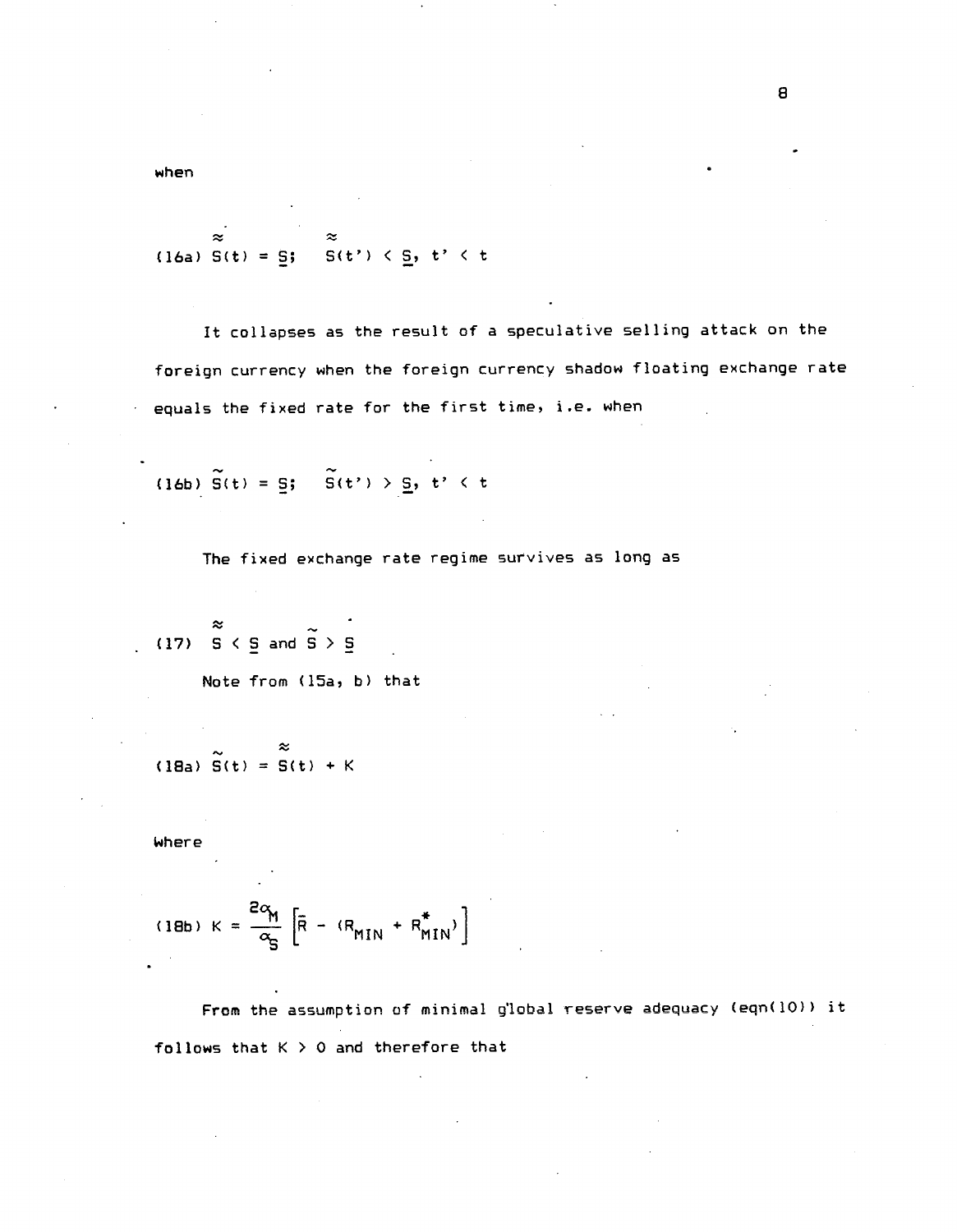(18c)  $\widetilde{S}(t) > \widetilde{S}(t)$ 

We therefore rewrite condition (17) for viability of the fixed exchange rate system as:

 $5 < \widetilde{S} < S + K$ 

Without loss of generality we can choose the lower bound to equal zero.<sup>5</sup> Formally, the exercise we are performing can therefore be seen as the analysis of a continuous time stochastic process  $S$  between two absorbing barriers; the lower barrier 0 and the upper barrier  $K > 0$ .

(19)  $0 < \widetilde{S} < K$ 

This is illustrated in Figure 1.  $S^0(t)$  represents a realization which is absorbed at the upper barrier at  $t_0$ . S<sup>1</sup>(t) is absorbed at the lower barrier at  $t_1$ .

Except in Section 5 we assume that  $dD$ ,  $dD^*$  and  $dZ$  are each governed by mutually serially independent Brownian motion with drift t, i.e.

5 We can always replace expressions such as  $\text{prob}(S \subset S \subset S + K)$  with the equivalent prob( $0 \leq \widetilde{S}$  -  $\underline{S} \leq K$ ), if we also change the initial condition of the stochastic process involved in an appropriate manner.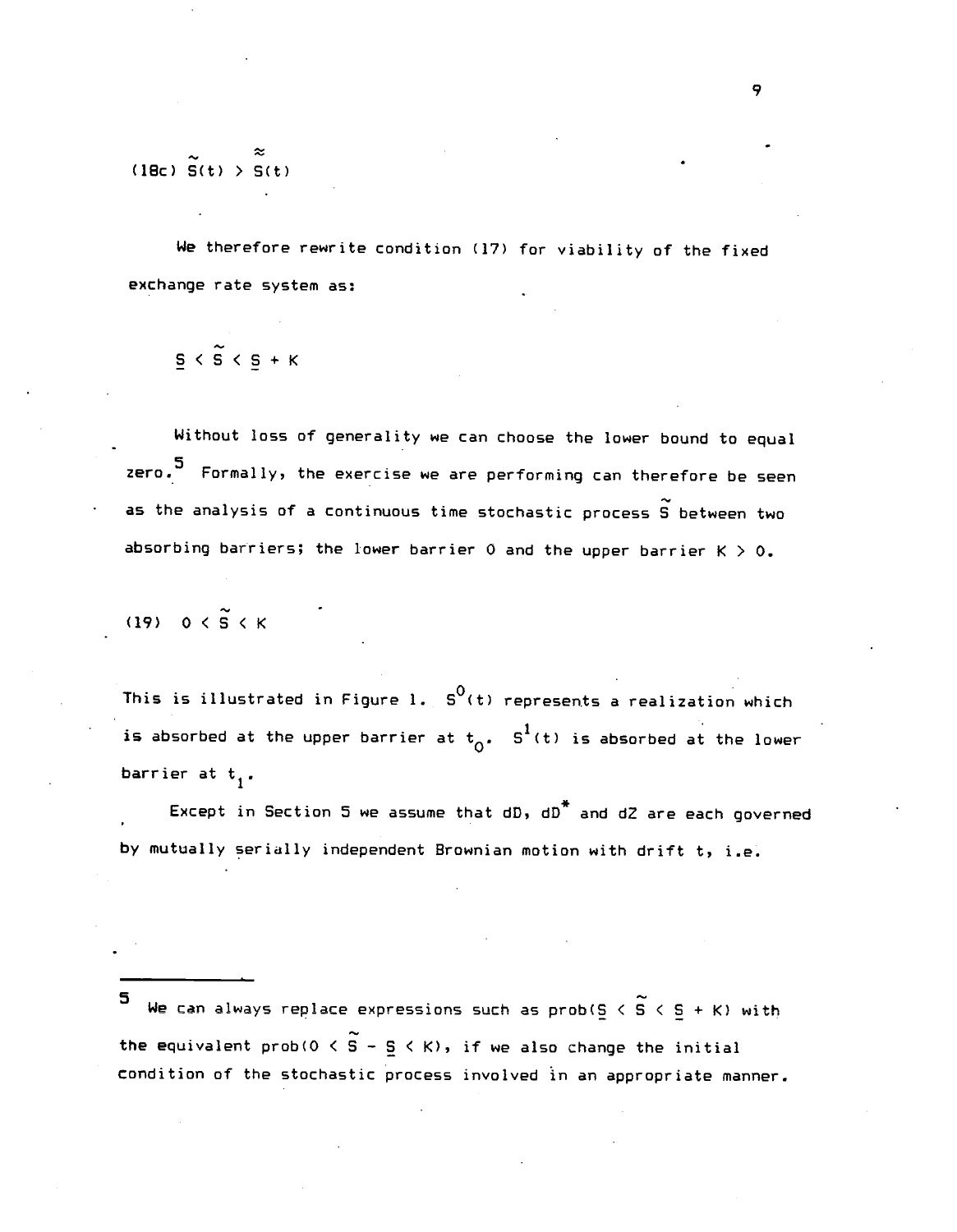

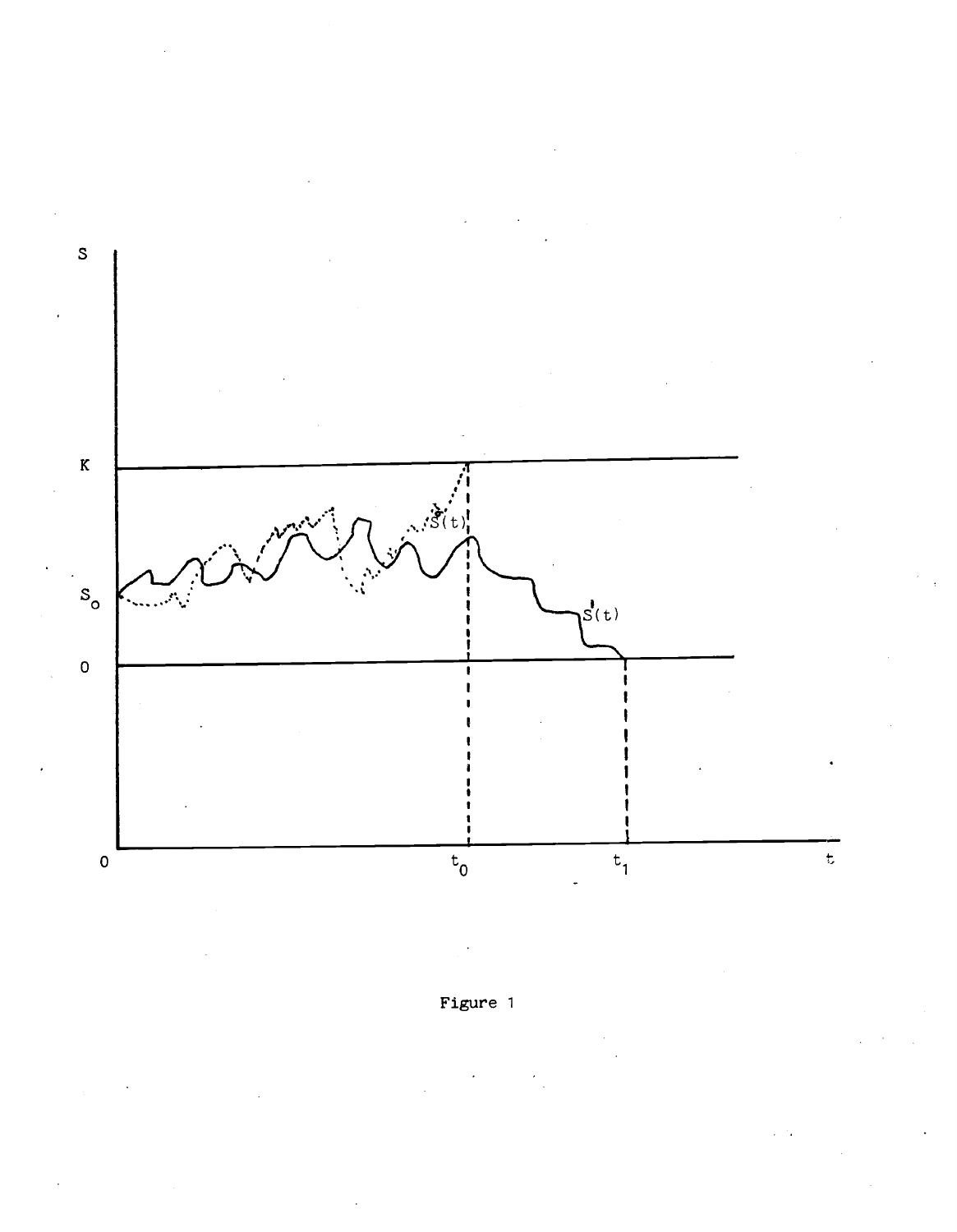(20a)  $D(t) = D(0) + \mu t + w(t)$ 

(20b) 
$$
D^*(t) = D^*(0) + \mu^*t + \omega^*(t)
$$

(20c) 
$$
2(t) = 2(0) + \mu_2 t + w_2(t)
$$

Given an initial condition, D, D\* and Z will therefore be continuous functions of time. The drift coefficients are  $\mu$ ,  $\mu^*$  and  $\mu$ respectively. They can be positive, zero or negative.

 $dw(t) \approx NIID(0, \sigma^2 dt)$  $dw^*(t) \sim \text{NIID}(0, \sigma^{*2}dt)$  $dw_2(t) \sim \text{NIID}(0, \frac{2}{3}dt)$  6

Define:

6 The independent increments dw, dw\*, dZ are not assumed to be contemporaneously independent.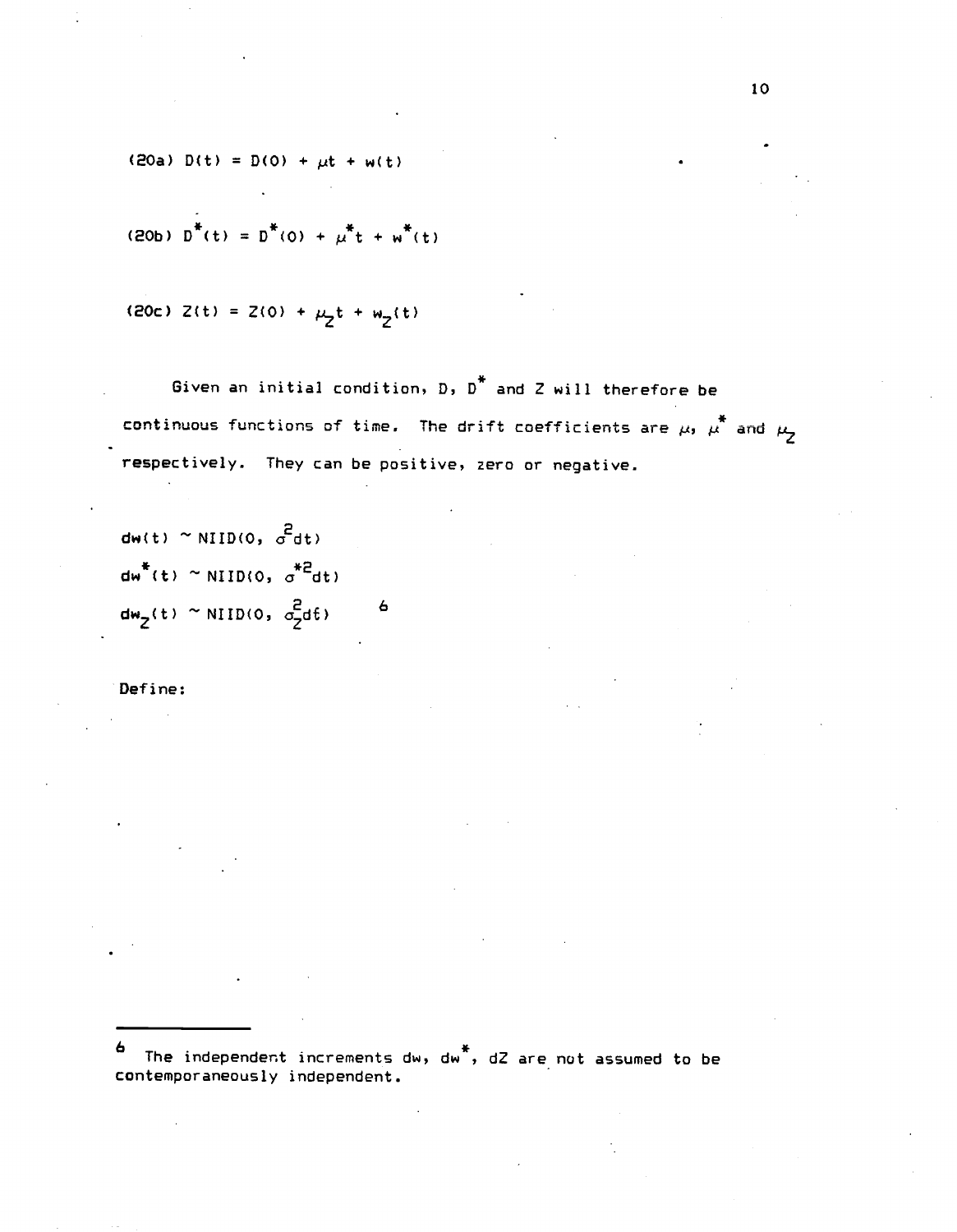(21) 
$$
F(t) = \alpha_M(D(t) - D^*(t) + \bar{R} - 2R_{MIN}^*) - Z(t)
$$

F(t) is a Wiener process.7 Its drift is

(22a) 
$$
\mu_F = \alpha_M (\mu - \mu^*) - \mu_Z
$$

Its variance parameter is

(22b) 
$$
\sigma_F^2 = \sigma_M^2 (\sigma_\mu^2 + \sigma_{\mu*}^2) + \sigma_Z^2 + 2\sigma_M (\sigma_{m*w_Z} - \sigma_{ww_Z} - \sigma_{M} \sigma_{ww*})
$$

Its initial value is

(22c) 
$$
F(0) = \alpha_M(D(0) - D^*(0) + \bar{R} - 2 R_{MIN}^*) - 2(0)
$$

From (15a) and the definition of F(t) in (21) it follows that

$$
7 \text{ dF} = \left[ \alpha_{\mathbf{M}} (\mu - \mu^*) - \mu_2 \right] dt + dw_F
$$

where

 $E(dw_F) = 0$  $Var(dw_F) = \frac{2}{c_F}dt$ and  $\text{Cov}(\text{dw}_{F}(t), \text{dw}_{F}(s)) = 0, t \neq s$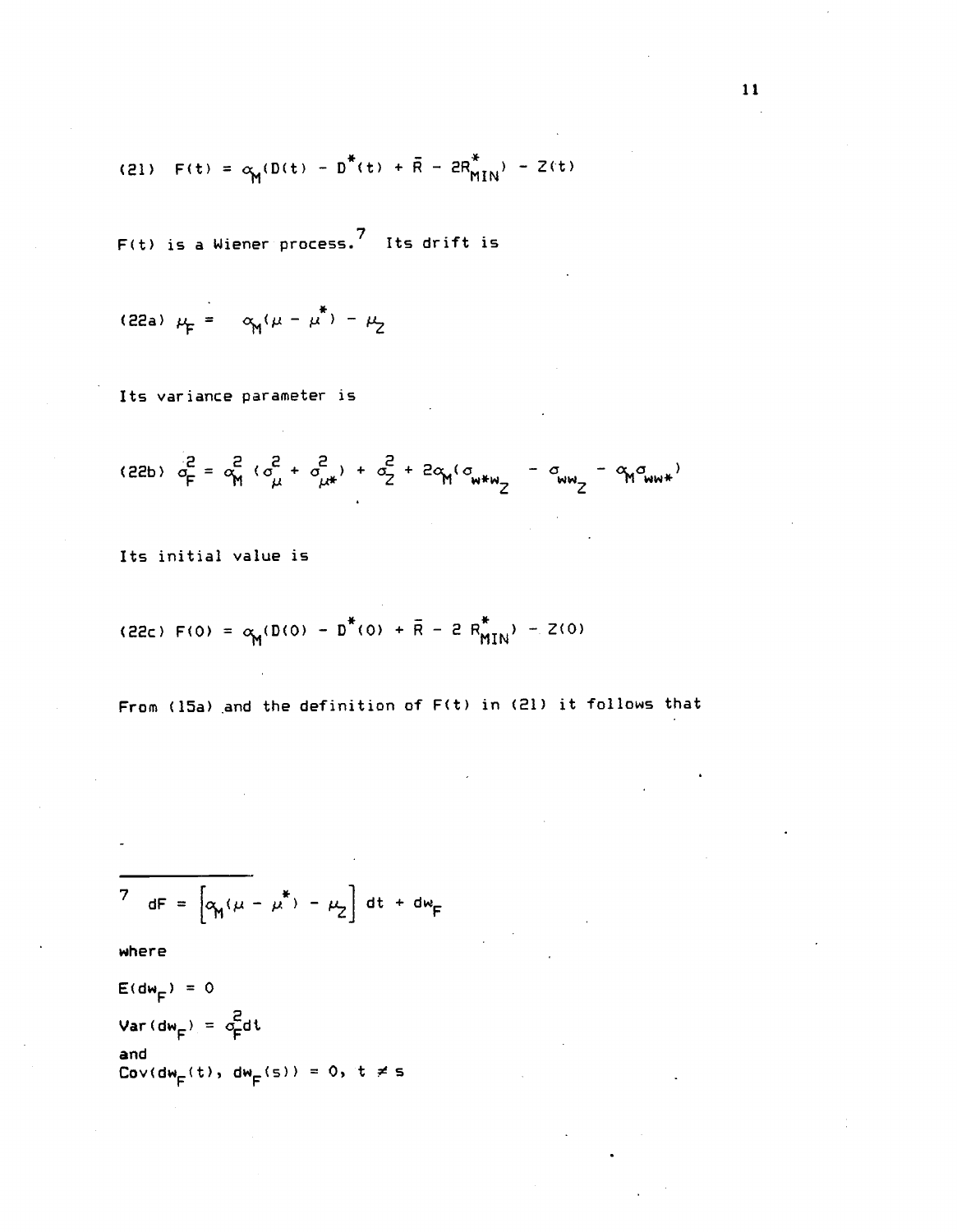(23) 
$$
\tilde{S}(t) = \frac{F(t)}{\alpha_{S}} + \frac{\mu_{F}}{\alpha_{S}^{2}}
$$

Therefore,  $\tilde{S}(t)$  is a Wiener process. Its drift is

(24a) 
$$
\mu_S = \frac{1}{\alpha_S} \mu_F = \frac{\alpha_M}{\alpha_S} (\mu - \mu^*) - \frac{\mu_Z}{\alpha_S}
$$

Its variance parameter is

$$
(24b) \quad \sigma_S^2 = \frac{1}{c_S^2} \quad \sigma_F^2 = \left(\frac{\alpha_{\text{M}}}{c_S}\right)^2 \left(\sigma_{\mu}^2 + \sigma_{\mu}^2\right) + \frac{1}{c_S^2} \quad \sigma_Z^2 + \frac{2\alpha_{\text{M}}}{c_S^2} \quad (\sigma_{\text{m}*\text{w}} - \sigma_{\text{w}*\text{w}} - \sigma_{\text{w}*\text{w}} - \sigma_{\text{w}*\text{w}} - \sigma_{\text{w}*\text{w}})
$$

Its initial value is

(24c) 
$$
\tilde{S}(0) = S_0 = \frac{F(0)}{\alpha_S} + \frac{\mu_F}{\alpha_S^2} = \frac{\alpha_N (D(0) - D^*(0) + \overline{R} - 2R_{MIN}^*)}{\alpha_S} - \frac{2(0)}{\alpha_S} + \frac{\alpha_N (\mu + \mu^*) - \mu_Z}{\alpha_S^2}
$$

The expected value of the shadow floating exchange rate is therefore driven up by the excess of the home country trend rate of domestic credit expansion,  $\mu$ , over the foreign trend rate of domestic credit expansion  $\mu^*$  and by the excess of the foreign trend rate of change of money demand over the home country trend rate of change of money demand,  $-\mu_{Z}$ .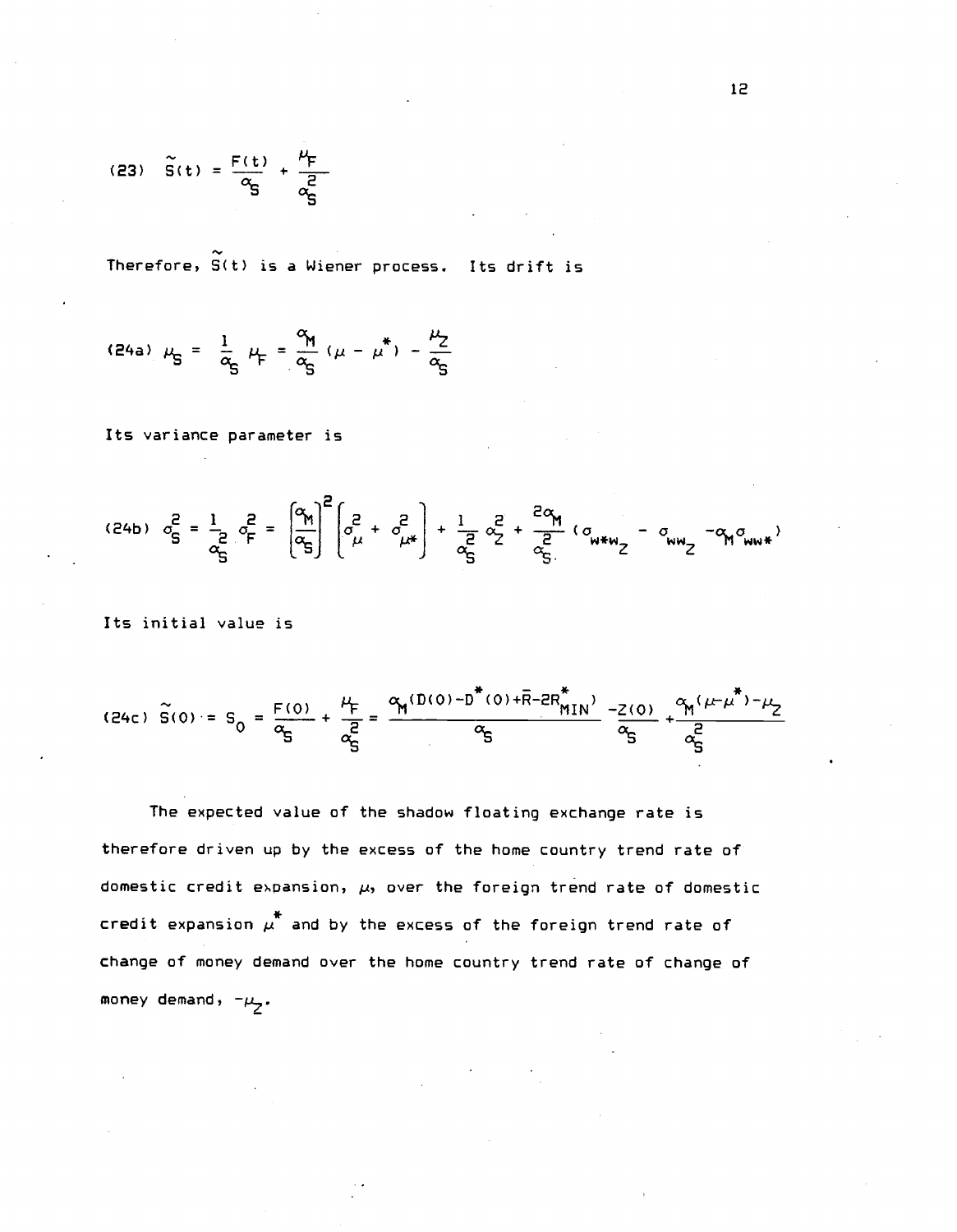3. The Gold Standard as a Wiener Process With Two Absorbing Barriers. From the characterization of S as a Wiener process between two absorbing barriers, a number of propositions follow immediately.

Proposition 1. Under the conditions specified in Section 2, the gold standard collapses in finite time (with probability 1).

Proof. A Wiener process, with or without drift (i.e. with  $\mu_{\bf q}$   $\leqslant$  0), between two absorbing barriers is absorbed with probability l in finite time. See e.g. 3. M. Harrison [1985, p. 43].

Note that the variante of the shadow floating exchange rate increases without bound as t increases. Any gold standard with a finite global stock of gold reserves will be non—viable, in the sense that a speculative attack will exhaust one country's reserves with probability one in finite time.

It is important to note that, at a point in time, the 'fundamental' shocks to domestic credit and money demand are infinitesimal, i.e. of measure zero compared to the stock of reserves at that instart. It always takes a finite amount of time to achieve a finite change in the stock of reserves through the cumulative effect of these shocks. The finite, stock—shift rundown in a country's stock of reserves at the moment a speculative attack occurs, reflects the endogenous behaviour of speculators, not the occurrence of an exogenous shock that is large relative to thc existing stock of reserves.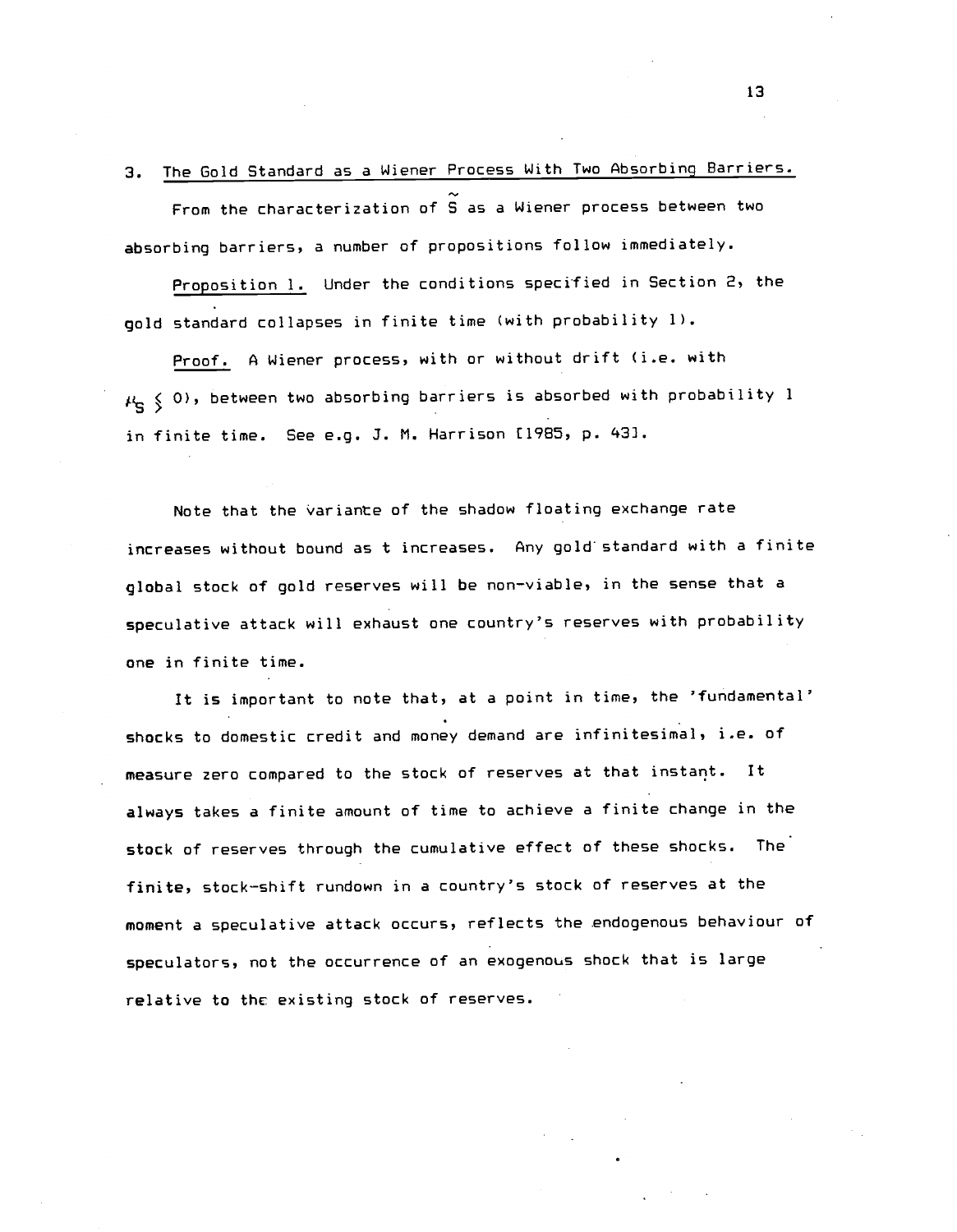An implication of this specification of the exogenous shocks is that neither currency will ever be at a forward discount or premium, as long as the gold standard survives. At the instant a speculative attack brings down the gold standard, a forward discount or premium consistent with UIP may of course emerge.

Let  $\tau$  be the time at which the gold standard collapses, either because S reaches K  $> 0$  or because it reaches 0. Let  $\widetilde{S}(0) = S_0 \in [0, K]$ be the initial value of  $\widetilde{S}$  at t = 0 and let  $\mu_S$  and  $\sigma_S^2$  be the drift and variance parameter of  $\widetilde{S}$ .  $p(S_0, S; t)$  is the conditional probability that  $\widetilde{S}$  is at S at time t > 0 given that it starts at S<sub>0</sub> at time t = 0, when there are two absorbing barriers, at  $K > 0$  and at 0, and with  $0 < S_0 < K$ . Then (see Cox and Miller 11965, p. 219-2341)

(25a) 
$$
p(S_0, S; t) = \left[ exp \left( \frac{\mu_S (S - S_0)}{g} \right) \right] \sum_{n=1}^{\infty} a_n e^{-\lambda_n t} sin \left( \frac{n \pi S}{K} \right)
$$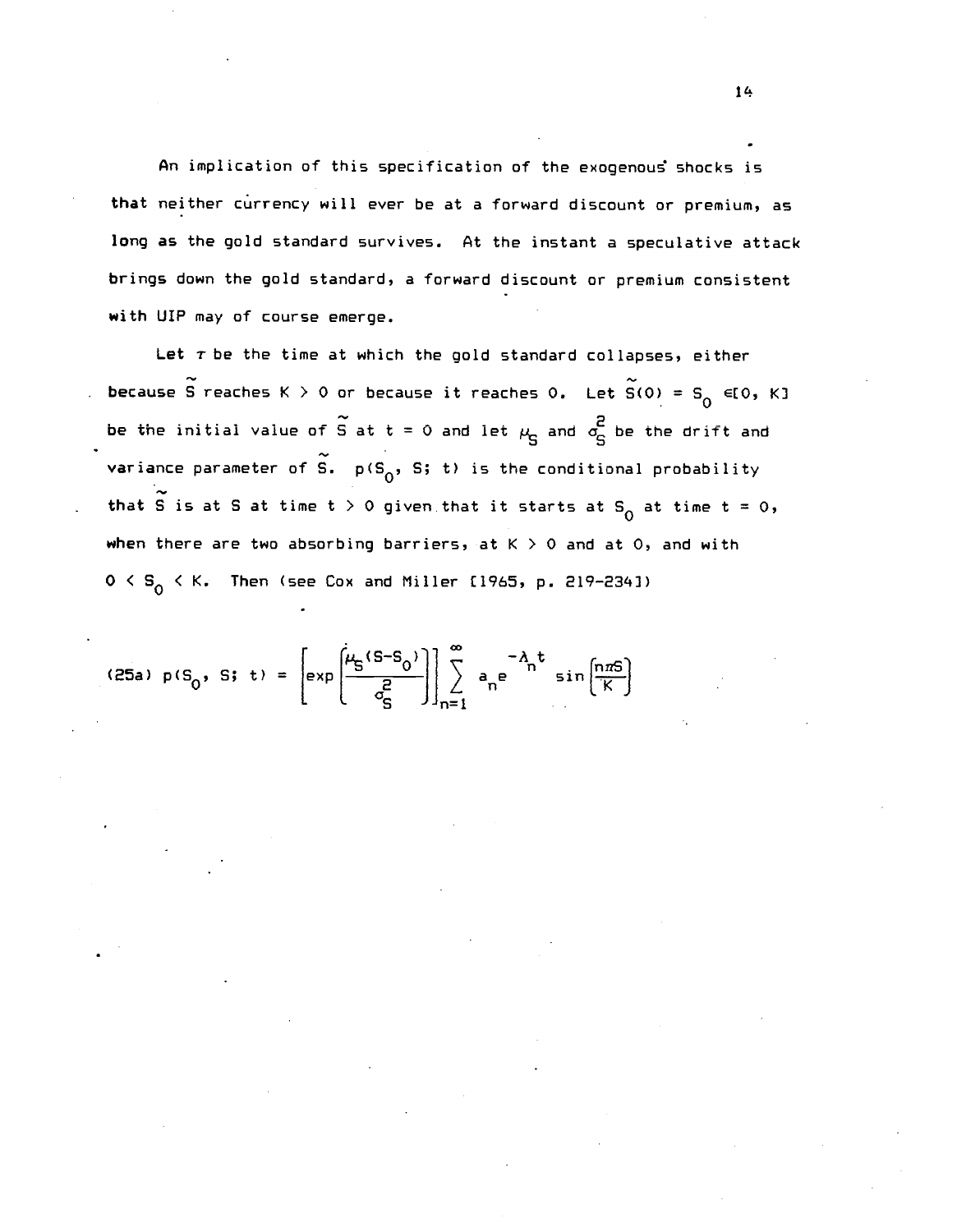where

$$
(25b) a_n = \frac{2}{K} \sin\left(\frac{n\pi G_0}{K}\right)
$$

and

(25c) 
$$
\lambda_n = \frac{1}{2} \left\{ \frac{\mu_S^2}{\sigma_S^2} + \frac{n^2 \pi^2 \sigma_S^2}{\kappa^2} \right\}
$$

 $G(t)$ , the probability that  $\widetilde{S}$  is absorbed no later than time t (i.e. prob  $(\tau \leq t))$  is given by

(26) 
$$
G(t) = 1 - \int_{0}^{K} p(S_0, S; t) ds
$$

Note that g(t) = G'(t) =  $-\frac{d}{dt}\int_{0}^{K}p(S_0, S; t) dS$  is the probability density

function of  $\tau$ .

 $\sim$ 

The moment generating function of  $\tau$  is

$$
g^{\ast}(v) = \int_{0}^{\infty} e^{-vt} g(t) dt \quad \text{for } v \ge 0.
$$

The moments of  $\tau$  (such as the first moment  $E_0(\tau)$ ) are found by differentiating g\*(v) w.r.t. v, since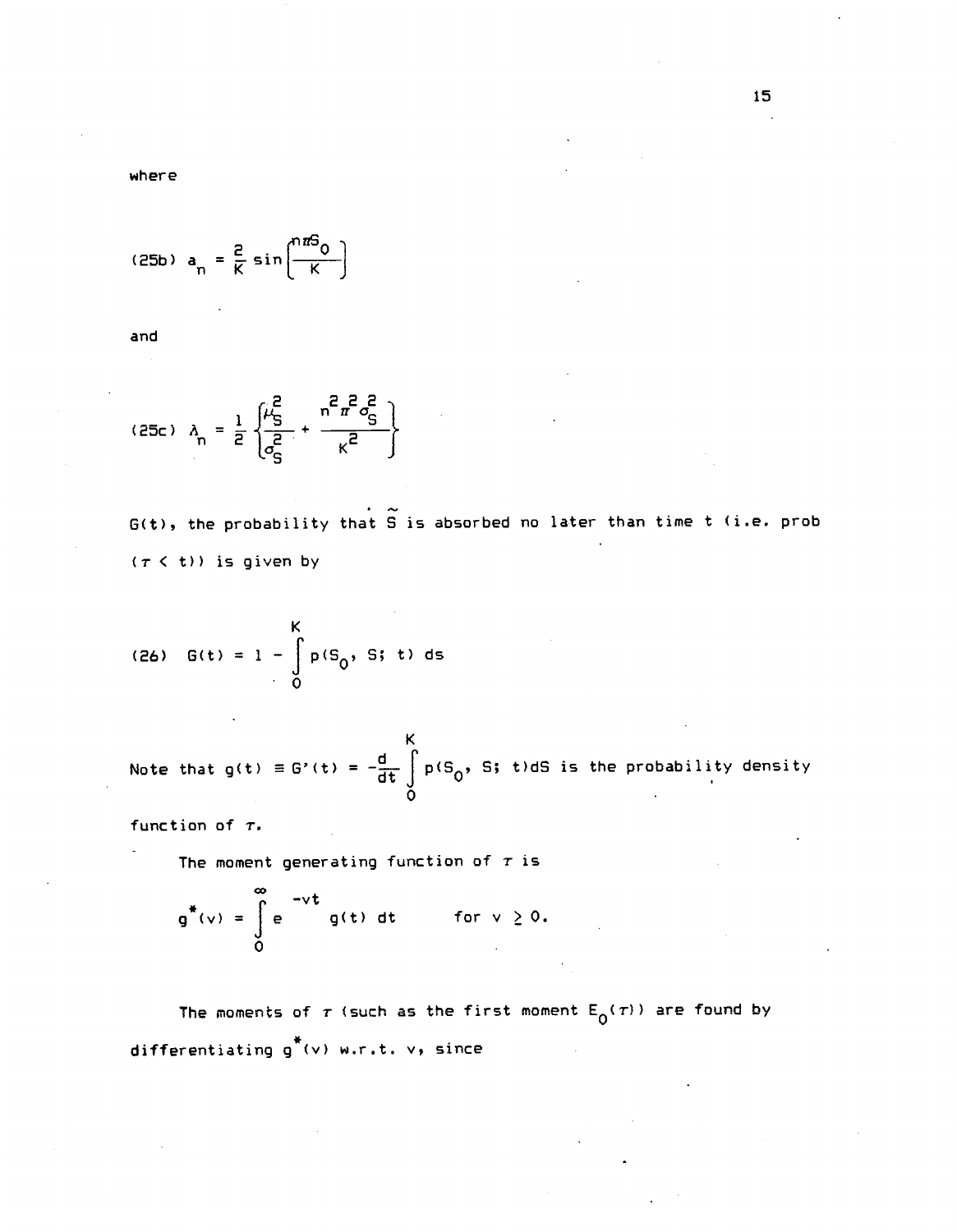(27) 
$$
E_0(\tau^n) = (-1)^n \frac{d^n}{d\nu^n} g^*(v) \bigg|_{v = 0}
$$

For the Wiener process with drift  $\mu_{\overline{S}}$ , variance parameter  $\sigma_{\overline{S}}^2$ , upper absorbing barrier K and lower absorbing barrier  $0 \lt K$ , starting at  $S_0$ ,

$$
(28a) g^*(v) = \frac{\left\{1 - e^{-\beta_0} e^{(v)}\right\} e^{-\beta_0} e^{(v)} - \left\{1 - e^{-\beta_0} e^{(v)}\right\} e^{-\beta_0} e^{(v)} - \left[1 - e^{-\beta_0} e^{(v)}\right] e^{-\beta_0} e^{(v)} - \left[1 - e^{-\beta_0} e^{(v)}\right] e^{-\beta_0} e^{(v)} - \left[1 - e^{-\beta_0} e^{(v)}\right] e^{-\beta_0} e^{(v)} - \left[1 - e^{-\beta_0} e^{(v)}\right] e^{-\beta_0} e^{(v)} - \left[1 - e^{-\beta_0} e^{(v)}\right] e^{-\beta_0} e^{(v)} - \left[1 - e^{-\beta_0} e^{(v)}\right] e^{-\beta_0} e^{(v)} - \left[1 - e^{-\beta_0} e^{(v)}\right] e^{(v)} - \left[1 - e^{-\beta_0} e^{(v)}\right] e^{(v)} - \left[1 - e^{-\beta_0} e^{(v)}\right] e^{(v)} - \left[1 - e^{-\beta_0} e^{(v)}\right] e^{(v)} - \left[1 - e^{-\beta_0} e^{(v)}\right] e^{(v)} - \left[1 - e^{-\beta_0} e^{(v)}\right] e^{(v)} - \left[1 - e^{-\beta_0} e^{(v)}\right] e^{(v)} - \left[1 - e^{-\beta_0} e^{(v)}\right] e^{(v)} - \left[1 - e^{-\beta_0} e^{(v)}\right] e^{(v)} - \left[1 - e^{-\beta_0} e^{(v)}\right] e^{(v)} - \left[1 - e^{-\beta_0} e^{(v)}\right] e^{(v)} - \left[1 - e^{-\beta_0} e^{(v)}\right] e^{(v)} - \left[1 - e^{-\beta_0} e^{(v)}\right] e^{(v)} - \left[1 - e^{-\beta_0} e^{(v)}\right] e^{(v)} - \left[1 - e^{-\beta_0} e^{(v)}\right] e^{(v)} - \left[1 - e^{-\beta_0} e^{(v)}\right] e^{(v)} - \left[1 - e^{-\beta_0} e^{(v)}\right] e^{(v)} - \left[1 - e^{-\beta_0} e^{(v)}\right] e^{(v)} - \left[1 - e^{-\beta_0
$$

where

(28b) 
$$
\theta_1(v)
$$
,  $\theta_2(v) = \frac{-\mu_S \pm \sqrt{\mu_S^2 + 2 v \theta_S^2}}{\sigma_S^2}$ 

From (27) and (28a, b) we derive the expected duration of the interval until the collapse given in (29, a, b).

(29a) 
$$
E_0(\tau) = \frac{S_0(K - S_0)}{\sigma_S^2}
$$
 if  $\mu_S = 0$ 

8 (29a) is derived from (29b) by applying L'-4ospital's rule twice.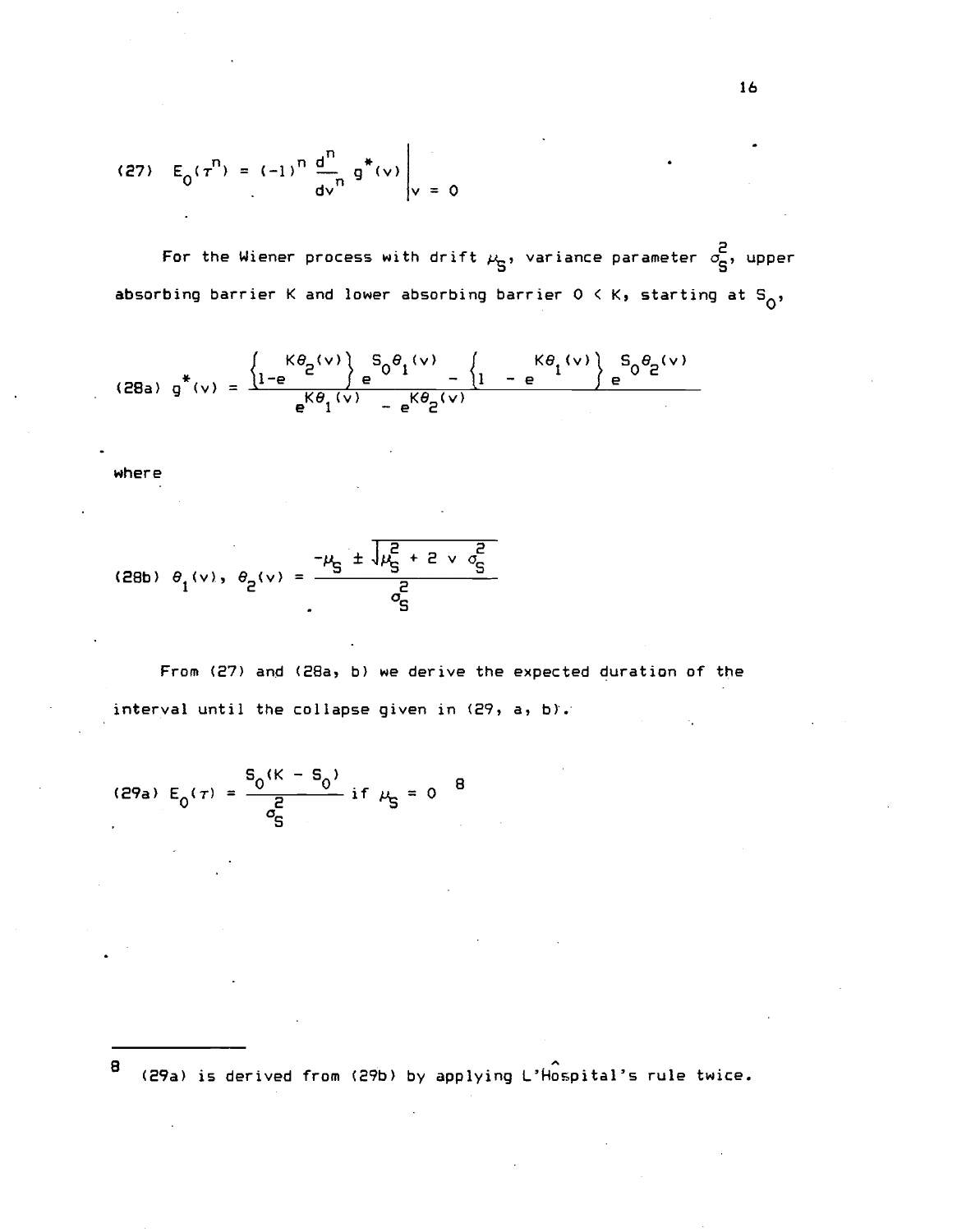(29b) 
$$
E_0(\tau) = \frac{1}{\mu_S} \left\{ -S_0 + K \frac{\left[1 - \exp(-2\mu_S S_0 / \sigma_S^2) \right]}{\left[1 - \exp(-2\mu_S K / \sigma_S^2) \right]} \right\}
$$
 if  $\mu_S \neq 0$ 

Finally (see e.g. Cox and Miller [1965, p. 233]), the probability of absorption at the upper barrier (i.e. the probability of the gold standard collapsing through a speculative selling attack on the home country currency)  $\pi_+(S_0)$  is given by

(30a) 
$$
\pi_+(S_0) = \frac{S_0}{K}
$$
 if  $\mu_S = 0$ 

$$
(30a') \pi_{+}(S_0) = \frac{\exp(-2\mu_S S_0/\sigma_S^2) - 1}{\exp(-2\mu_S K/\sigma_S^2) - 1} \text{ if } \mu_S \neq 0
$$

The probability of absorption at the lower barrier  $\pi_{-}(S_{0})$ , is then of course given by

$$
(30b) \ \pi_{-}(S_0) = 1 - \pi_{+}(S_0).
$$

# 4. Monetary, Financial and Fiscal Policy Actions and the Viability of the Gold Standard.

No attention is paid in this paper to strategic behaviour by the monetary and fiscal authorities of the two countries. It is probably easiest to think of the various policy actions as being implemented by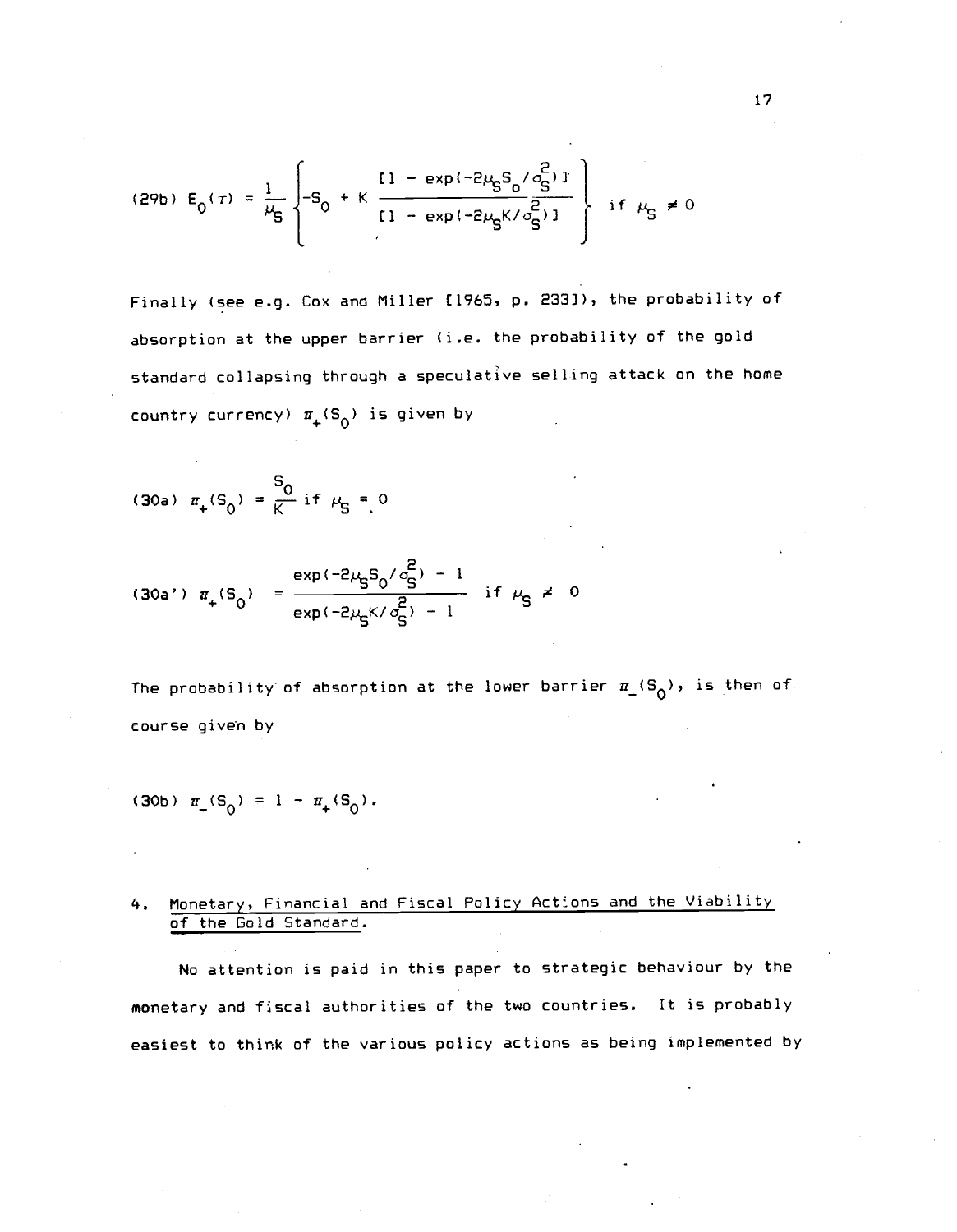mutual agreement or co—operatively; formally, we simply vary policy parameters in an exogenously given manner without worrying about conjectured and actual responses of other policy makers, time consistency of the actions or rules etc. Consideration of those very important issues is beyond the scope of this paper.

We distinguish 5 different kinds of policy actions.

a> Policies that change the initial value or starting value of the shadow floating exchange rate process at  $t = 0$ ,  $S_0$ .

b) Policies that change the drift of the shadow floating exchange rate process,  $\mu_{\mathbf{c}}$ .

C) Policies that change the width of the "safe or viable band", K.  $d$ ) Policies that change the  $\widetilde{S}$  process from a Wiener process with drift  $\mu_{\rm S}$  and variance parameter  $\sigma_{\rm S}^2$  to a stationary first order linear stochastic process whose "forcing variable" is a Wiener process without drift, i.e. to

(31) 
$$
d\tilde{S} = \alpha_S \tilde{S} dt + d\omega_S
$$

$$
\alpha_S' \le 0
$$

$$
d\omega_S' \approx \text{NIID} \ (0, \ \sigma_S' dt)
$$

e) Policies that change the variance parameter of the  $\widetilde{S}$  process,  $\sigma_{\mathbf{c}}^2$ .

It will become clear that any given policy action or rule change may bring about several of these five consequences at the same time. A number of results are immediately established.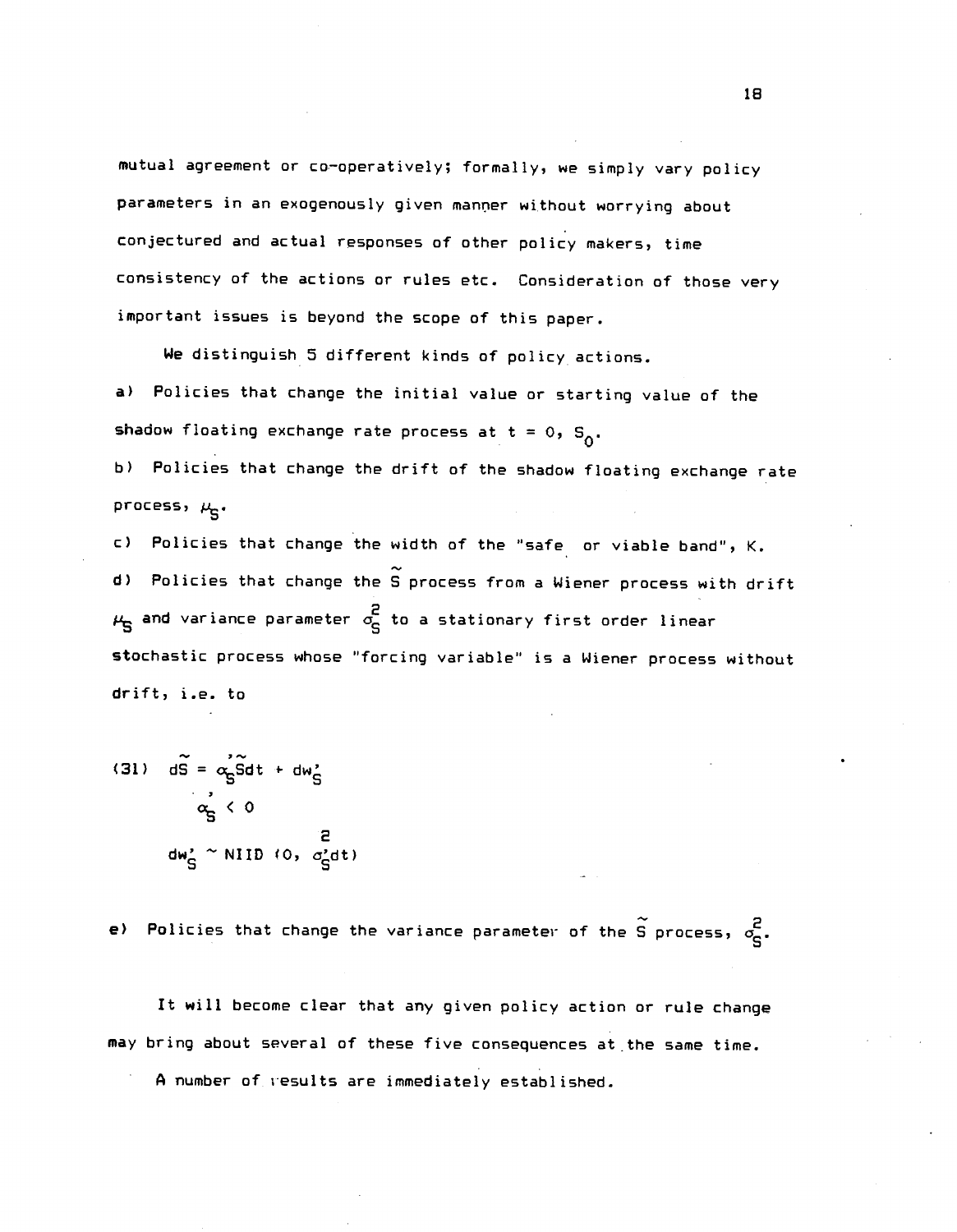(32a) 
$$
\frac{\partial \pi_+ (S_0)}{\partial S_0} = \frac{1}{K} \text{ if } \mu_S = 0
$$

(32b) 
$$
\frac{\partial \pi_+(S_0)}{\partial S_0} = \frac{(2\mu_S/\sigma_S^2) \exp(-2\mu_S S_0/\sigma_S^2)}{1 - \exp(-2\mu_S K/\sigma_S^2)} > 0 \text{ if } \mu_S \neq 0
$$

Clearly, policies that raise  $S_0$  increase the probability of the collapse of the gold standard occurring throuqh a selling attack on the home currency.

(32b) 
$$
\frac{\partial \pi_+ (S_0)}{\partial K} = - \frac{S_0}{K^2} \text{ if } \mu_S = 0
$$

$$
(32b')\frac{\partial \pi_+(S_0)}{\partial K} = (-2\mu_S/\sigma_S^2) \exp(-2\mu_S K/\sigma_S^2) \frac{\left[1 - \exp(-2\mu_S S_0/\sigma_S^2)\right]}{\left[1 - \exp(-2\mu_S K/\sigma_S^2)\right]} < 0 \text{ if } \mu_S \neq 0
$$

Clearly, policies that widen the viable band by raising the upper limit reduce the probability of the collapse of the gold standard occurring through a selling attack on the home currency.

Note from the definition of K in (18b) that an increase in K means an increase in the global stock of reserves and/or a reduction in the countries' critical reserve thresholds. Since the experiment holds  $S^0$ constant (and  $\mu_{\rm S}$ ), the increase in  $\bar{\mathrm{R}}$  or reduction in  $\mathrm{R_{MIN}}$  or  $\mathrm{R_{MIN}^*}$ , must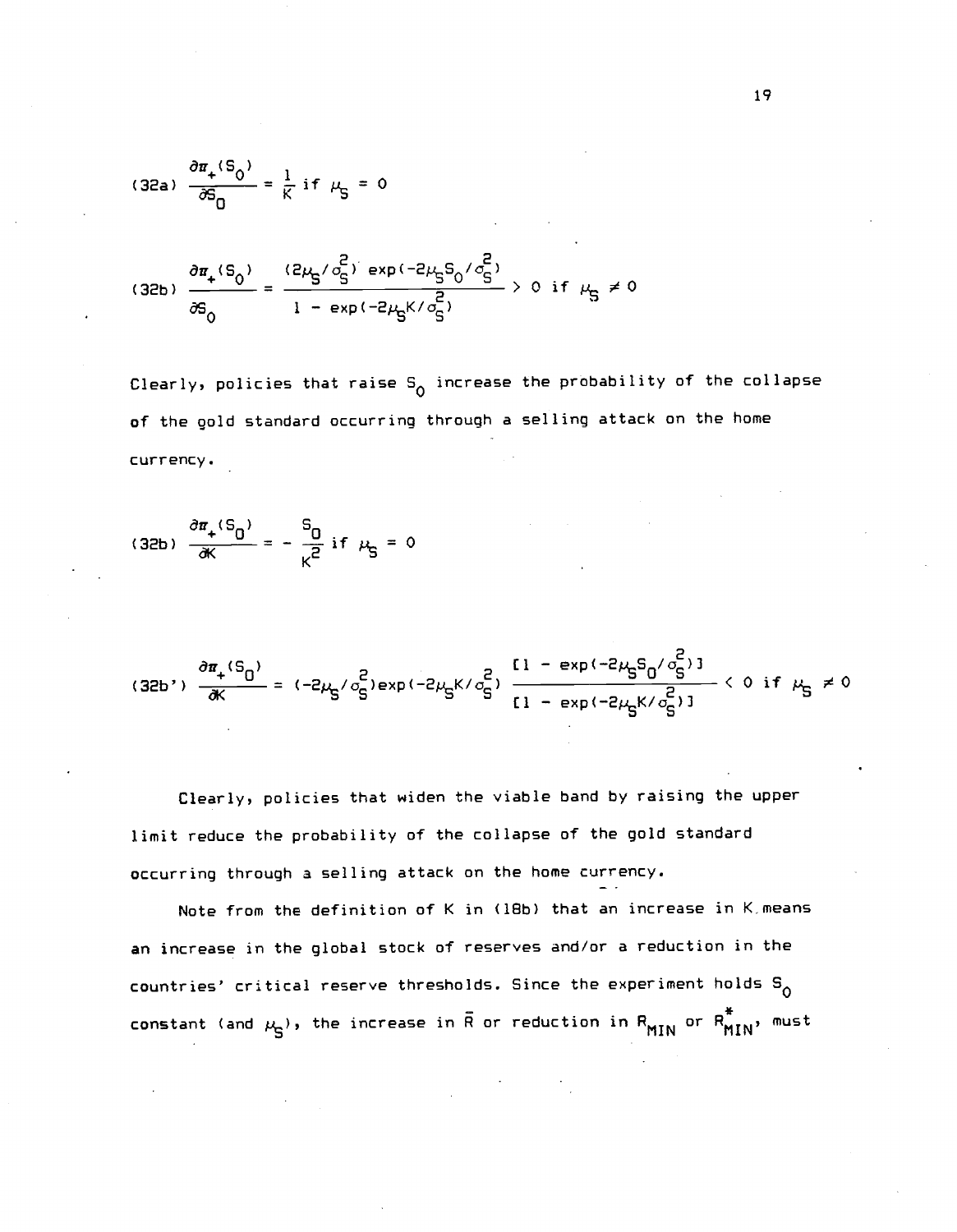be accompanied by a reduction in  $D(0)$  or an increase in  $D^*(0)$  (see 24c). Such a combination of events obviously makes it more likely that the collapse, when it occurs, will occur through a run on the foreign currency. The increase in world reserves is allocated to the home country.

The effects of an increse in  $\sigma_S^2$  and of an increase in  $\mu_S$  on  $\pi^*(S^0)$ are given in (32c, d) below

(32c) 
$$
\frac{\partial \pi_+(S_0)}{\partial \sigma_S^2} = 0 \text{ if } \mu_S = 0
$$

(32c')  $\frac{\partial \pi_+(S_0)}{\partial \sigma_S^2} = \frac{2\mu_S}{(\sigma_S^2)^2}$  A  $\geq 0$  according as to  $\mu_S \stackrel{\leq}{>} 0$  if  $\mu_S \neq 0$ 

(32d)  $\frac{\partial u_+ \cdot 3_0}{\partial \mu_c} = \frac{-2}{c^2} A > 0$ TS and the second second second second second second second second second second second second second second s

where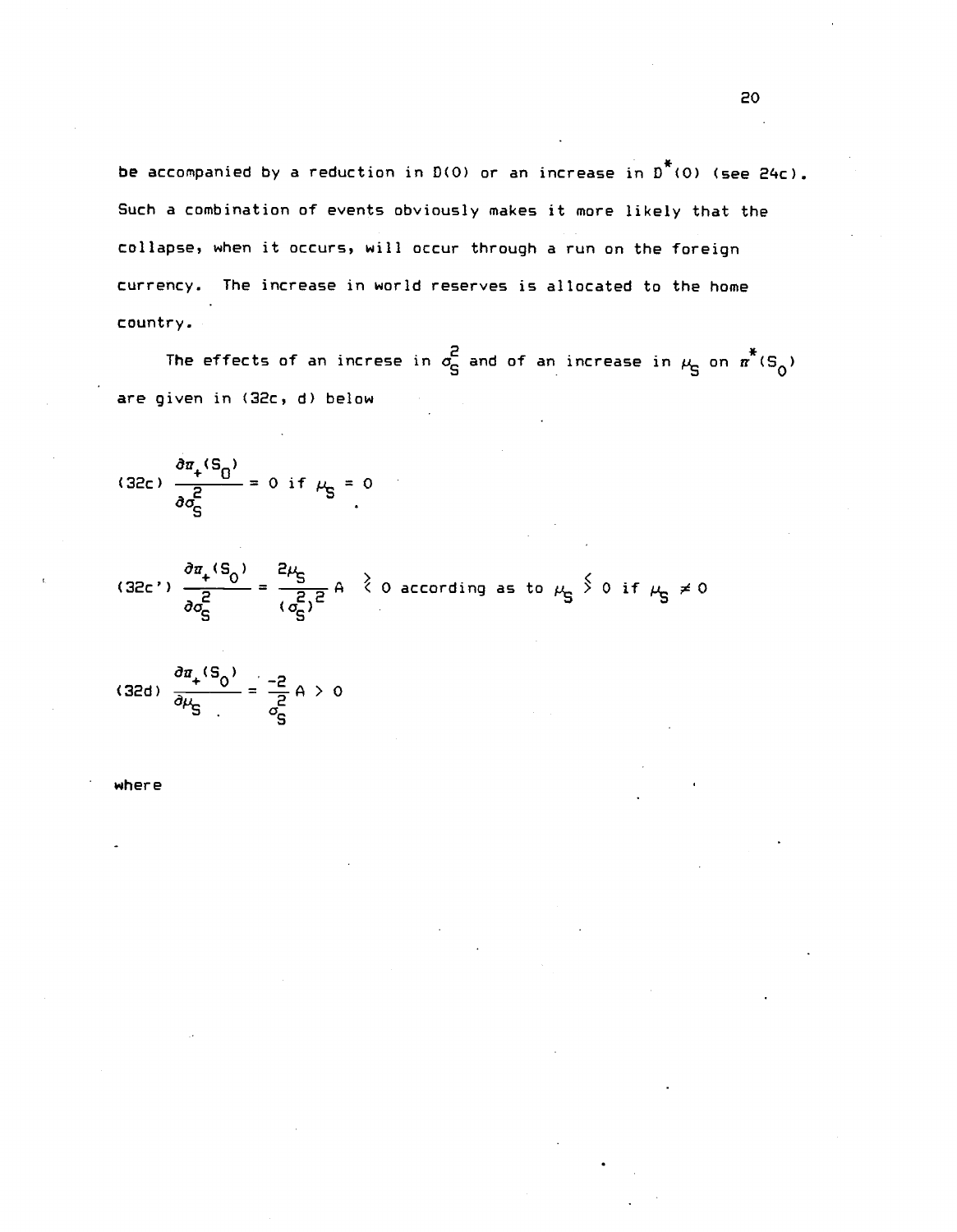$$
(32e) A = \frac{-S_0(1 - exp(-2\mu_S K/\sigma_S^2)) exp(-2\mu_S S_0/\sigma_S^2) + K(1 - exp(-2\mu_S S_0/\sigma_S^2)) exp(-2\mu_S K/\sigma_S^2)}{[1 - exp(-2\mu_S K/\sigma_S^2)]^2} \tag{32e) A = \frac{-S_0(1 - exp(-2\mu_S K/\sigma_S^2)) exp(-2\mu_S K/\sigma_S^2)}{[1 - exp(-2\mu_S K/\sigma_S^2)]^2} \approx 1 - \frac{1}{2} \frac{1}{2} \frac{1}{2} \frac{1}{2} \frac{1}{2}
$$

A < 0.

The effect of policies that raise  $S_{\alpha}$ , K,  $\sigma_{\alpha}^{2}$  and  $\mu_{\alpha}$  on the expected duration of the period for which the gold standard survives are given in equations (33 a, b, c, d).

(33a) 
$$
\frac{\partial E_0(\tau)}{\partial S_0} = \frac{K - 2S_0}{\sigma_S^2} \quad \text{if } \mu_S = 0
$$

$$
(33a') \frac{\partial E_0(\tau)}{\partial S_0} = -\frac{1}{\mu_S} + \frac{2}{\sigma_S^2} K \frac{\exp(-2\mu_S S_0/\sigma_S^2)}{[1 - \exp(-2\mu_S K/\sigma_S^2)]} \quad \text{if } \mu_S \neq 0.
$$

(33b) 
$$
\frac{\partial E_0(\tau)}{\partial K} = \frac{S_0}{\frac{\partial}{\partial S}} > 0
$$
 if  $\mu_S = 0$ 

 $\frac{9}{15}$  From (29a),  $E_0(\tau) > 0 \Rightarrow -S_0(1 - \exp(-2\mu_S K/\sigma_S^2)) + K(1 - \exp(-2\mu_S S_0/\sigma_S^2))$  $>$  0 for  $\mu_S \stackrel{\textstyle <}{\textstyle\searrow}$  0. Let  $\Omega$  denote the numerator of A in (32c). Then  $\Omega$ /exp(-2 $\mu_S$ (K + S<sub>0</sub>)/ $\sigma_S^2$ ) =  $-1 - S_0(1 - \exp(2\mu_S K/\sigma_S^2)) + K(1 - \exp(2\mu_S S_0/\sigma_S^2))1.$ Therefore  $\Omega$  < 0 and A < 0.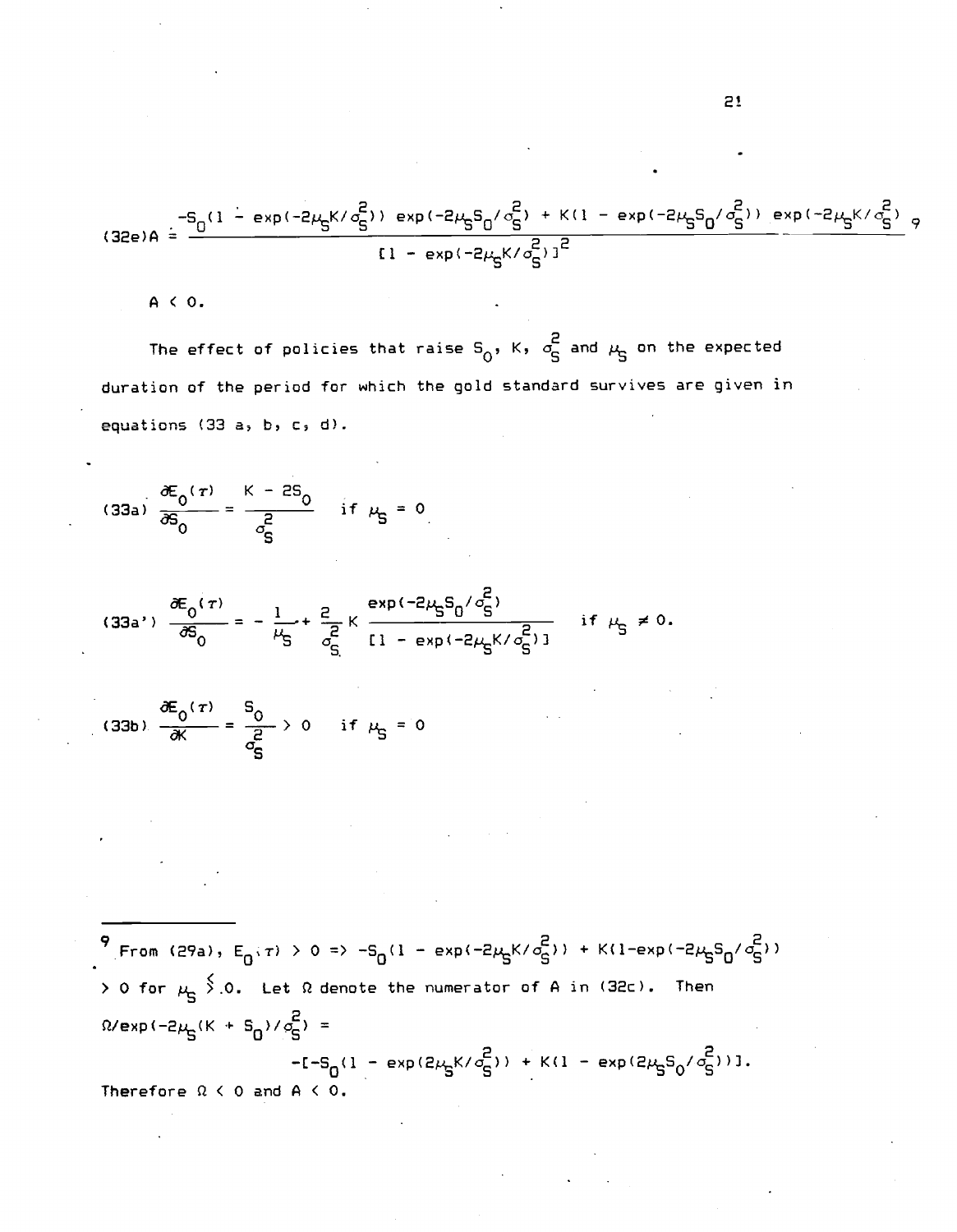$$
(33b')\frac{\partial E_0(\tau)}{\partial K} = \frac{(1 - \exp(-2\mu_S S_0/\sigma_S^2))}{(1 - \exp(-2\mu_S K/\sigma_S^2))} \frac{1}{\mu_S} [1 - \exp(-2\mu_S K/\sigma_S^2)](1 + (2\mu_S K/\sigma_S^2))] > 0 \text{ if } \mu_S \neq 0
$$

(33c) 
$$
\frac{\partial E_0(\tau)}{\partial \sigma_S^2} = \frac{-E_0(\tau)}{\sigma_S^2} < 0 \text{ if } \mu_S = 0
$$

$$
(33c') \frac{\partial E_0(\tau)}{\partial \sigma_S^2} = \frac{2K}{(\sigma_S^2)^2} A \le 0 \text{ if } \mu_S \ne 0
$$

(33d) 
$$
\frac{\partial E_0(\tau)}{\partial \mu_S} = 0
$$
 if  $\mu_S = 0$ 

(33d') 
$$
\frac{\partial E_0(\tau)}{\partial \mu_S} = -\frac{1}{\mu_S} \left[ E_0(\tau) + \frac{2K}{\sigma_S^2} A \right]
$$

Equation (33a) shows that when there is zero drift raising the starting value S<sub>O</sub> will raise (lower)  $E_0(\tau)$  if S<sub>O</sub> is below (above) the halfway mark of the survival range, i.e. for  $S_0 \leftarrow \frac{K}{2} \leftarrow (S_0 \rightarrow \frac{K}{2})$ . If  $\mu_S \neq 0$ , (33a') tells us that the effect on  $E_0(\tau)$  of an increase in  $S_0$ is positive for  $0 \leq s_0 < \hat{s}_0$  , negative for  $\hat{s}_0 \leq s_0 \leq K$  , where  $\hat{s}_0$  is defined by  $\frac{\partial E_0(\tau)}{\partial t} = 0$  . The first term on the RHS of (33a') can be  $\delta S_{\Omega}$ 

interpreted as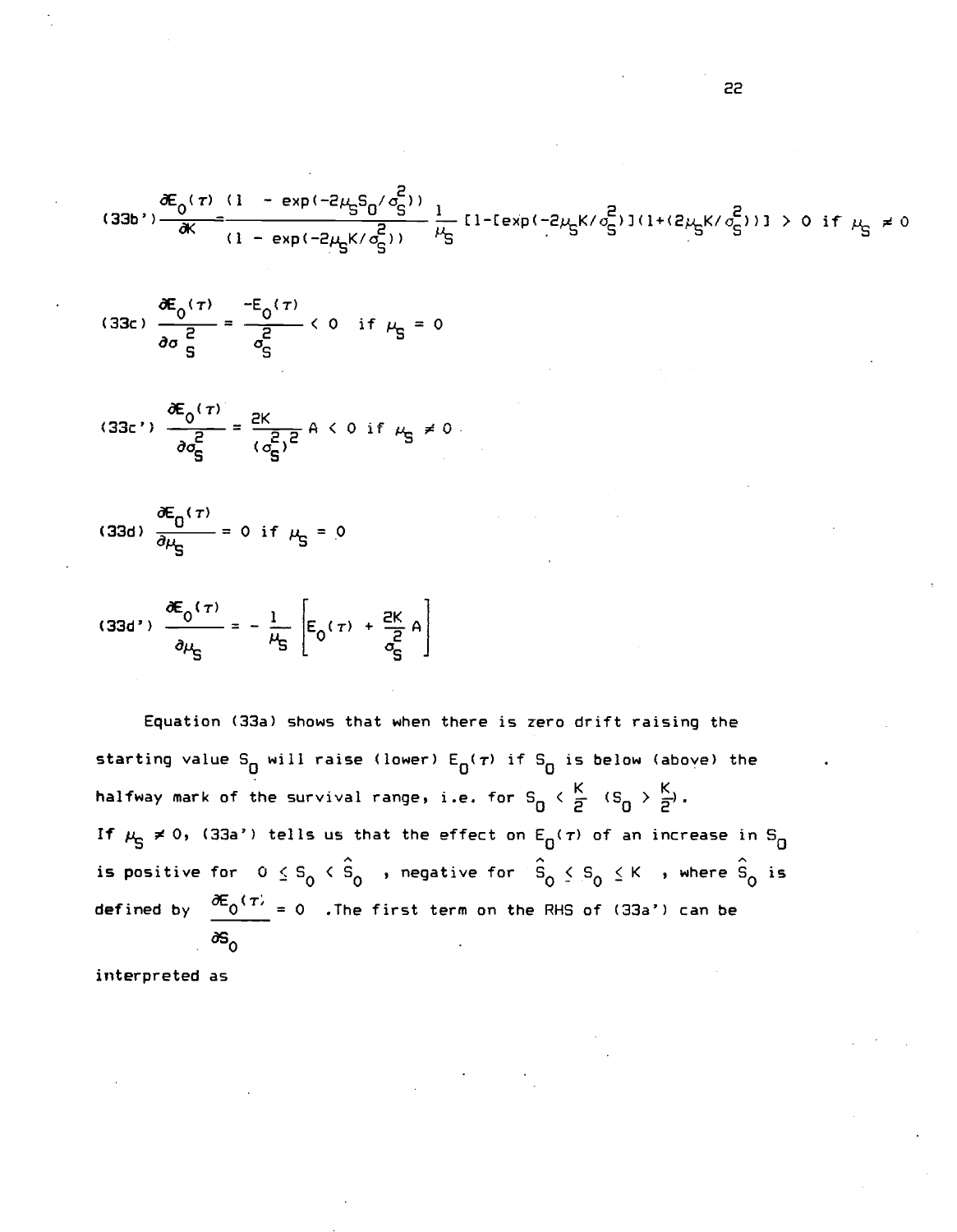the effect on E<sub>o</sub>( $\tau$ ) in the absence of any uncertainty<sup>10</sup>. The second term on the RHS of (33a') always has the opposite sign of the first term. It decreases with  $S_{\Omega}$ , regardless of the sign of  $\mu_{\overline{S}}$ .

When  $\mu_{\overline{6}} = 0$ , widening the width of the viable range by raising its upper limit, K, obviously lengthens the expected survival period, (33b). The same holds when  $\mu_{\textrm{S}}\neq$  0 (33b').<sup>11</sup>

That a higher value of the variance parameter reduces the expected duration of the gold standard's survival is not surprising  $(33 c, c')$ .

10 In that case  $\tau$  is pop-stochastic and given by  $\tau = \begin{bmatrix} 1 & -0 \\ \mu_s & \mu_s \end{bmatrix}$  if  $\mu_s > 0$ In that case  $\tau$  is non-stochastic and given by  $\tau$  =  $\int$   $\mu_{\mathsf{S}}$  $\mu_{\mathbf{S}}$  < 0

<sup>11</sup> For the case  $\mu_{\overline{S}} \neq 0$ , first consider  $\mu_{\overline{S}} > 0$ . The sign of (33b') is always the sign of  $1 - \exp(-2\mu_S K/\sigma_S^2)$   $\Gamma 1 + (2\mu_S K/\sigma_S^2)$ ]. We know that if x > 0 and m is any positive interger, then  $2\mu_{5}$   $\mu_{6}$   $\sigma_{1}$   $\sigma_{2}$  $e^{-x} \leq (1 + \frac{x}{m})^{-m}$ . Applying this with  $m = 1$  and  $x = \frac{5}{2}$  we find  $\frac{0}{\partial x}$ TS and the set  $> 0$ . For the case  $\mu_{\overline{G}} < 0$  we know that if  $x \ge 0$ , m is any positive integer and x < m then  $e^{x} \leq (1 - \frac{x}{m})^{-m}$ . Applying this with m = 1 and  $-5$ <sup>6</sup> $\sim$   $\sim$   $\sim$   $\sim$  $\partial E_{\alpha}(\tau)$  $x = \frac{-15}{2}$ ,  $0 \lt x \lt 1$ , we find  $e^{x}(1 - x) \lt 1$  and again  $\frac{0}{-000} > 0$ . For as and the set of  $\mathbf{S}$ the case  $\mu_S < 0$  and  $1 + \frac{E\mu_{S}R}{2} < 0$ , the result that  $\frac{E\mu_{D}R}{dK} > 0$  is as and the second second second second second second second second second second second second second second s

obvious.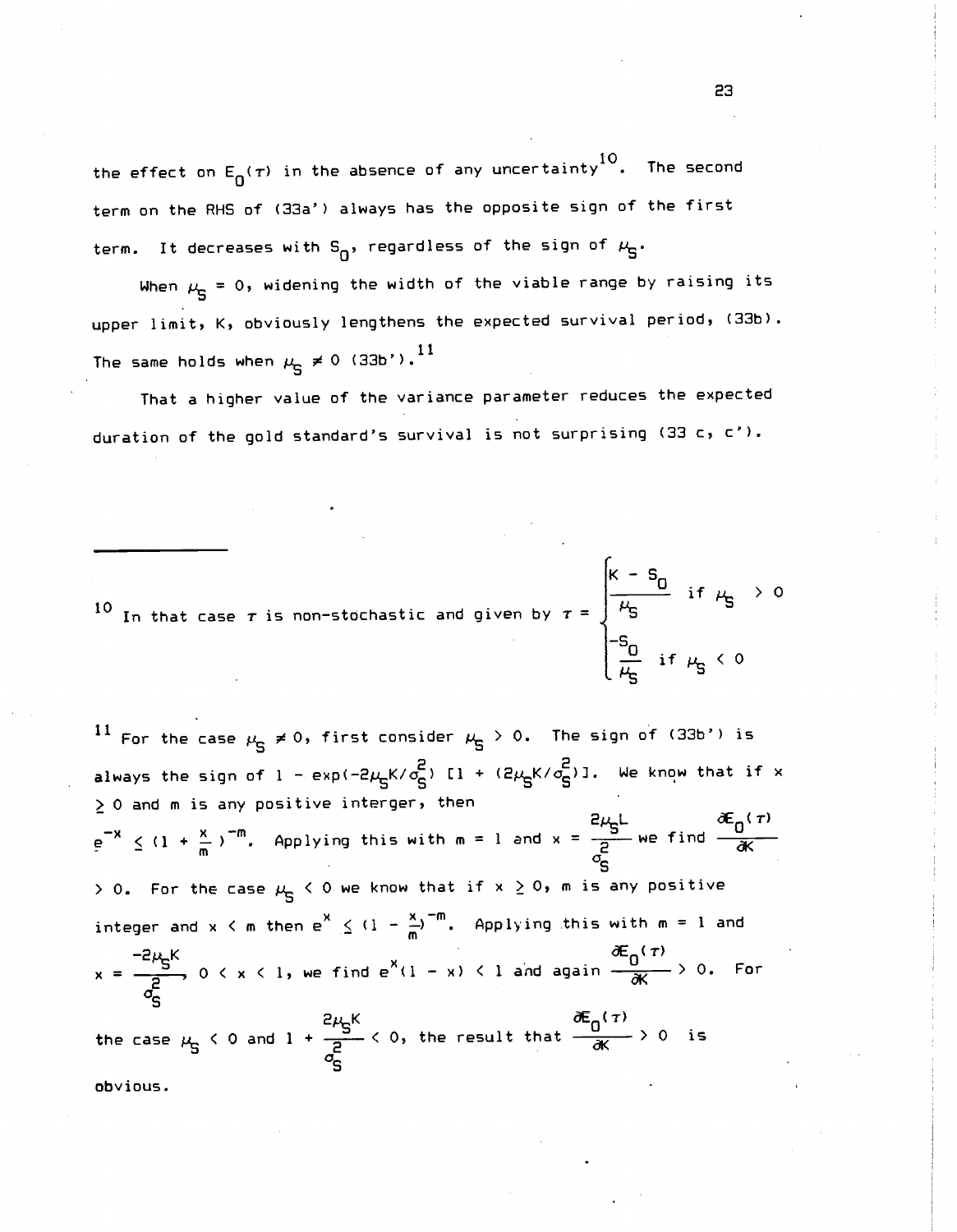A higher value of the drift parameter  $\mu_{\mathbf{q}}$  appears to have an ambiguous effect on  $E_n(\tau)$ . Without uncertainty, an increase in  $\mu_{\mathbf{q}}$  will raise  $E_n(\tau)$  if  $\mu_n$  is negative, lower  $E_0(\tau)$  if  $\mu_n$  is positive. With uncertainty, the two terms in the square brackets on the RHS of (33d)  $\tau$ ) and  $\tau$ have opposite signs and more information is needed to sign  $-\frac{1}{2}$ .

We now consider alternative policy actions at  $t = 0$ , that maximize the expectation of the survival period of the gold standard.

### Policies that Increase K.

From (18b) it is apparent that, given the values of the parameters  $\alpha_{\bf g}$  and  $\alpha_{\bf g}$ , the viable range of  $\stackrel{\sim}{{\rm S}}$  can be increased only by an increase in the exogenous global stock of reserves  $\overline{R}$  or a lowering of the critical reserve thresholds  $R_{min}$  and  $R_{min}^{\circ}$ . From (24c) we note that an increase in  $\bar{\mathsf{R}}$  or a reduction in  $\mathsf{R}_{\mathsf{min}}^*$   $\overset{\textup{12}}{\quad}$  will raise  $\mathsf{s}_0$  by half as much as K.  $\,$  S(O) is kept constant when R is increased and D(O) -  $D^*(0)$  for  $\frac{1}{\alpha_{\text{c}}} \mu_{\text{S}}$ ] is

reduced by half the amount of the increase in R. If the lower bound of the viable range were L < K rather than zero, we could represent a "symmetric" increase in the viable range by an equal increase in the upper bound K and reduction in the lower bound L. Such a policy would leave S<sub>n</sub> unchanged for given values of D,  $D^*$  and  $\mu_S$ .

12 It was assumed, in (24c) that  $R_{min} = R_{min}^*$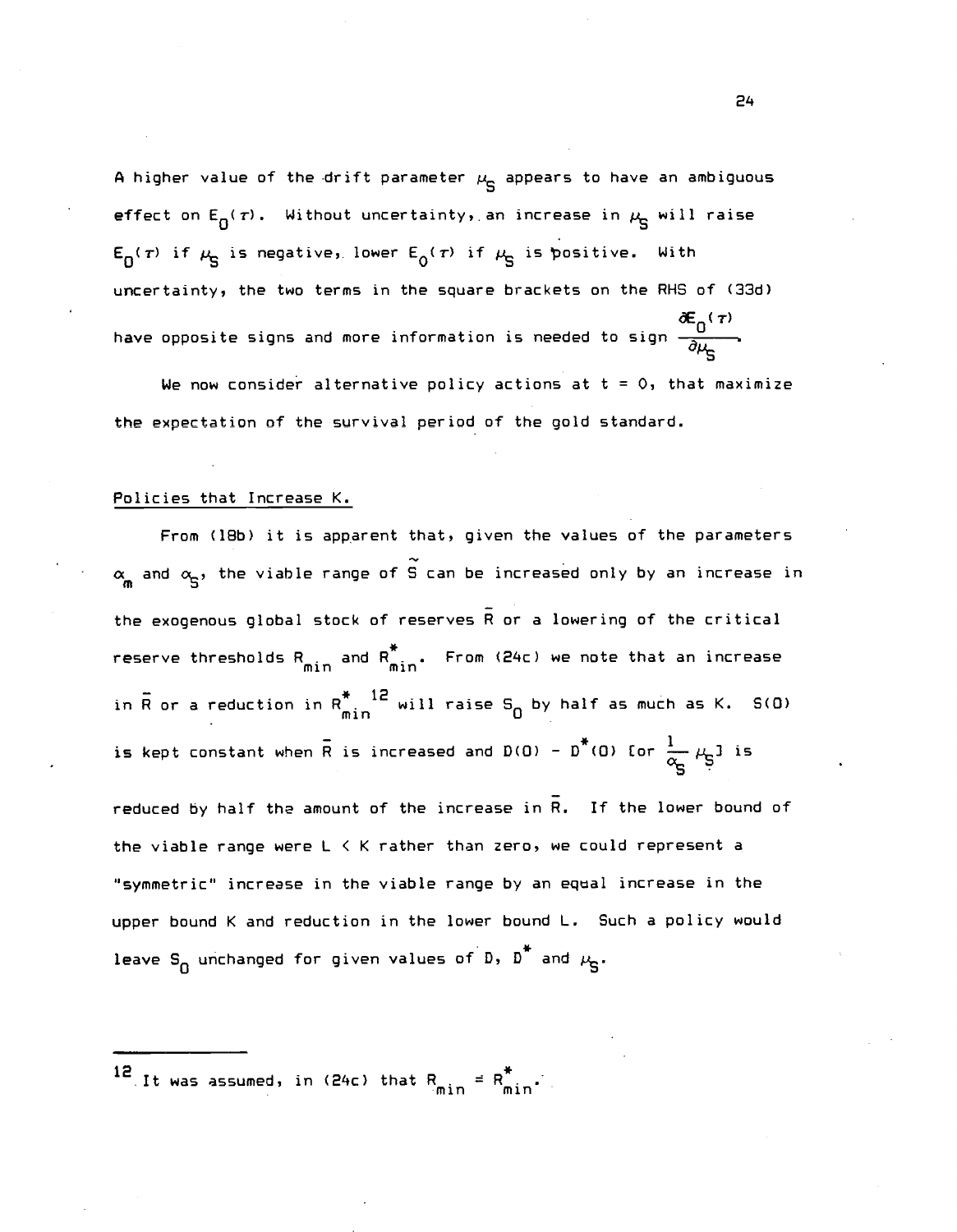In our model, an increase in K accompanied by an increase in  $S_{\Omega}$  of half the magnitude of the rise in K can be achieved either by equal reductions in  $R_{min}$  and  $R_{min}$  or by an increase in R that is distributed equally between the two countries. An increase in K with constant  $S_n$ and constant  $\mu_{\bf c}$  requires an increase in  $D^*(0)$  and/or reduction in  $D(0)$ . Take the example of an increase in  $D^*(0)$  which neutralizes the effect of an increase in  $\bar{R}$  on  $S_{\Omega}$ . Barring helicopter manoeuvres, such a stock—shift increase in D\* can only be brought about through an open market purchase of bonds by the foreign government, since  $dD^* = [ \Delta^* + i^* B^* ] dt - dB^*.$ 

As a smaller stock of foreign government bonds is now outstanding, government debt service will be less as a result of the open market purchase than it would otherwise have been (by  $i_{\Omega}^{*}$ dB $^{*}$  approximately). Unless the government now continues (flow) purchases of its debt or increases its primary deficit  $\overline{\Delta}^*$  by the amount of the reduction in debt service, its expected rate of domestic credit expansion  $\stackrel{*}{\mu}$ dt will be lowered, resulting in increases in  $S_{\overline{\Omega}}$  and  $\mu_S$ . Indefinite government bond purchases (or sales) are not feasible. An increase in K with constant  $S_n$  and  $\mu_S$ , therefore, represents a combination of an increase in world reserves (or reductions in reserve thresholds), an open market sale by the home country government (or an open market purchase by the foreign government) and a reduction in the home government's primary deficit (or an increase in the foreign government's primary deficit). (See Buiter [1976] for a discussion of these issues in a small country setting).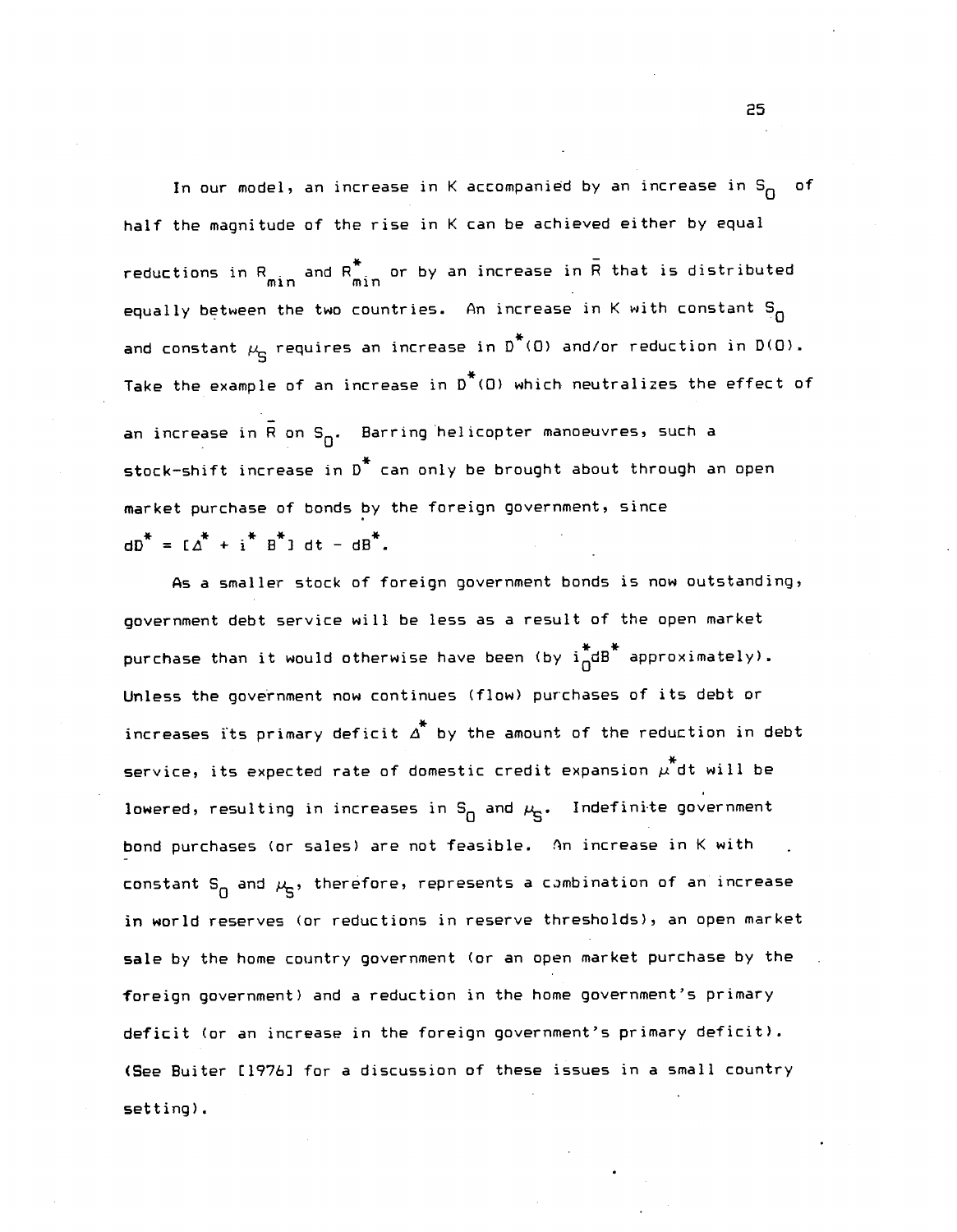We can summarize the main findings of the. discussion of increases in K as follows.

Proposition 2. A larger global stock of gold reserves raises the length of the expected survival period of the gold standard. Collapse in finite time remains a certainty, however, with any finite stock of reserves.

## Policies That Change S

I now consider policies that change  $S_{\overline{0}}$  without causing changes in K,  $\mu_S$  or  $\sigma_S^2$ . It is easily seen from (24c), (18b) and (24a) and (24b) that such policies are redictributions of the given global stock of gold. An increase in  $D(\mathbf{0}) - D^*(\mathbf{0})$  redistributes reserves from the home country to the foreign country and raises  $S_{n}$ . Such stock-shift changes in  $D(O)$  or  $D^*(O)$  are brought about by open market sales or purchases. To prevent changes in  $\mu_{\rm cr}$  from resulting from such open market sales or purchases, fundamental fiscal corrections, i.e. changes in the primary deficit must be brought out, as discussed in the preceding subsection. Given K,  $\mu_S$  and  $\sigma_S^2$  there exists a unique value of S<sub>0</sub>,  $\hat{S}_0$  (and therefore a unique value of D(O) -  $p^*(0)$ ) that maximizes  $E_n(\tau)$ . This is obtained from  $(33a')$ .  $^{13}$ 

13 The second order conditions are satisfied. For  $\mu_S > 0$  and  $\mu_S < 0$ 

$$
\frac{\partial^{2}E_{0}(\tau)}{\partial S_{0}^{2}} = \frac{-4\mu_{S}^{2}}{4} \frac{\exp(-2\mu_{S}S_{0}/\sigma_{S}^{2})}{[1 - \exp(-2\mu_{S}K/\sigma_{S}^{2})]} < 0
$$
\nFor  $\mu_{S} = 0$ ,  $\frac{\partial^{2}E_{0}(\tau)}{\partial S_{0}^{2}} = \frac{-2}{2} < 0$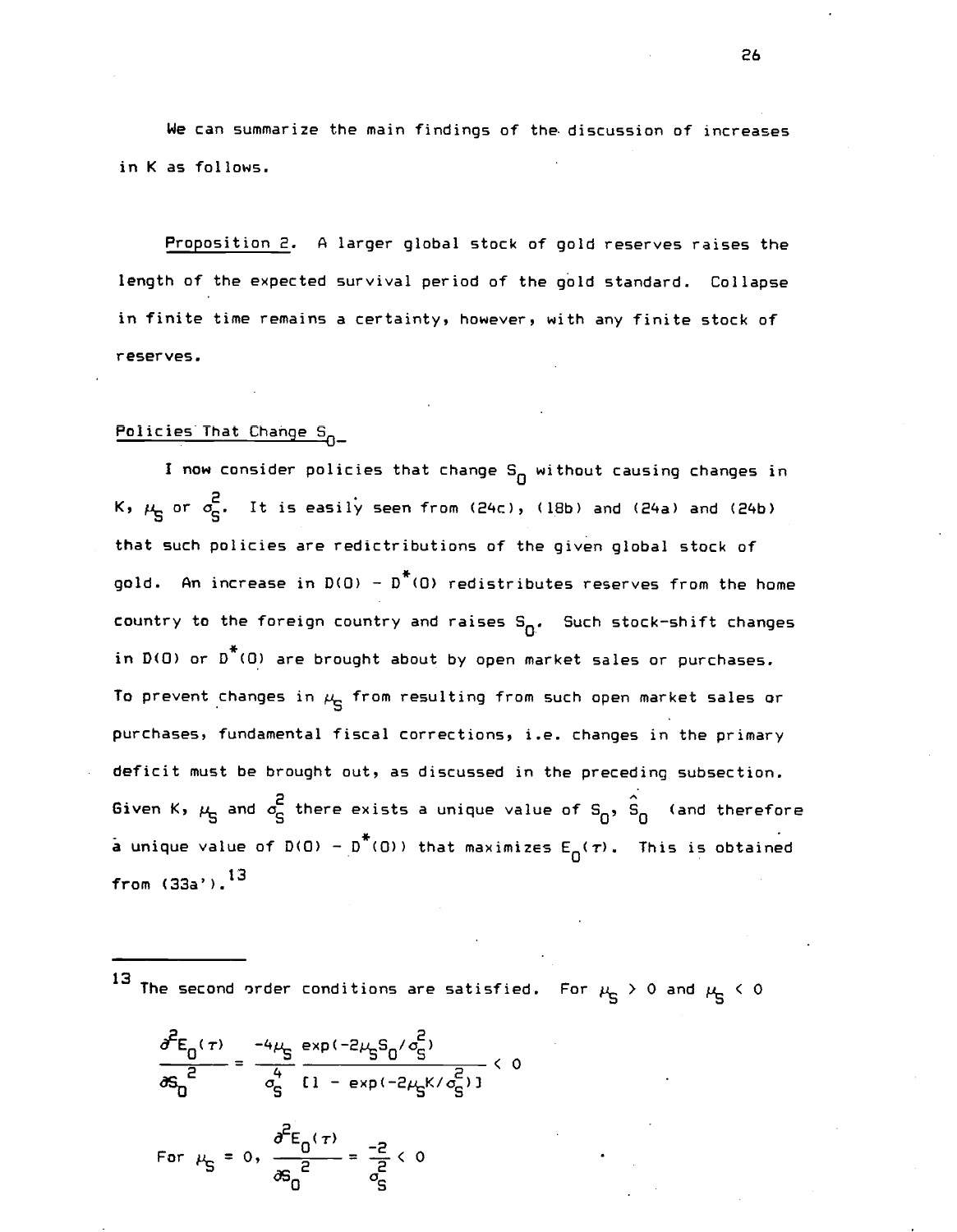(34) 
$$
\hat{S}_{0} = \frac{1}{2} K
$$
 if  $\mu_{S} = 0$ 

$$
(34')\frac{1}{\mu_{\mathsf{S}}} = \frac{2}{\sigma_{\mathsf{S}}^2} \kappa \frac{\exp(-2\mu_{\mathsf{S}}^2 \hat{\mathsf{S}}_0 / \sigma_{\mathsf{S}}^2)}{[1 - \exp(-2\mu_{\mathsf{S}}^2 / \sigma_{\mathsf{S}}^2)]} \quad \text{if } \mu_{\mathsf{S}} \neq 0
$$

The problem with such redistributions of world reserves is that even when they raise  $E_{\Omega}(\tau)$  (something both countries can agree on), the probability of the collapse of the gold standard, when it occurs, occurring through a speculative selling attack on currency X always increases (decreases) when country X gives up (acquires) reserves through the open market sales and purchases outlined above. If there is any opprobrium attached to succombing to a speculative selling attack, countries that have excessive reserves (from the point of view of the survival of the gold standard) may yet be loath to give them up. This leads to Proposition 3.

Proposition 3. There exists an  $E_{\Omega}(\tau)$  maximizing initial distribution of reserves defined by (34, 34'), '24c) and

\* R(0) =  $\frac{D(0) - D(0) + \bar{R}}{2}$  <sup>14</sup> Since any reserve redistribution increases

 $^{\mathbf{14}}$  With identical money demand functions, identical initial income levels, a fixed exchange rate  $\underline{S}$  = 1 and UIP, it follows that M(O) =  $M^*(0)$ . Since M = D + R and  $M^* = D^* + \overline{R} - R$ , Proposition 3 follows.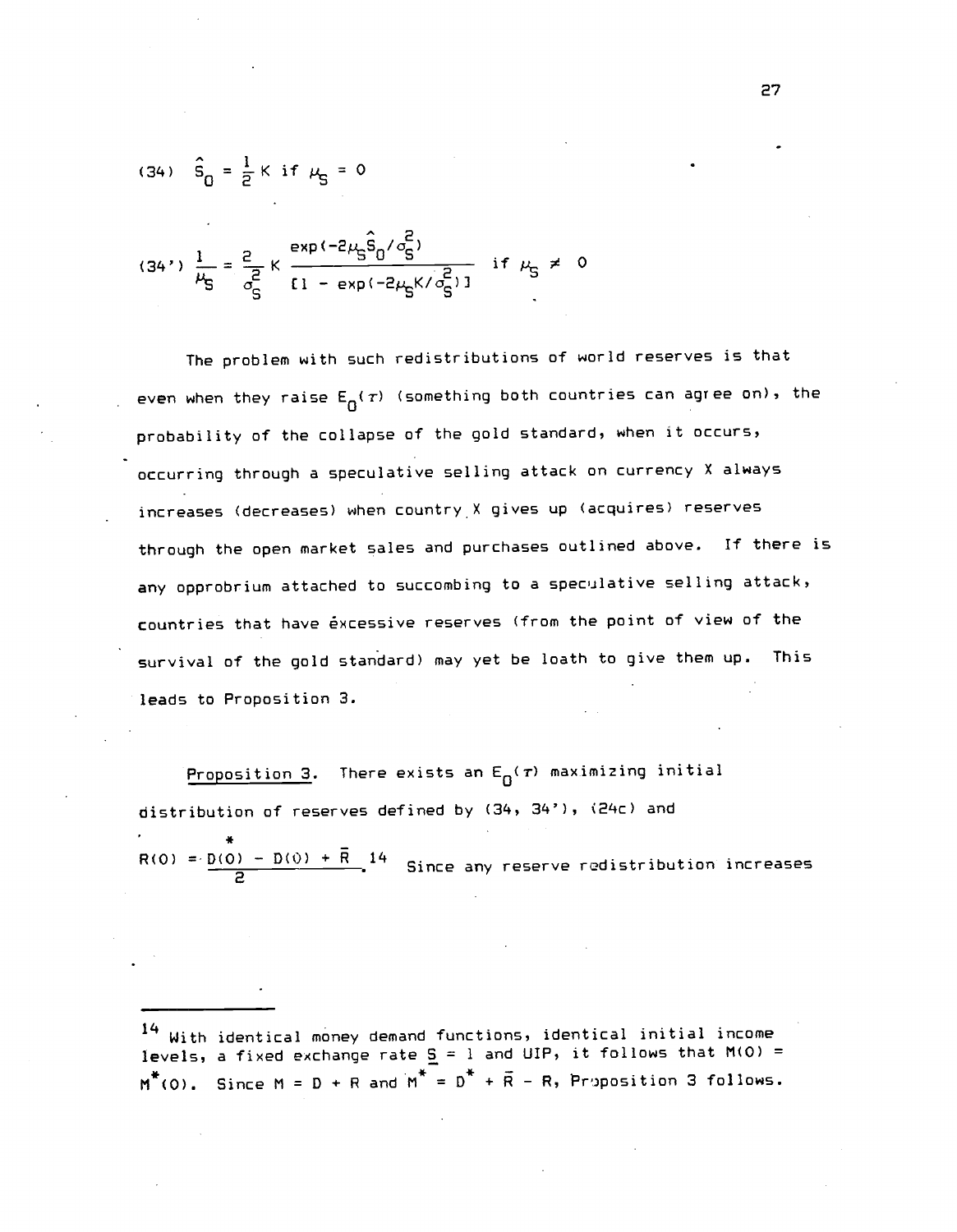the likelihood of the collapse of the gold standard, when it occurs, occurring through a selling attack on the currency of the country that has given up reserves, co-operative redistributions of reserves may be difficult to achieve without a mechanism for compensating the loser.

## Policies that Change  $\mu_c$ .

From (24a) it is apparent that an increase in the difference between the expected rates of change of the home country's and the foreign country's stocks of domestic credit, increases  $\mu_{\bf S}$ . An increase in  $\mu$  –  $\mu^*$ , which raises  $\mu_{\rm g}$  would, however, also raise S<sub>0</sub> (see (24c)), which is an increasing function of the "present discounted value" of all future expected dce differentials.

To raise  $\mu_{\bf S}$  without also raising S<sub>0</sub>. the increase in  $\mu$  -  $\mu^*$  must be accompanied by a reduction in  $D(0) - D^*(0)$ , i.e.

(35) d(D-D<sup>\*</sup>) = 
$$
-\frac{1}{\alpha_{c}}
$$
 d( $\mu-\mu^*$ )

Note that an open market sale by the home government (say) which is not accompanied by a reduction in the primary deficit and is not followed by further borrowing, lowers D but, through the increased debt service requirements, raises  $\mu$  by d $\mu \approx -i_0dD$ . A once-off open market sale by the home government therefore raises  $\mu_{\overline{S}}$  and will raise (lower)  $S_0$  if  $i_0 > a_5$  ( $i_0 < a_5$ ).

It does not appear to be correct that  $\mu_{\mathbf{q}} = 0$  always maximizes  $E_0(\tau)$  for given values of S<sub>0</sub> (and K and  $\sigma_S^2$  ). E.g. with a value of S<sub>0</sub>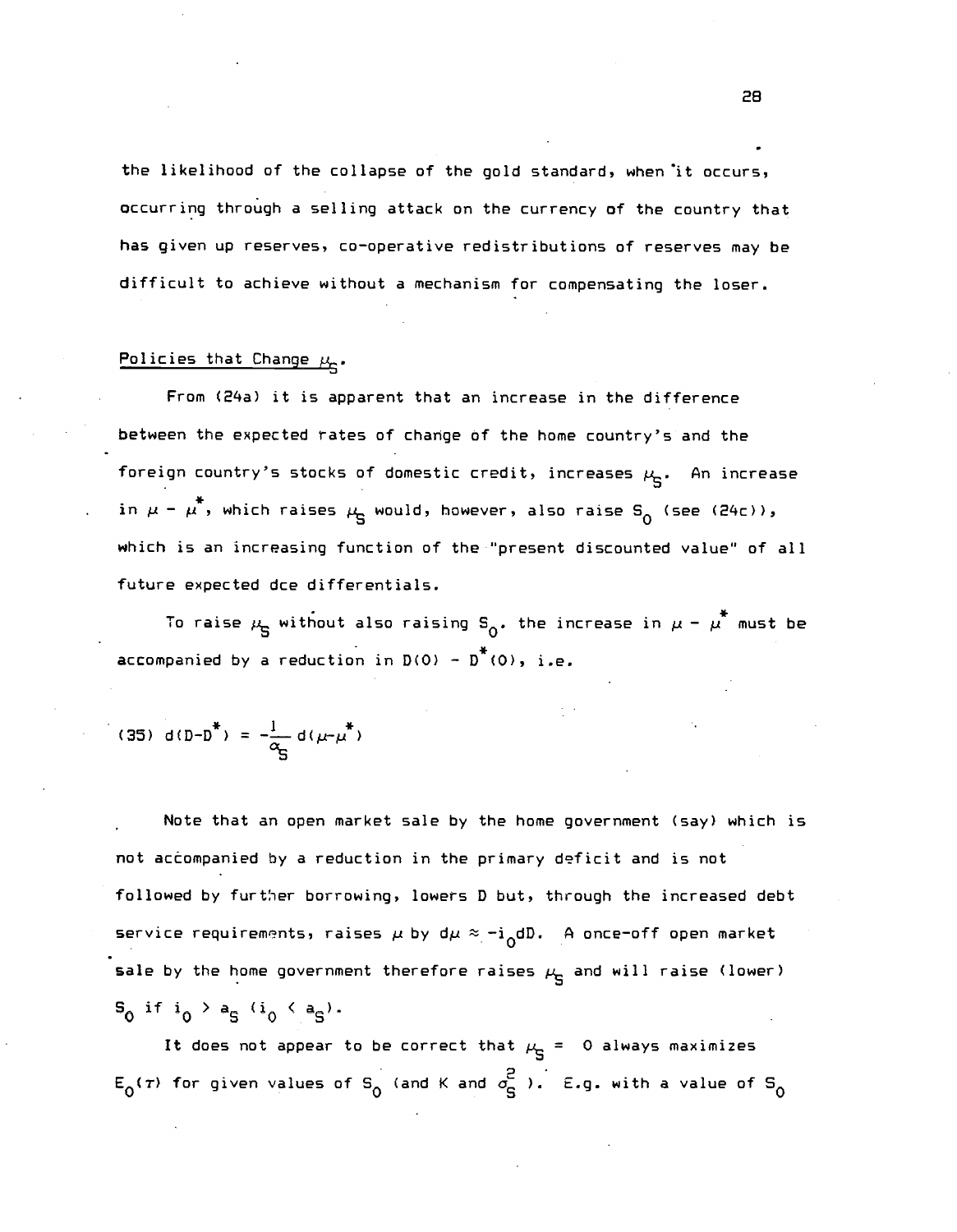very close to the lower end of the viable range, 0, a positive value of  $\mu_{\rm S}$  might well raise  $E_0(\tau)$ . I conjecture, but have not been able to prove, that when <u>both</u>  $\mu_S$  and  $S_Q$  are the subject of policy choice, however,  $E_0(\tau)$  is maximized when  $\mu_S = 0$  and  $S_0 = \frac{1}{2}K$ . <sup>15</sup>

Note that this requires

$$
\mu - \mu^* = \alpha_{\mathsf{M}}^{-1} \mu_2
$$

15  
\n
$$
\frac{\partial^2 E_0(\tau)}{\partial \mu_S^2} = 0 \text{ if } \mu_S = 0; \frac{\partial^2 E_0(\tau)}{\partial \mu_S^2} = \frac{2}{\mu_S^2} [E_0(\tau) + (2KA/\sigma_S^2)] - (2K/\mu_S \sigma_S^2) \frac{\partial A}{\partial \mu_S}
$$
\n16  
\n17  $\mu_S \neq 0$ .  $\frac{\partial E_0(\tau)}{\partial \mu_S^2} = 0$  if  $\mu_S = 0; \frac{\partial E_0(\tau)}{\partial \mu_S} = -\frac{1}{\mu_S} [E_0(\tau) + (2KA/\sigma_S^2)]$   
\n17  $\mu_S \neq 0$ . Therefore, at an interior extremum, if  $\mu_S \neq 0$ ,  
\n
$$
\frac{\partial^2 E_0(\tau)}{\partial \mu_S^2} = -(2K/\mu_S \sigma_S^2) \frac{\partial A}{\partial \mu_S}
$$
 I have been unable to sign  $\frac{\partial A}{\partial \mu_S}$  Also,  
\n
$$
\frac{\partial^2 E_0(\tau)}{\partial S_0 \partial \mu_S} = 0
$$
 if  $\mu_S = 0$  and  
\n
$$
\frac{\partial^2 E_0(\tau)}{\partial S_0 \partial \mu_S} = \frac{1}{\mu_S^2} - \frac{4K [K - S_0) exp(-2\mu_S(K + S_0)/\sigma_S^2) + S_0 exp(-2\mu_S S_0/\sigma_S^2)]}{\frac{\partial^2 E_0(\tau)}{\partial S_0 \partial \mu_S}} = \frac{1}{\mu_S^2} - \frac{4K [K - S_0) exp(-2\mu_S K/\sigma_S^2)]^2}{\sigma_S^2}
$$
  
\nwhich seems antiquous. Only  $\frac{\partial^2 E_0(\tau)}{\partial S_0^2} = 0$  given in fn. 13 can be signed  
\nunambiguously.  $\mu_S = 0$  and  $S_0 = \frac{1}{2}K$  do satisfy the first order  
\nconditions for an interior extremum.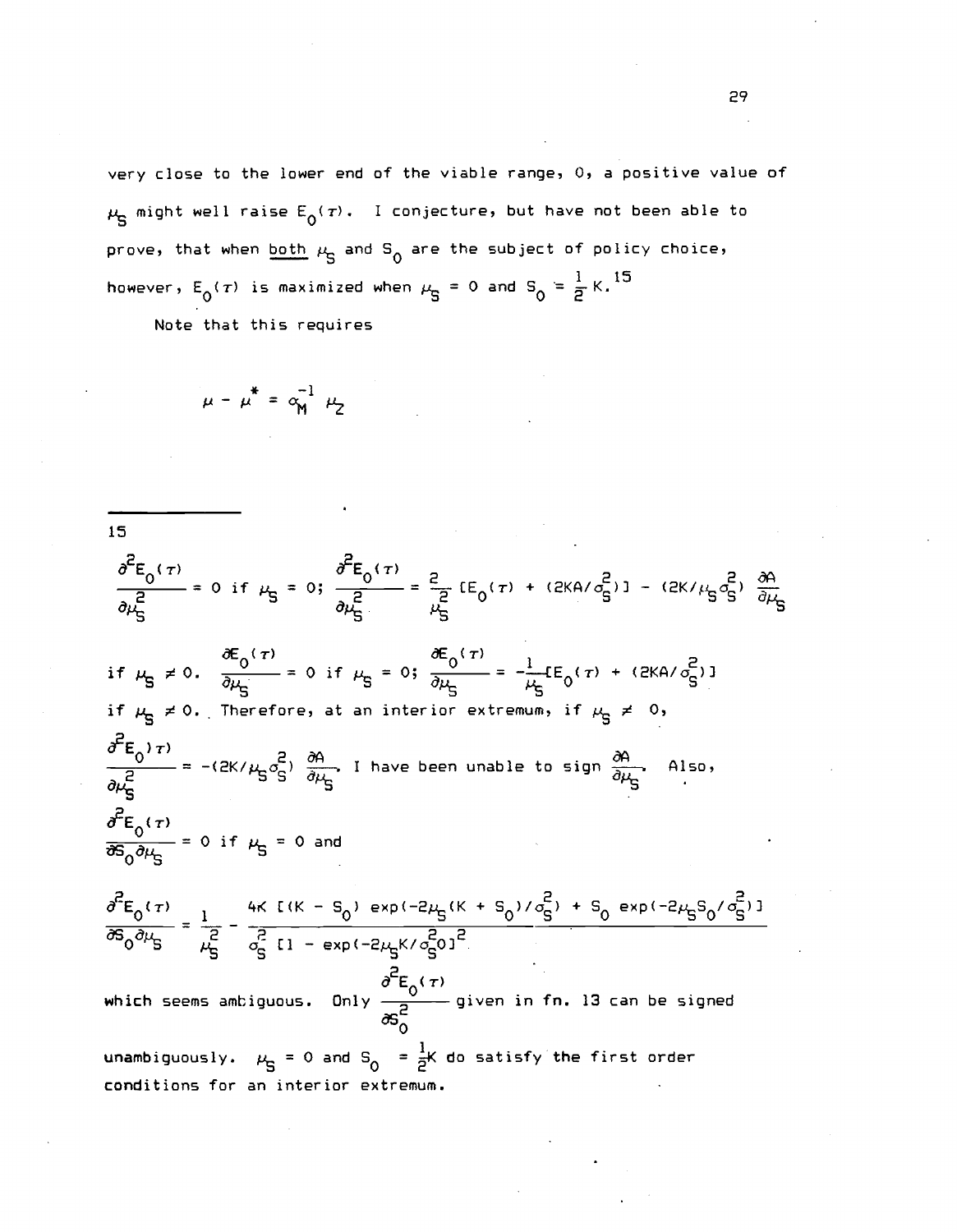and

$$
D(0) - D^*(0) = \frac{K}{2} \frac{\alpha_S}{\alpha_M} + \frac{2(0)}{\alpha_M} - \bar{R} + 2R^*_{MIN}
$$

To achieve these combined targets for the initial stocks of domestic credit  $D(0) - D^*(0)$  and for subsequent trend or expected dce's  $\mu - \mu^*$ , will in general require using both once-off open market purchases or sales and a choice of (relative) primary deficits  $\Delta - \Delta^*$ .

Therefore:

Proposition 4. The  $E_0(\tau)$  maximizing selection of  $\mu$ <sub>S</sub> and S<sub>0</sub> can be achieved only by using both monetary and fiscal policy instruments.

Note that only if  $\mu_{\overline{q}} = \sigma_{\overline{q}}^2 = 0$  will the gold standard not run into reserve exhaustion problems. In that case the value of  $S^{\dagger}_{0}$  is immaterial as long as it is in the interior of the viable range.

## 5. Policies That Achieve a Stationary Shadow Exchange Rate Process

Thus far the stochastic process governing the forcing variables D,  $D^*$  and Z (given in 20a, b, c) and the stochastic process governing the shadow floating exchange rate S (given in (23)) have been Wiener processes with drift. Such processes are non—stationary. Specifically, with a constant variance parameter  $\sigma_S^2$  and drift  $\mu_S$ ,  $\widetilde{S}(t) = \widetilde{S}(0) + \mu_S t$  +  $w_S(t)$  where d $w_S(t) \sim \text{NIID}(0, \sigma_S^2 dt)$ .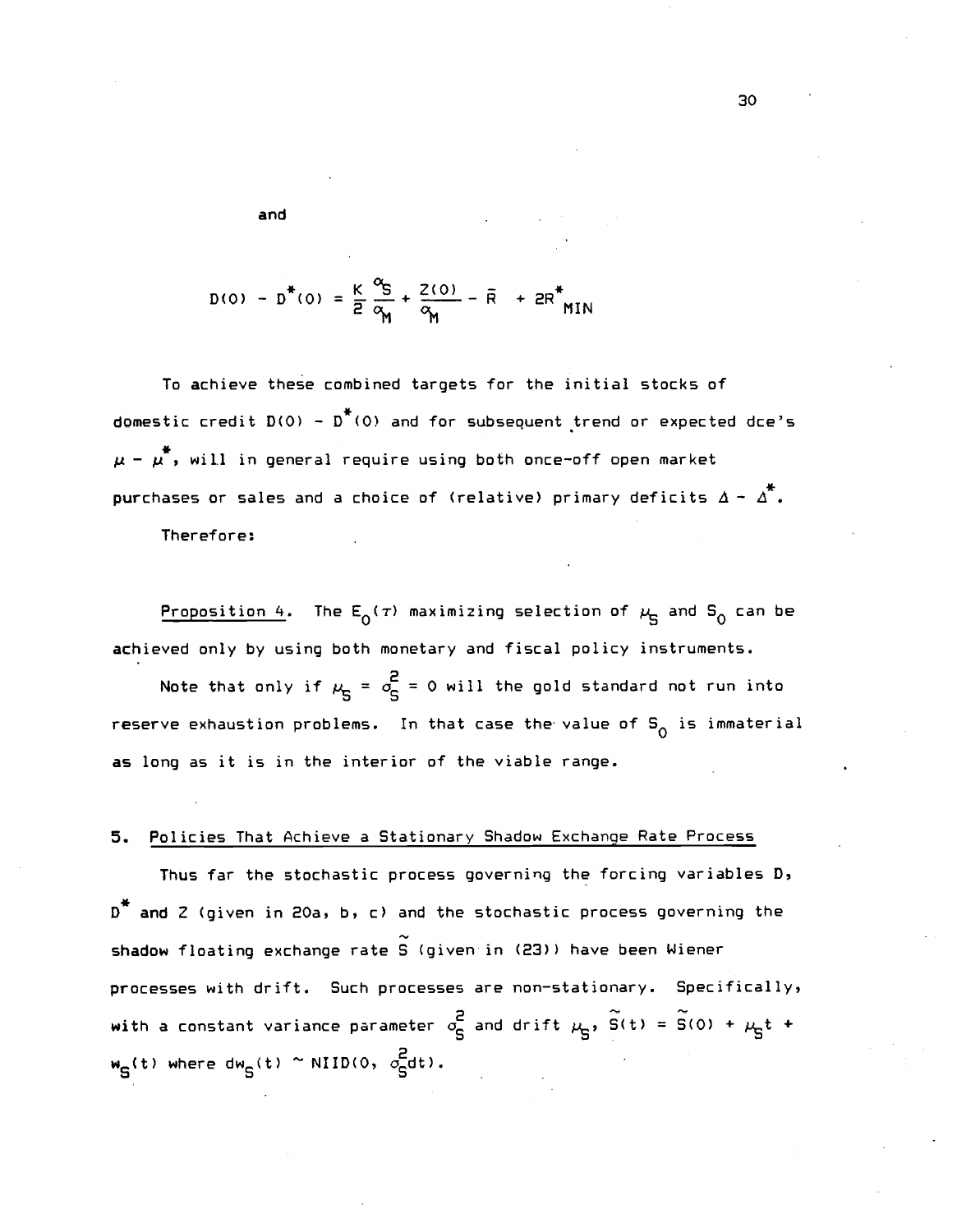The variance of  $\tilde{S}(t)$  therefore increases linearly with t and  $\tilde{S}$  is nonstationary even if  $\mu_c = 0$ .

We maintain the assumption that Z(t) is governed by the Wiener process with drift given in (2Cc), but permit the policy instruments to be governed by linear feedback rules that relate dce to the state variable S. For simplicity we assume that the feedback rules are exact or non—stochastic, i.e. that the only sources of noise in the system are the money demands in the two countries,  $Z(t)$ .  $D(t)$  and  $D^*$ (t) can be managed in such a way that  $F(t) = \alpha_M(D(t)-D^*(t) + \overline{R} - 2R_{MIN}^*) - Z(t)$  is governed by

(36) dF(t) =  $\alpha_F$  S(t)dt + dw<sub>F</sub><sup>16</sup>

where dw<sub>e</sub>  $\sim$  NIID(0,  $\sigma$ -dt).

The first order representation of the shadow exchange rate equation (14b) and the feedback rule (36) is given in (37)

<sup>16</sup> Note that in general, dF(t) =  $\alpha_m$  d(D(t) - D<sup>\*</sup>(t)) - dZ(t) =  $\alpha_{\mathbf{m}}$ d(D(t) – D $^{\text{*}}$ (t)) –  $\mu_{\mathbf{Z}}$ dt-dw $_{\mathbf{Z}}$ . The non-stochastic linear feedback rule  $d(D - D^*) = \frac{\alpha_F}{\alpha_m} \tilde{S}(t) dt + \frac{\mu_Z}{\alpha_m} dt$  achieves (36), where  $w_F = -w_Z$ .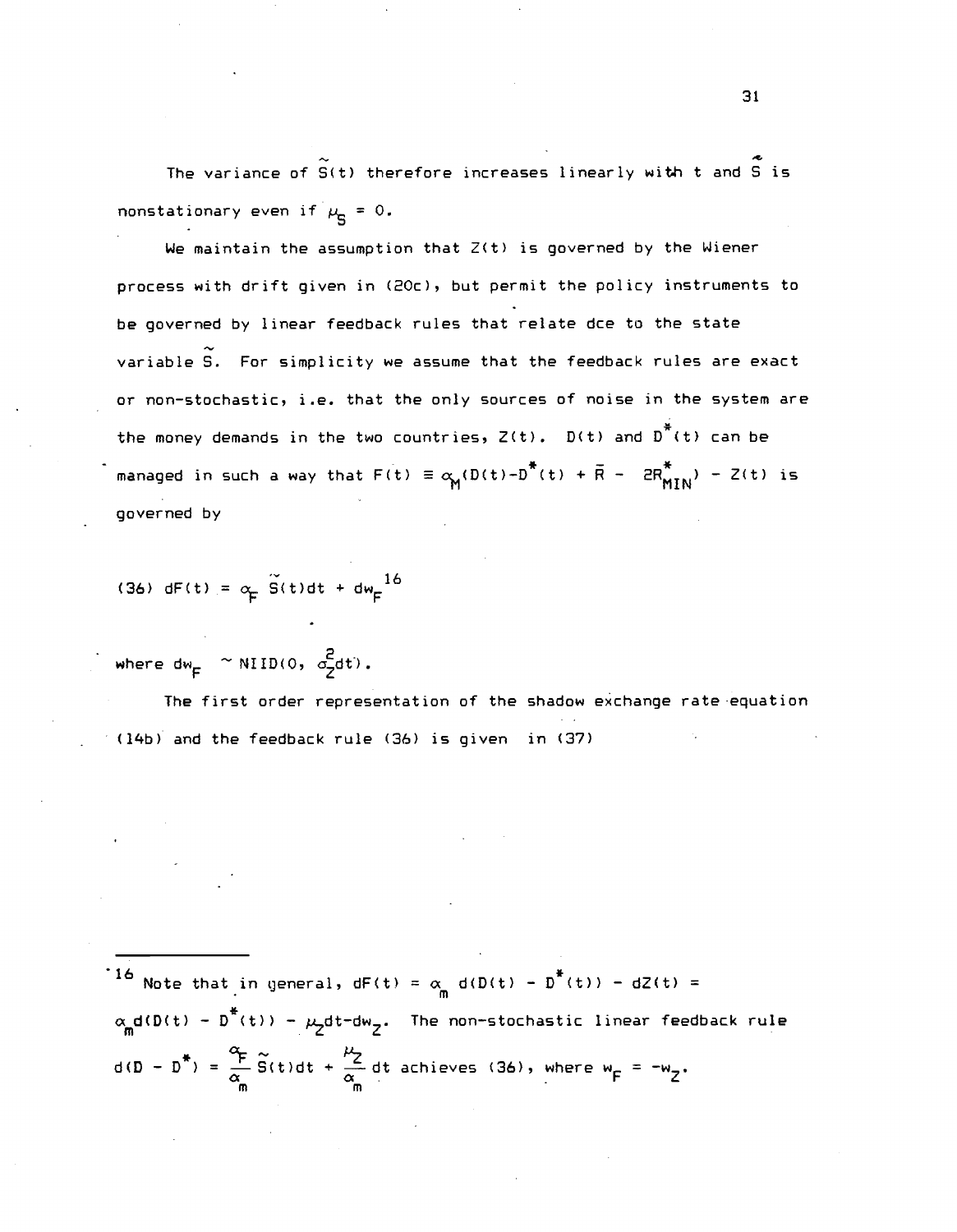(37) 
$$
\begin{bmatrix} E_t d\widetilde{S}(t) \\ dF(t) \end{bmatrix} = \begin{bmatrix} \alpha_S & 1 \\ \alpha_F & 0 \end{bmatrix} \begin{bmatrix} \widetilde{S}(t) dt \\ F(t) dt \end{bmatrix} + \begin{bmatrix} 0 \\ 1 \end{bmatrix} d w_F(t)
$$

The characteristic equation of this dynamic system has one unstable root ( $\rho_2 > 0$ ) and one stable root ( $\rho_1 < 0$ ) i.f.f.  $\alpha_{\overline{F}} > 0$ . Assuming this condition to be satisfied, the solution for the non—predetermined variable  $\tilde{S}$  and the predetermined variable  $F(t)$  can be found to be (see e.g. Buiter [1984]).

(38) 
$$
\tilde{S}(t) = (\rho_1 - \alpha_S) F(t)^{17}
$$

Therefore

$$
(39) d\widetilde{S}(t) = \alpha_S \widetilde{S}(t) dt + dw_S
$$

with

$$
17 \rho_{1,2} = \frac{\alpha_{5} + \sqrt{\alpha_{5}^{2} + 4\alpha_{F}}}{2}
$$

The second term one might expect on the R.H.S. of (38),

$$
-E_t \int_{t}^{\infty} e^{(t - \tau)} d\mathbf{w}_F(\tau) d\tau = 0
$$
 because  $\mathbf{w}_F$  is white noise.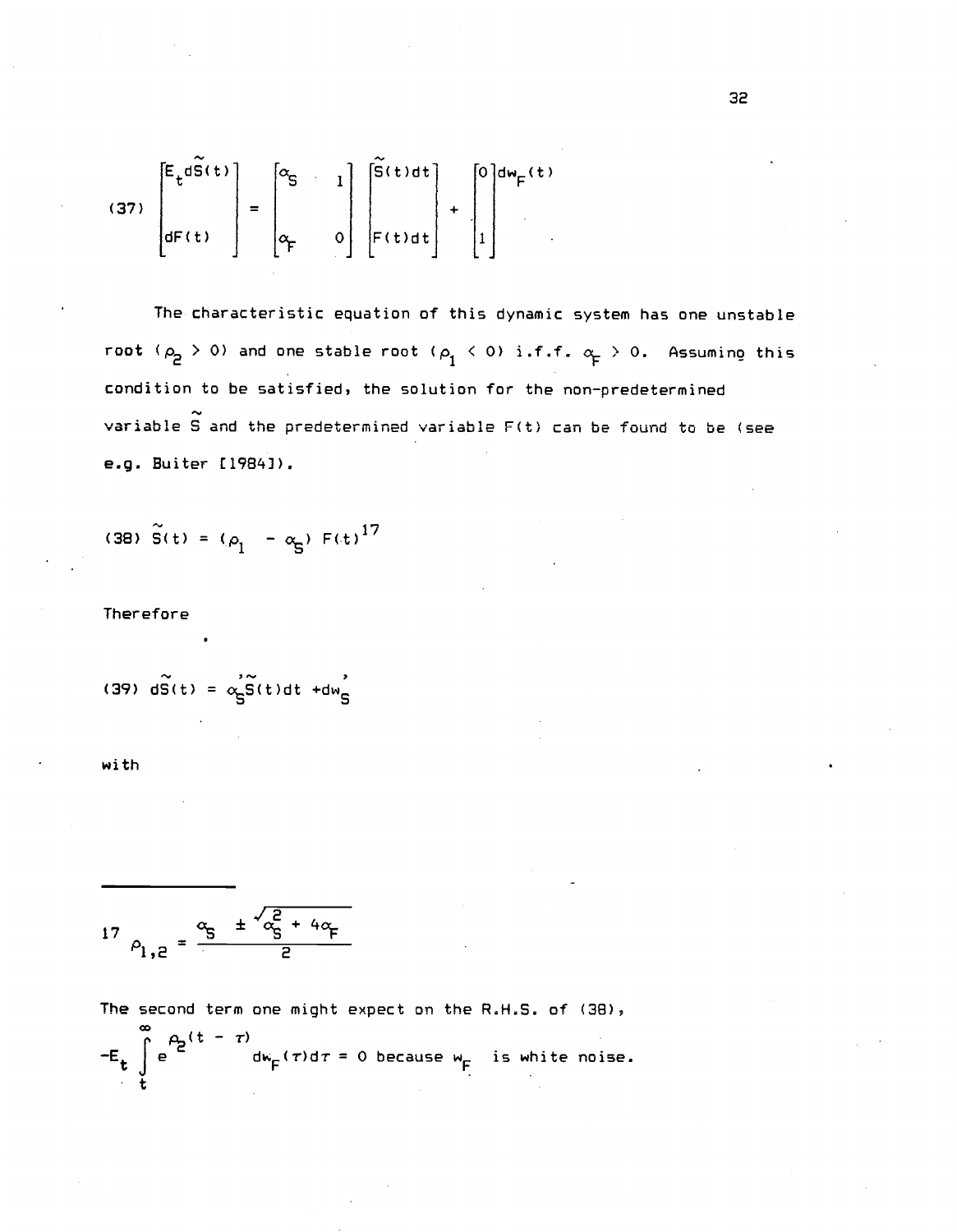$$
\alpha'_{\mathsf{S}} = (\rho_1 - \alpha_{\mathsf{S}}) \alpha_{\mathsf{F}} < 0
$$

and

$$
dw'_{S} = (\rho_1 - \alpha_S)dw_F \sim \text{NIID}(0, (\rho_1 - \alpha_S)^2 \sigma_Z^2 dt)
$$

It is therefore rather straightforward (technically) tc design dce feedback rules that turn the original non—stationary shadow exchange rate process into the stationary process given in (39). The fact that (39) is stationary does not, however, resolve the problem of non—viability of the gold standard.

#### Proposition 5.

The gold standard whose shadow exchange rate is governed by the stationary process in (39) will collapse in finite time with probability •1.

Proof: The first order linear stochastic differential equation whose forcing variable is a Wiener process is known as the Ornstein-Uhlenbeck (O.U.) process. In Cox and Miller Cl95, p. 23343 it is shown that the stationary O.U. process is recurrent, i.e. any state is reached from any other state in finite time with probability 1. . Hence given any initial state S<sub>0</sub>, 0 < S<sub>0</sub> < K, the barriers will be reached in finite time with probability one. This proposition can be extended to higher order stationary linear stochastic processes with constant coefficients.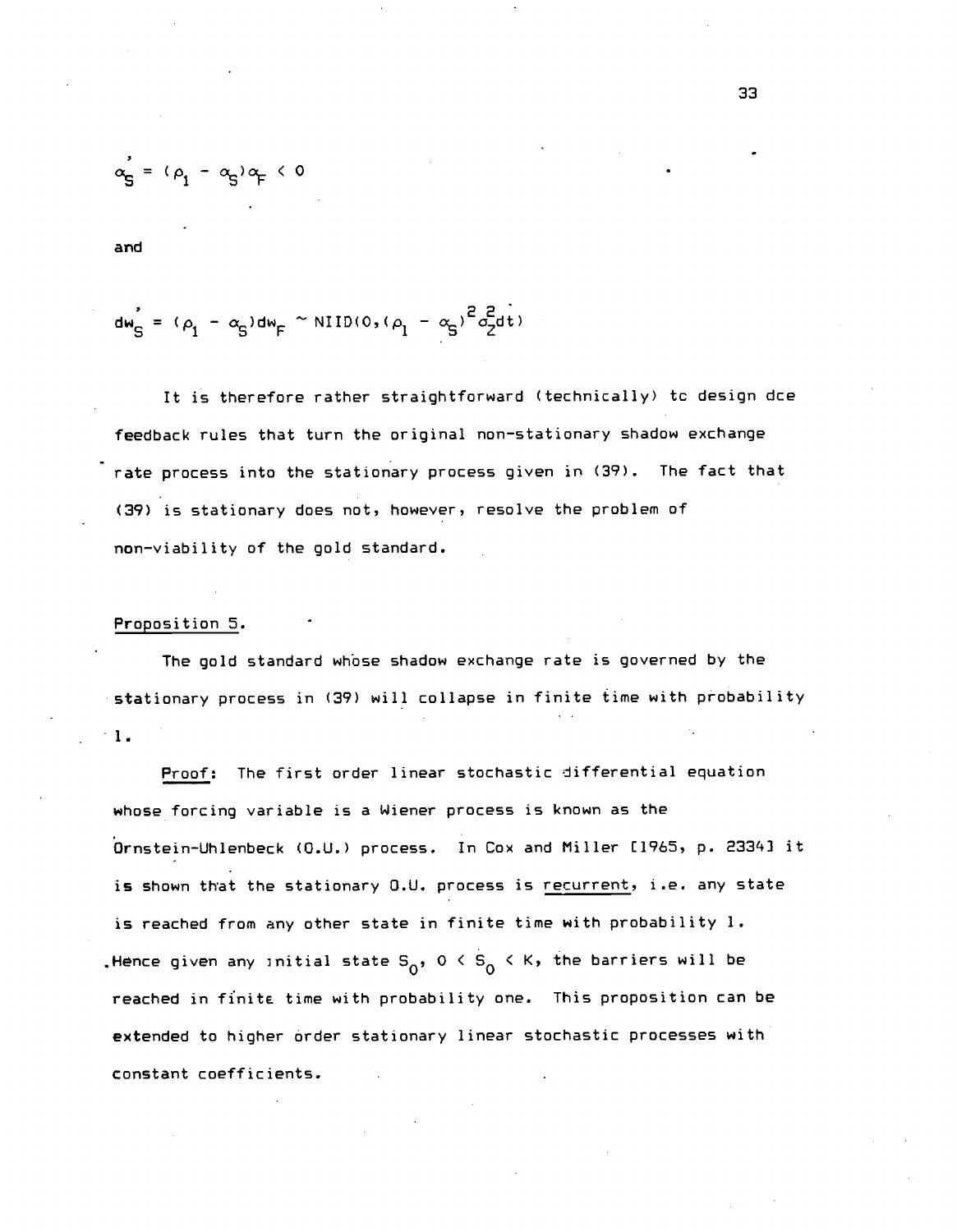### 6. Flexible dce Rules and the Viability of a Gold Standard

From equation (15b) it is apparent that there exist policies for D and  $D^*$  that ensure that the shadow floating exchange rate will never break through its upper or lower barrier. Policies that fix  $\widetilde{S}$  at any value between 0 and K preclude a speculative run on either currency. To achieve this, both the drift  $\mu_{\mathbf{q}}$  (given in (24a) and the variance parameter  $\sigma_S^2$  (given in (24b)) must be set equal to zero. To set the drift equal to zero does not require any special technical ability of the policy makers. Any values of  $\mu$  and  $\mu^*$  satisfying  $\mu - \mu^* = \frac{\mu_2}{\alpha}$  will do, and the policy can be specified in an open—loop or non—contingent manner.

To reduce the variance parameter to zero, however, requires a highly contingent or conditional policy rule. It is e.g. not sufficient for the authorities merely to refrain from adcing additional 'noise' to the system, by following a non-stochastic open-loop rule with

 $\sigma_{\mu}^{2} = \sigma_{\mu*}^{2} = \sigma_{w \mu*}^{2} = \sigma_{w \mu*}^{2} = \sigma_{w \mu*}^{2} = 0.$ 

From (24b) this would leave the variance of the shadow exchange rate process at  $\frac{1}{2}$   $\sigma^2$   $>$  0 if, as seems certain, there are stochastic shocks to relative money demand growth. For  $\sigma_{\bf q}^2$  to equal zero,  $D(t)$ and/or D (t) must be stochastic, ( $\sigma_{\mu}^2$  and/or  $\sigma_{\mu\ast}^2$   $>$  O) with one or more of covariance parameters  $\sigma_{\alpha\alpha\beta}$  ,  $\sigma_{\alpha\beta\gamma}$  , and  $\sigma_{\alpha\beta\alpha}$  chosen to satisfy  $w_2$  and  $w_*$  we endem to  $\sigma_{\rm q}^2$  = 0 in (24b). Equivalently, instantaneous feedback rules must be designed which ensure that the forcing variable in the shadow exchange rate process is constant over time, i.e. that  $dF(t) = 0$  or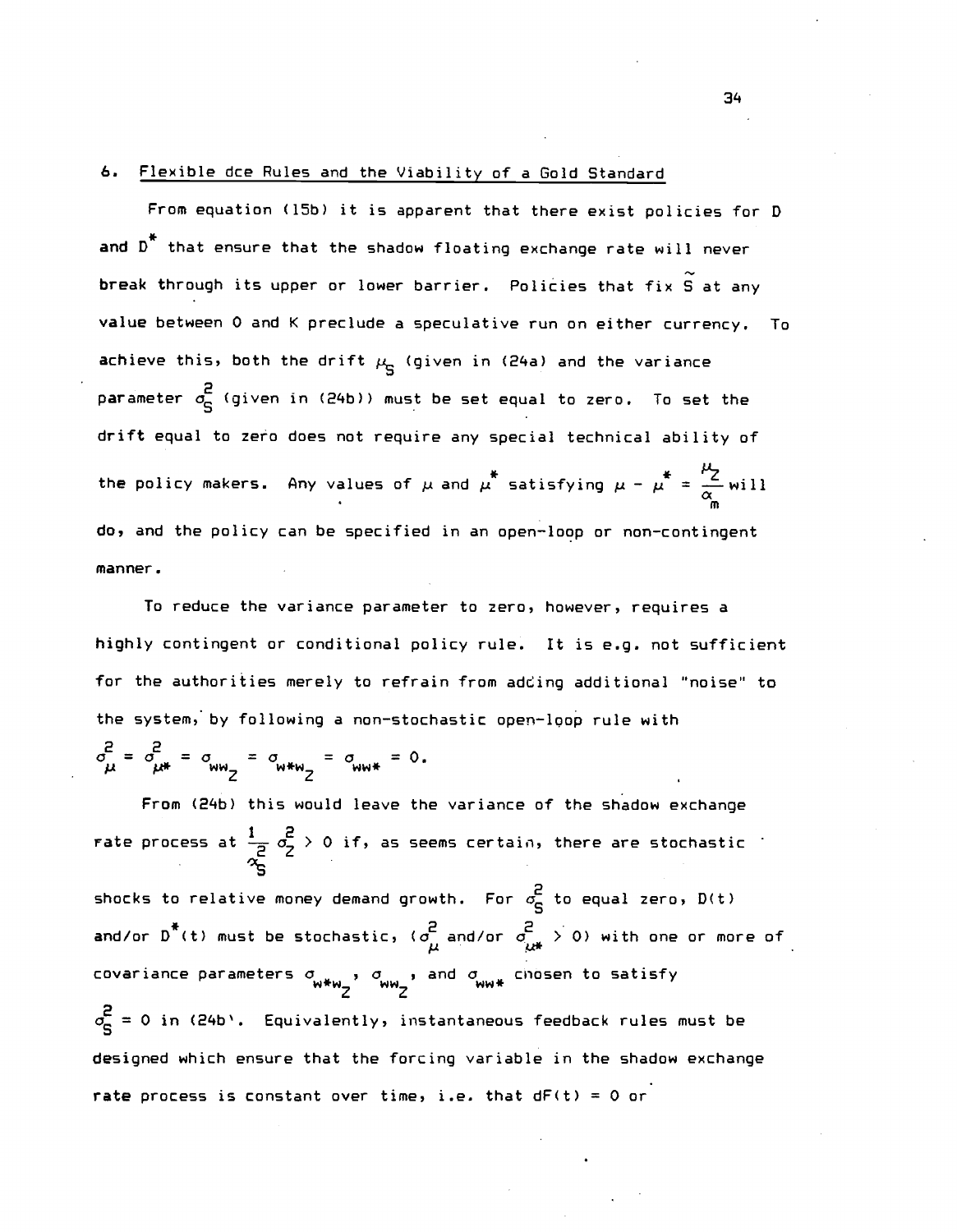(40) d(D(t) - D<sup>\*</sup>(t)) = 
$$
\frac{1}{\alpha}
$$
 dZ(t) for all t.

This perfect automatic stabilizer instantaneously matches any (random) excess of home country money demand growth over foreign country money demand growth with an equal excess of home country domestic credit expansion over foreign country domestic credit expansion. There never is any net movement of reserves between the two monetary authorities.

## Fiscal Aspects of DCE Rules Consistent With the Survival of a Gold **Standard**

From the two government budget identities (5) and (6), it follows that, as long as the fixed exchange rate regime survives and  $i = i^T$ ,

$$
d(D - D^*) = (\Delta - \Delta^*)dt + i(B - B^*)dt - d(B - B^*)
$$

Under the dce rule given in (40), this means that

(41) d(B - B<sup>\*</sup>) = 
$$
[(\Delta - \Delta^*) + i(B - B^*)]dt - \frac{1}{\alpha_m}dZ(t)
$$

Even if the authorities follow the very conservative fiscal policy of matching (differences in) debt service  $i(B - B^*)$  with (differences in) primary surpluses  $(-(\Delta - \Delta^*))$ , relative stocks of public sector debt will still "get out of hand," since in that case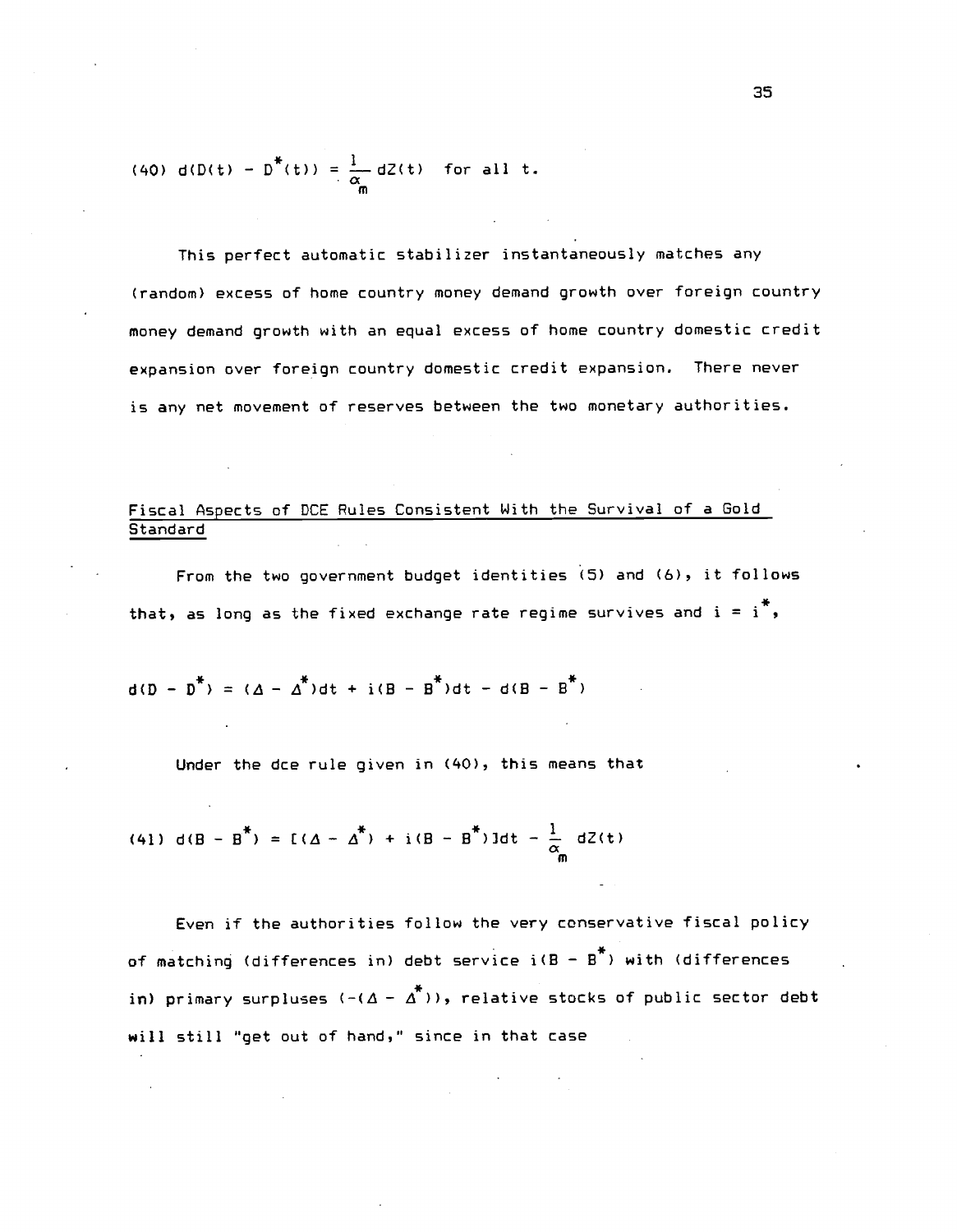(42) d(B - B<sup>\*</sup>) = 
$$
-\frac{1}{\alpha_m}
$$
 dZ

i.e. relative public debts is a Wiener process (without drift). The stabilization of the shadow exchange rate appears to be achieved only at the expense of the destabilization of the public debts of the two countries.

We assume that each country has an upper bound on its public debt,  $\bar{\text{B}}$  for the home country and  $\bar{\text{B}}^*$  for the foreign country.  $^{18}$  B  $>$  B means a home country default on its public debt;  $B^*$  >  $\overline{B}^*$  means insolvency of the foreign government.

Thus far we have characterized, in (40) and (42), the behaviour of  $D - D^*$  and  $B - B^*$ . A benchmark "symmetric" specification of the behaviour of each of the national authorities which is consistent with (40) is that each country's dce equals the growth in the demand for that country's money due to real output growth, i.e.

(43a) 
$$
dD(t) = -\frac{1}{\alpha_m} (e_i^{-1} e_y)_0 dy(t)
$$

<sup>18</sup> Such an upper bound exists when there is no Ricardian debt neutrality, the nominal interest rate exceeds the growth rate of nominal taxable capacity and there are limits on the magnitude of the future primary surpluses and the future flow of seigniorage revenues that can be achieved. A more general model would specify these limits in terms of e.g. public debt — national income ratios, but nothing crucial is lost if we interpret our model as one characterized by zero long run real growth and inflation [see also fn3].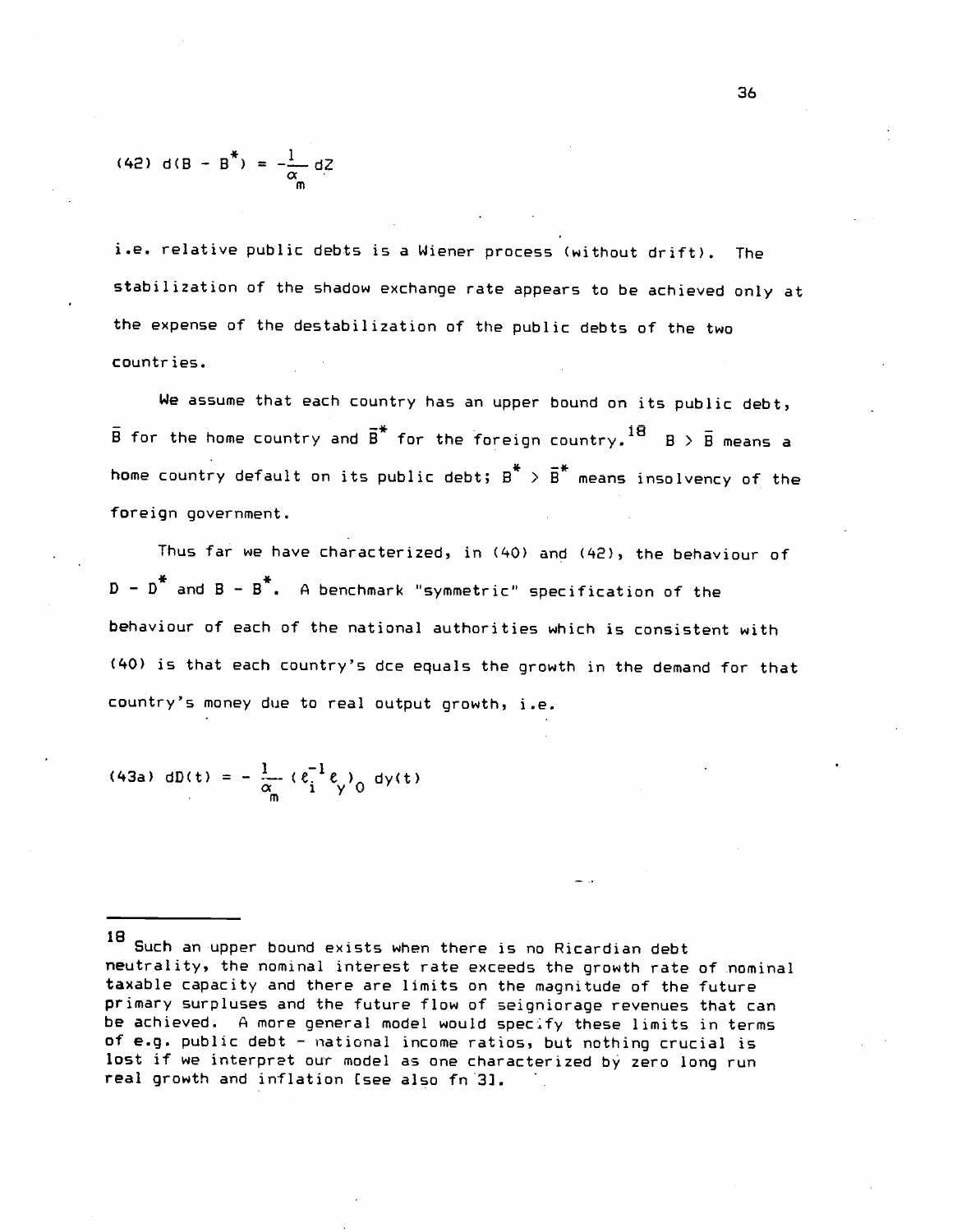(43b) 
$$
dB^*(t) = -\frac{1}{\alpha_m} (e_i^{-1} e_y)_0 dy * (t)
$$
<sup>19</sup>

Where  $y(t)$  and  $Y^*(t)$  are governed by Brownian motion.

A5sume each country follows the fiscal policy rule of equating its primary surplus and the interest cost of servicing its public debt, i.e. a strict balanced budget rule;

 $(44a)$   $\Delta + iB = 0$ 

 $(44b)$   $\Delta^*$  + iB<sup>\*</sup> = 0

Given (43a, b) and (44a, b) each country's real output-related money demand shocks will be reflected in open market purchases or sales of public debt, i.e.

(45a) dB = 
$$
\frac{1}{\alpha_{\text{m}}}
$$
  $(\epsilon_{i}^{-1} \epsilon_{y})_{0}$  dy

and

(45b) dB\* = 
$$
\frac{1}{\alpha_m}
$$
 ( $\epsilon_i^{-1}$   $\epsilon_y$ )<sub>0</sub> dy\*

19 Note, from (llc) that  $Z(t) = -(e_i^{-1} e_y)_{0} (y(t) - y^{*}(t))$ .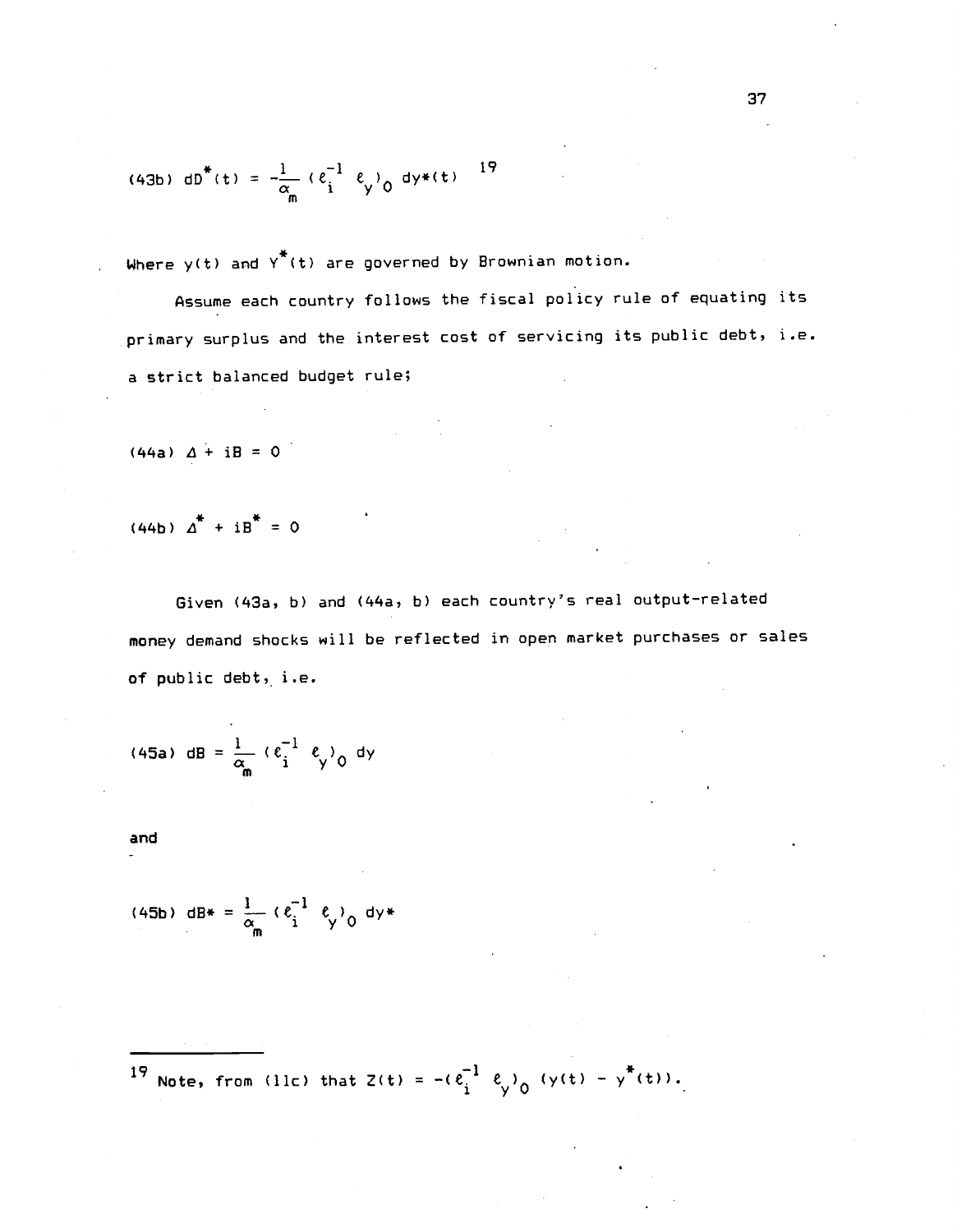A policy of accommodating shocks to money demand due to variations in real output (thus avoiding any net flow of international reserves and fixing S) and of balancing the budget (44 a,b) will therefore result in the national debt following a Wiener process if real output follows a Wiener process.

If the Wiener process for  $y$   $(y^*)$  has no drift, then  $B$   $(B^*)$  will exceed any finite upper limit with probability 1 in finite time, and the authorities will have to default on their debt. If  $y$   $(y^*)$  has negative drift, it is true a fortiori that any finite upper bound on  $B$  ( $B^*$ ) will be reached in finite time with probability 1. If  $y$   $(y^*)$  has positive drift  $\mu_{\mathsf{y}} > 0$  ( $\mu_{\mathsf{y}} * > 0$ ) then the probability that, starting from B<sub>0</sub> (B<sub>0</sub>) the upper bound  $\overline{B}$  ( $\overline{B}^*$ ) will be reached in finite time is

$$
\exp\left(\frac{-2\mu_{B}(B_{0}-\bar{B})}{\sigma_{B}^{2}}\right) \left(\exp\left(\frac{-2\mu_{B}*(B^{*}-\bar{B}^{*})}{\sigma_{B}^{2}}\right)\right) \text{ where } \mu_{B} = \frac{1}{\alpha_{m}} \left(\epsilon_{i}^{-1}\epsilon_{y}\right)_{0} \mu_{y} < 0
$$
  
and 
$$
\sigma_{B}^{2} = \left[\frac{1}{\alpha_{m}} \left(\epsilon_{i}^{-1}\epsilon_{y}\right)_{0}\right]^{2} \sigma_{y}^{2}.
$$
 (See J. M. Harrison [1985, p. 43]). While

this probability is less than 1, the probability that  $B$  ( $B^*$ ) will reach an arbitrarily low (even negative) value in finite time is 1 when  $\mu_{\mathsf{v}}$  > 0  $(\mu_{\mathsf{v}\#}$  > 0). This possibility of the government becoming an arbitrarily large creditor to the private sector is certainly an unusual one.

If the government were to run a budget deficit (surplus) equal to the trend growth in money demand due to real output growth, (44 a, b) would be replaced by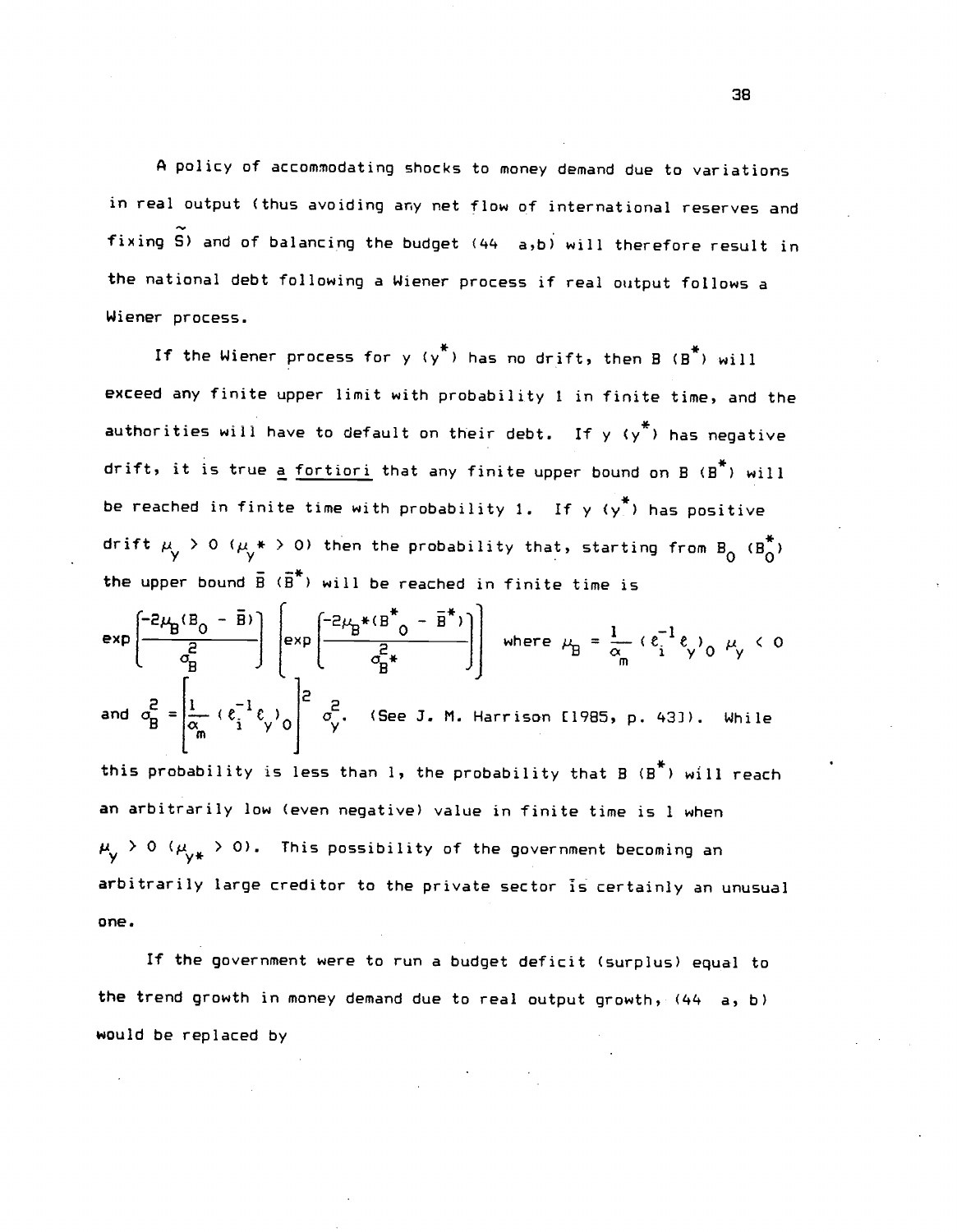(44a') 
$$
\Delta + iB = \frac{-1}{\alpha_m} (e_i^{-1} e_y)_0 \mu_y
$$

(44b') 
$$
\Delta^* + iB^* = \frac{-1}{\alpha_m} (e_i^{-1}e_y)_0 \mu_{y*}
$$

Such a financing policy (a balanced budget policy corrected for non—inflationary seigniorage) takes the drift out of the national debt processes (45 a, b) which now become Wiener processes without drift. As . was pointed out already, this "conservative" open-loop rule entails government default in finite time with probability one. The risk of a foreign exchange crisis is eliminated, but an eventual government solvency crisis has become a certainty.

To ensure that the critical gold reserve thresholds will not be violated and that debt default is ruled out, the primary deficit  $\Delta$  ( $\Delta^*$ ) will have to be varied in response to exogenous shocks. The simplest policy that guarantees survival of the gold standard and government solvency is one where the primary deficit adjusts continuously to accommodate all real income—related changes in money demand, i.e.

(44a") 
$$
(\Delta + iB)dt = -\frac{1}{\alpha_m} (e_i^{-1}e_y)_0 dy
$$

• and

(44b") 
$$
(\Delta^* + iB^*)dt = -\frac{1}{\alpha_m} (e_i^0 e_j)_{0} dy^*
$$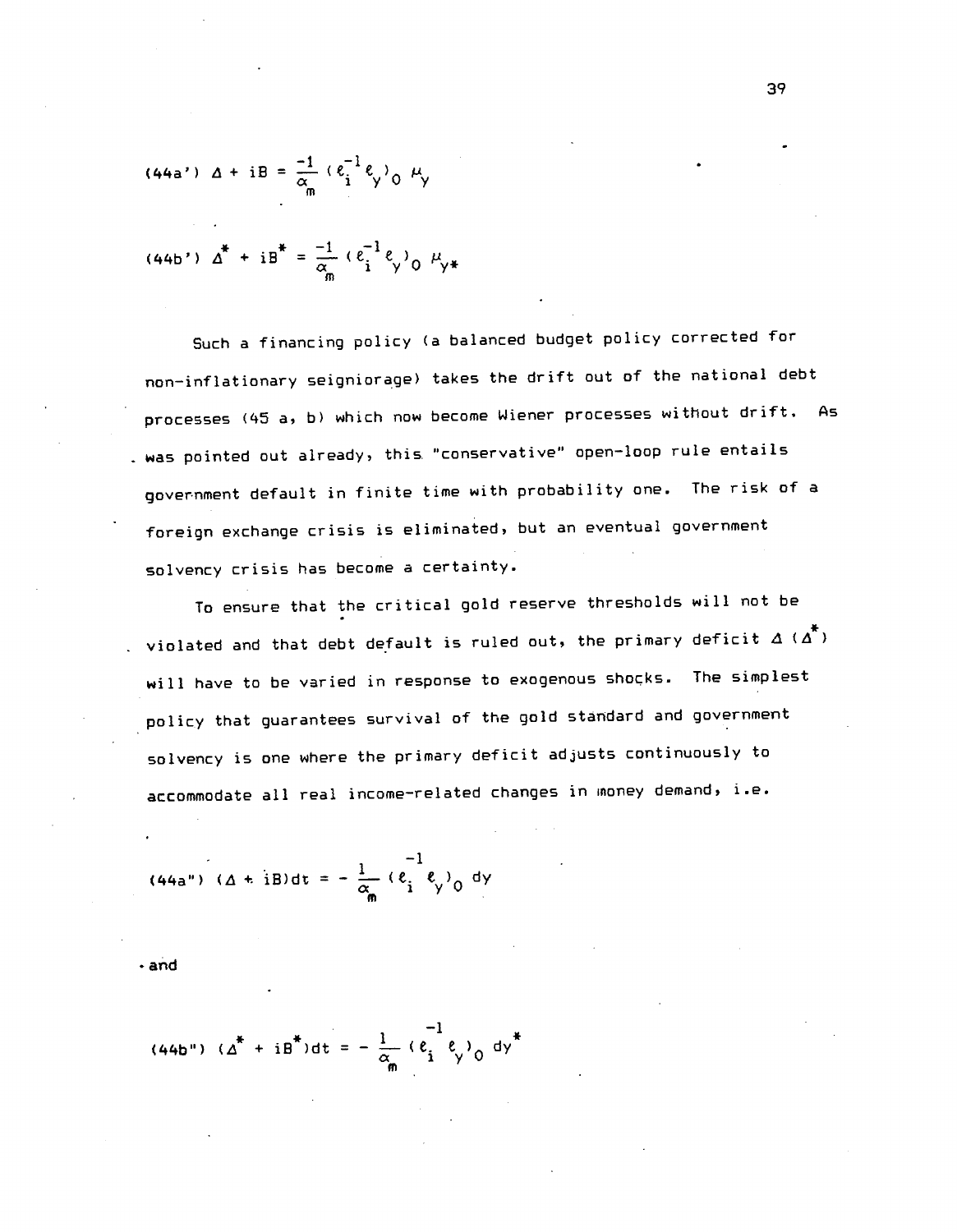Under this set of policy rules (43 a, b); (44 a", b") dR  $\equiv$  -dR<sup>\*</sup> = 0 and  $dB = dB^* = 0$ . International liquidity and public sector solvency are made certain by adopting a set of highly contingent or conditional dce and primary deficit rules.

While the rule given here is not the only one consistent with a viable gold standard and government solvency, any viable rule must be capable of eliminating the posibility that independent shocks will cumulate in ways that threaten lower or upper bounds on certain asset stocks. Another policy which rules out the possibility of running out of gold reserves and which does not require the instantaneous matching of dce and money demand changes, is to let reserves decline freely to some given level above the minimum threshold level  $(R_{MIN} + r, r > 0$  for the home country, say) and to engage in a stock—shift open market sale of government bonds whenever  $R_{MIM}$  + r is reached. The open market-sale would restore reserves to  $R_{MIN}$  + r', r' > r, say. If both countries were to pursue such a policy, the process governing the shadow floating exchange rate would become a Wiener process between reflecting barriers. To prevent these discrete open market sales from cumulating into unsustainable public debt growth, the primary deficit will have to respond to variations in debt service. This means that all viable rules are feedback, contingent or conditional rules. I summarize this as:

#### Proposition 6.

In order to rule out both the collapse of the gold standard and a public sector solvency crisis, both monetary policy (dce or stock—shift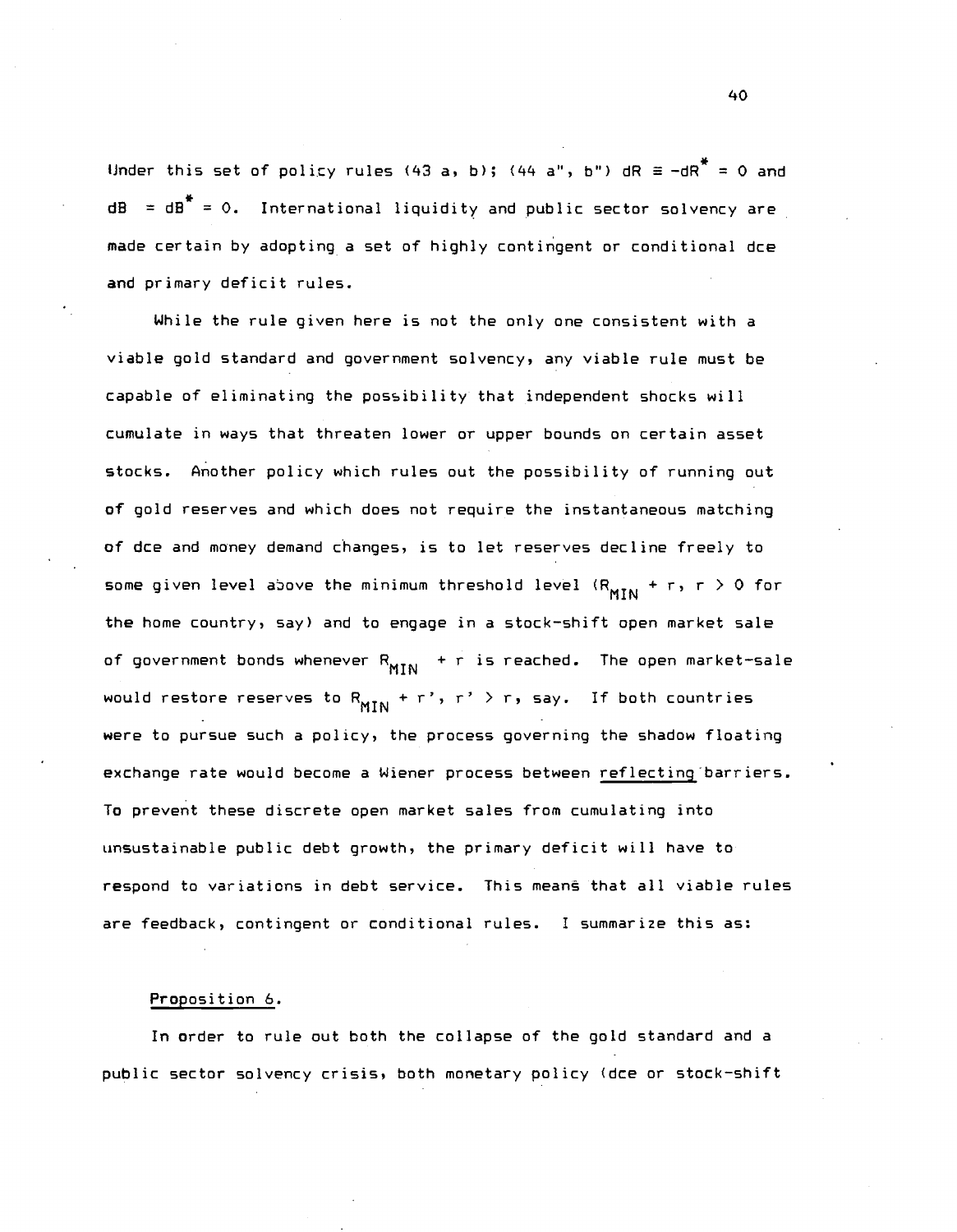open market operations) and fiscal policy (variations in the primary deficit) will have to be specified through contingent or conditional r u I es.

### Cone lus ion

The idealized two—country gold standard studied in this paper turns. out to lack long—run viability unless monetary and fiscal policy are used very flexibly to offset the effects of independent exogenous shocks on international reserves and the public debt.

Absent a flexible dee policy which offsets the effect of money demand shocks on the stock of reserves, the gold standard collapses in finite time with probability 1. This collapse occurs through a speculative selling attack against one of the two countries' currencies, which brings that country's stock of gold reserves to its critical minimal threshold level. 4hen this happens the monetary authority ends convertibility of the currency into gold at a fixed parity and a period of free floating commences.

Even when an eventual collapse is certain, there are once-off monetary and fiscal policy actions that can raise the expected duration of the "life" of the gold standard. An increase in the exogenous stock of international reserves (through a gold discovery or through the issuing of 'paper gold" (S.D.R.'s) by a supranational monetary authority) raises the expected survival period of the gold standard. For any given global stock of reserves, there exists an initial distribution of reserves that maximizes the gold standard's expected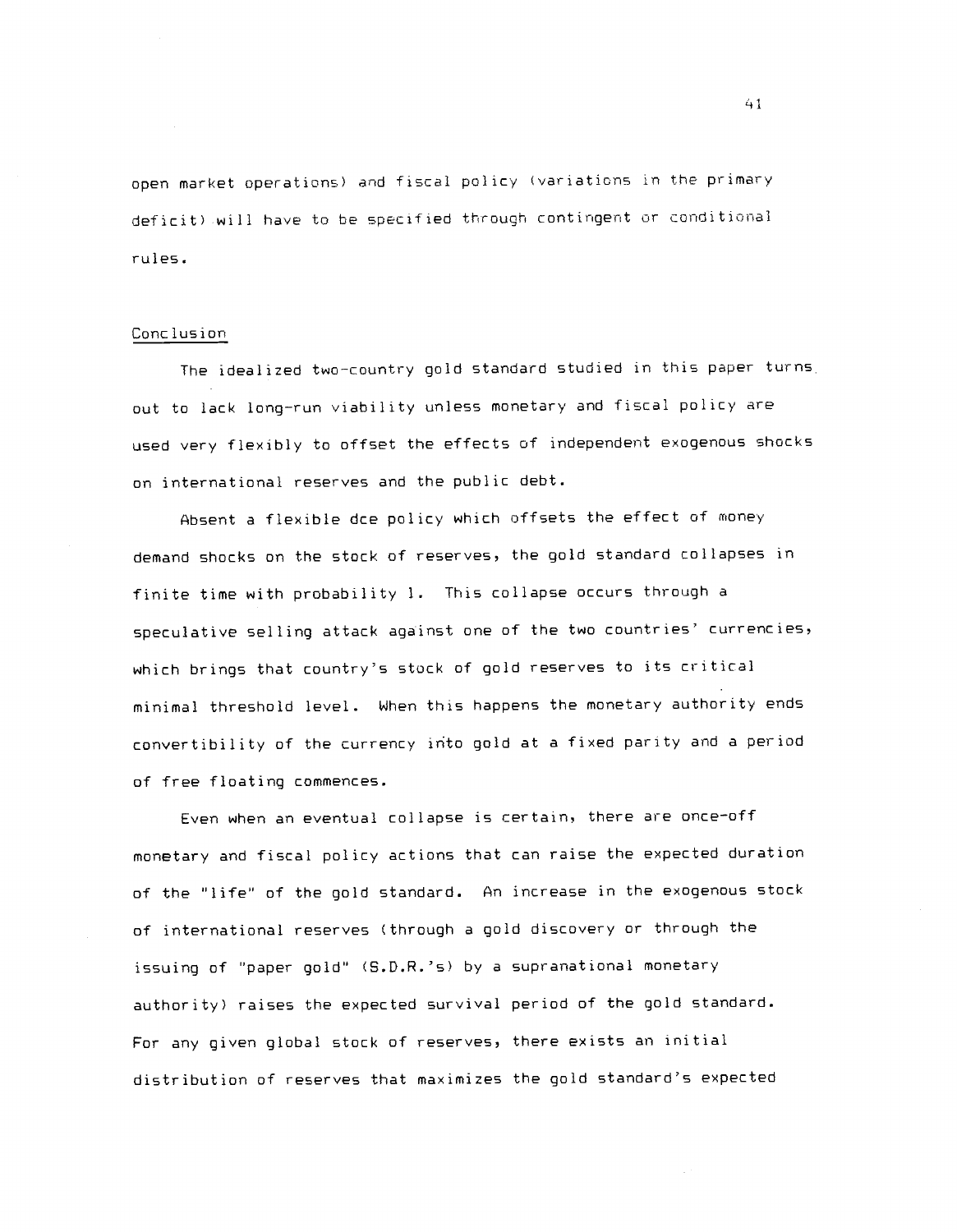lifetime. This distribution can be achieved through (stock—shift) open market operations and adjustments in public sector primary non—interest deficits. Expected dce (the 'drift" of the domestic credit stock process) can be adjusted by the monetary authorities to alter the "drift" of international reserves and of the "shadow floating exchange rate" whose behaviour determines the timing of the collapse and the currency that will be the subject of a selling attack.

The behaviour of international reserves in the "viable range" where each country's stock of reserves exceeds its critical threshold value, can in general be mapped into the behaviour of a shadow floating exchange rate between two absorbing barriers. The results summarized thus far hold for a world in which the exogenous variables (domestic credit and money demand) follow Wiener processes with or without drift. When the exogenous variables are governed by Wiener processes, the shadow exchange rate is also a Wiener process. Since Wiener processes are non—stationary, it may be thought that the certainty of collapse in finite time is due to that specific feature of the model. This is not the case. Fairly simple dce feedback rules relating national dce differences to the level of the shadow floating exchange rate can transform the shadow floating exchange rate process into a stationary stochastic process. The proposition that a critical reserve threshold will be breached in finite time with probability 1 remains valid even for stationary shadow exchange rate processes.

Finally, I consider flexible dce rules which permit domestic credit expansion to respond instantaneously to real income—related money demand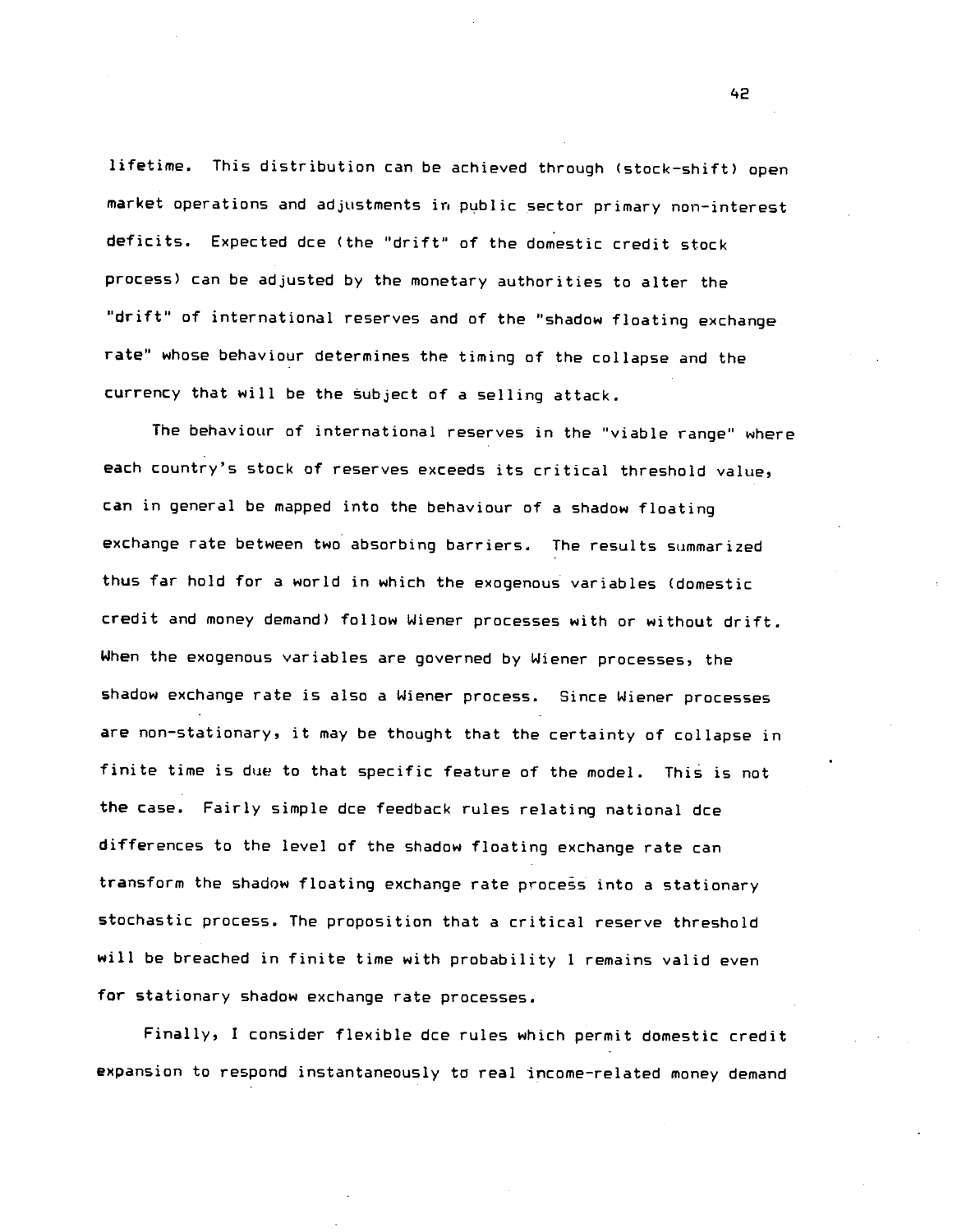shocks. While this stops the movement of reserves, it will create public debt problems. If e.g. the authorities follow a balanced budget policy, money demand shocks will, when matched by variations in domestic credit, be reflected one-for-one in the public debt. If there is an upper bound on the level of public debt consistent with government solvency, this upper bound is likely to be breached eventually. If the authorities follow a budgetary policy of running a deficit or surplus equal to the trend growth of money demand (i.e. equal to the trend non—inflationary seigniorage that can be raised) a solvency crisis is certain in finite time.

To prevent both reserve thresholds and public debt ceilings from being breached, flexible dce policy and a flexible use of the primary (non—interest) public sector deficit are required in this model. Viability of the idealized gold standard analysed here requires the active and flexible support of monetary and fiscal policy. Even prima facie 'sound' unconditional monetary and fiscal rules such as : no sterilization of balance—of payments deficits or surpluses and a balanced budget, are inconsistent with the gold standard's long—run survival. This vulnerability of the gold standard should not come as a surprise of those who have studied the theory and history of commodity stabilization schemes which attempt to stabilize the price of some commodity by purchasing for or selling from a. buffer stock. Formally, the gold standard is essentially an extreme version of such a commodity stabilization scheme, as it aims not merely to stabilize but to fix the price of a commodity. The same laws of probability that cause the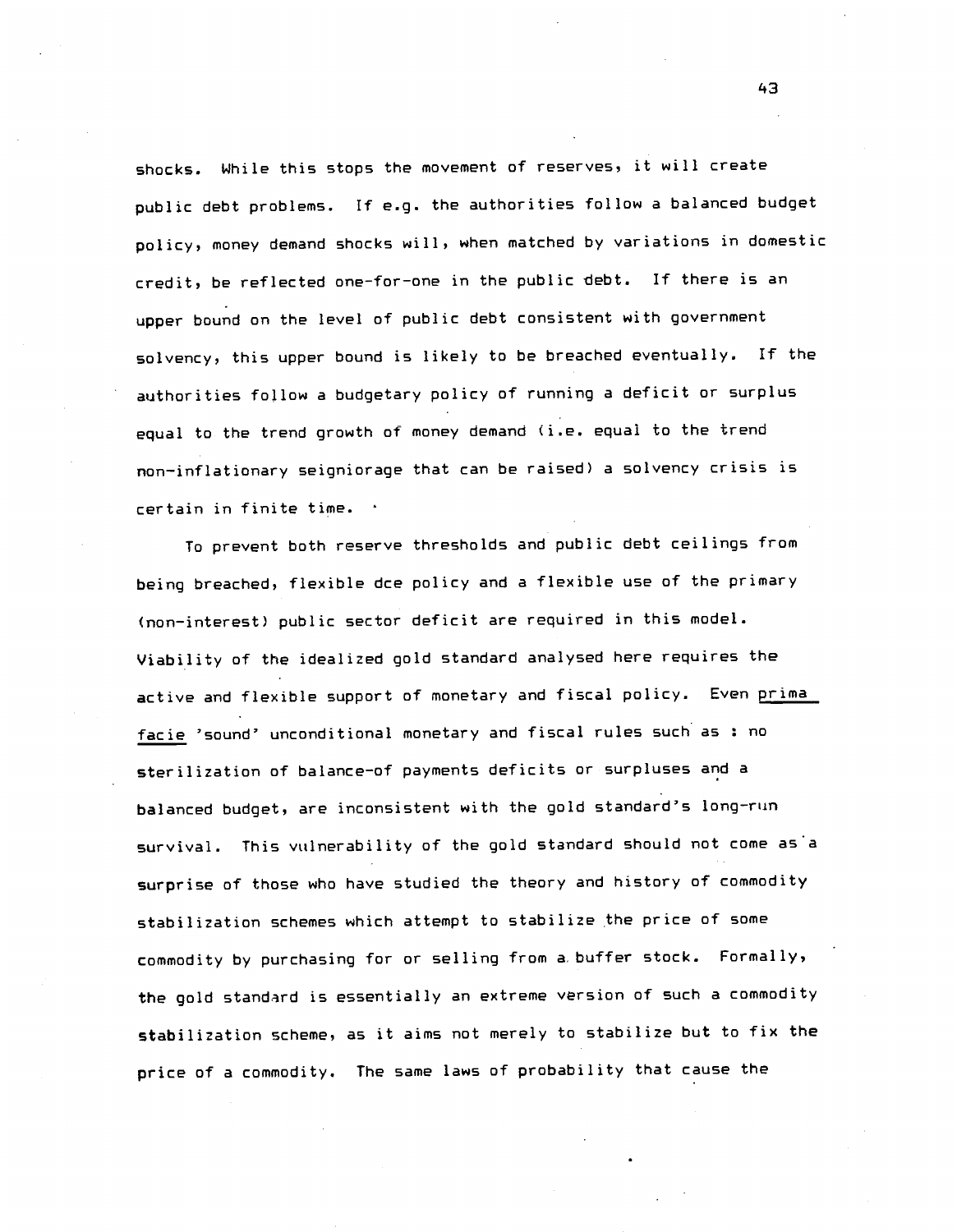eventual collapse of commodity stabilization schemes, most recently in the case of tin, jeopardize the long-run viability of a gold standard.

An issue which remains to be investigated is the extent to which the conclusions of this paper carry over to the case where international reserves consist (perhaps in part) of the liabilities of one or more of the national monetary authorities and carry a market—determined rate of interest. When reserves can be borrowed with little or no financial penalty, the distinction between liquidity crises and solvency crises becomes blurred, and we should only expect to see a run on a nation's currency as one aspect of a default crisis affecting the whole of that nation's public debt.

4,4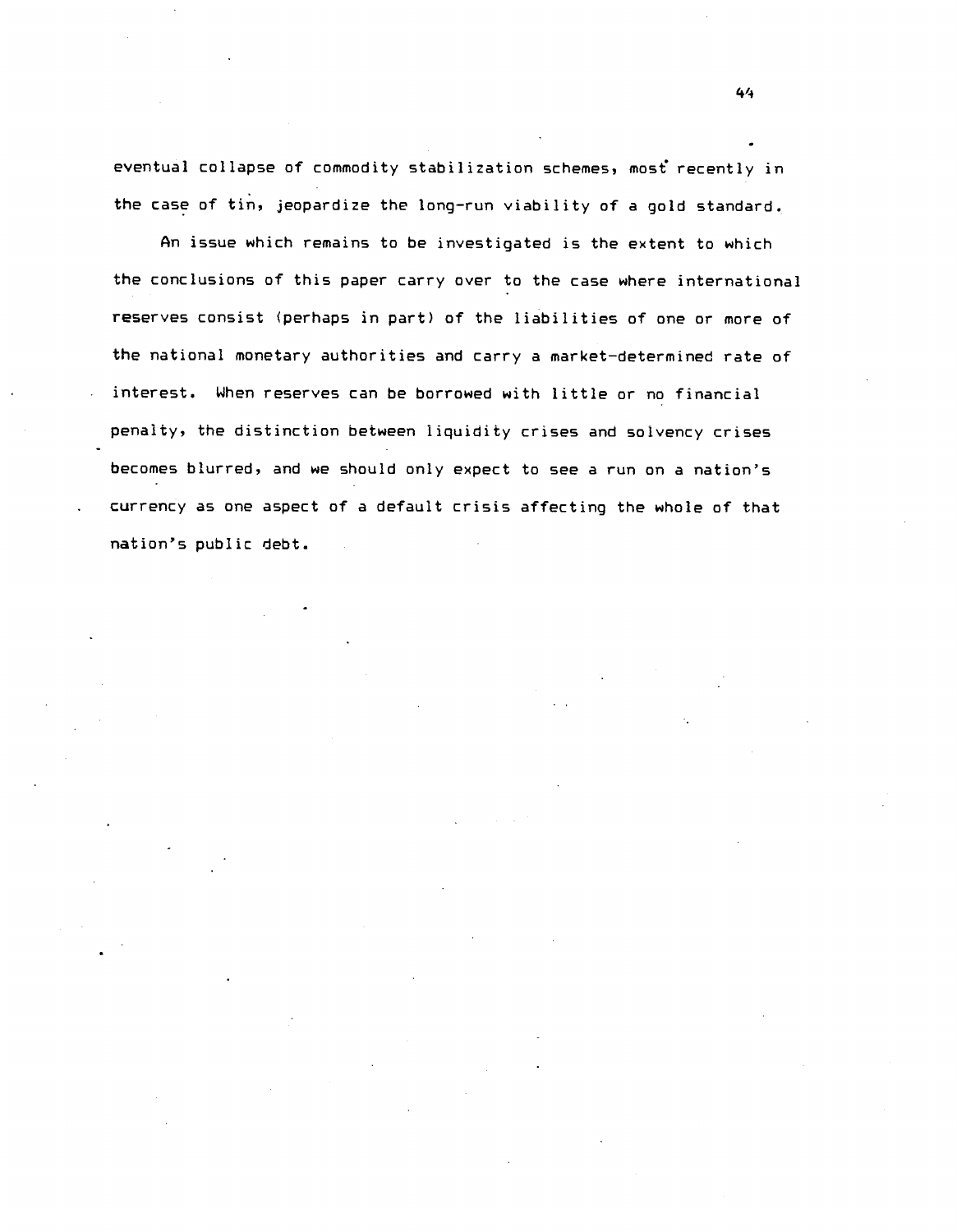## **References**

- Barro, R.J. [1979], "Money and the Price Level Under the Gold Standard." Economic Journal, 89, March, pp. 13—33.
- Barsky, R.B. and L. H. Summers £1985), Gibson's Paradox and the Gold Standard." NBER Working Paper, No. 1680, August.
- Bordo, M.D. and A. J. Schwartz, eds. £1984], A Retrospective on the Classical Gold Standard, 1821—1931, University of Chicago Press.
- Buiter, Willem H. [1984], "Saddlepoint Problems in Continuous Time Rational Expectations Models: A General Method and Some Macroeconomic Examples." Econometrica, 52, May, pp. 665—680. [1986], "Borrowing to Defend the Exchange Rate and the Timing and Magnitude of Speculative Attacks." NBER Working Paper No. 1844, February.
- Cox, D. R. and H. D. Miller [1965], The Theory of Stochastic Processes," Methuen and Co., London.
- Eichengreen, B. [1984], "Central Bank Cooperation tinder the Inter—war Gold Standard," Explorations in Economic History, 21, pp. 64—87. E1985a), "International Policy Co—ordination in Historical Perspective: A View From the Interwar Years." In W. H. Buiter and R. Marston eds. International Economic Policy Co-ordination, pp. 139—178. Cambridge University Press.
- ed. 11985b), The Gold Standard in Theory and History. Methuen Inc..
- Flood, R. P. and P. M. Garber, "A Model of Stochastic Process Switching," Econometrica, May 1983, pp. 537-551.